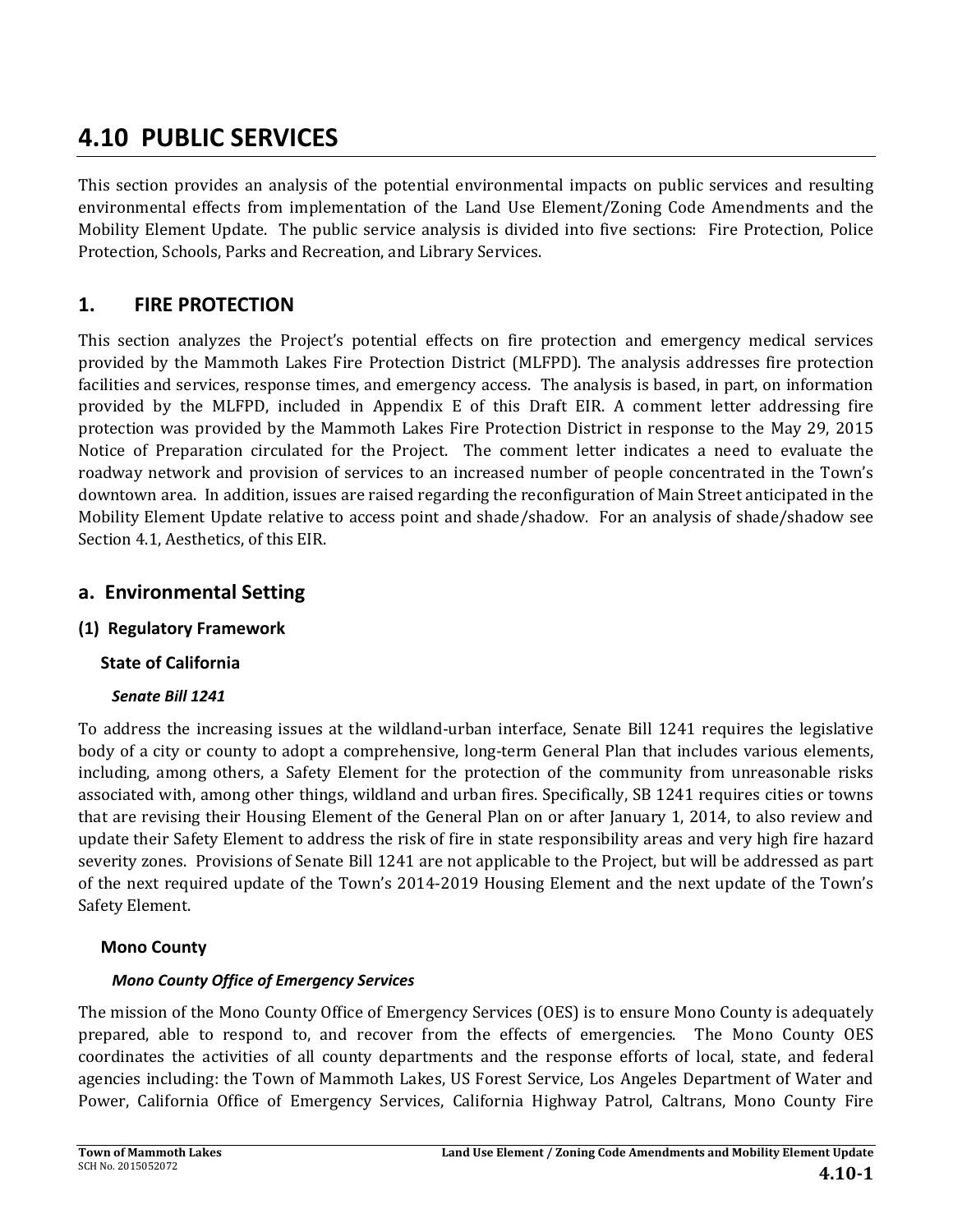Districts, US Marine Corps (USMC) Mountain Warfare Training Center, Mammoth Unified School District, and Eastern Sierra Unified School District. 

### *Mono County Emergency Medical Services*

Mono County Emergency Medical Services (EMS) is responsible for emergency medical calls and interfacility ambulance transports within Mono County including Mammoth Lakes. Mono County EMS utilizes close working relationships with local Fire Departments helps to maximize available personnel and resources to provide emergency services. Mono County EMS employs a combination of Paramedics and Emergency Medical Technicians (EMTs). Mono County EMS employs over 20 paramedic/EMT/firefighters which staff four advanced life support ambulances around the clock, usually with two paramedics, and one reserve fully-equipped ALS ambulance. Mono County EMS operates under a physician medical director, and is authorized to perform state-of-the-art advanced medical procedures in the field through a comprehensive medical protocol system.<sup>1</sup>

### *Mutual Aid and Service Agreements*

Mono County contains eleven fire protection districts, all of which belong to a county fire service chiefs association and are party to a countywide mutual aid agreement. The agreement formalizes the procedure for each district to send personnel and equipment to fires and emergencies beyond district boundaries when needed. The districts have also established informal service areas for the unserved private lands that are outside of any local fire protection district. These informal service areas reflect a recognized responsibility of the districts to assist in the protection of life and property in such areas.

### **Town of Mammoth Lakes**

#### *General Plan*

The Public Health and Safety Element of the 2007 General Plan aims to improve the quality of life for those living and working in the Town. The intent of the Public Health and Safety Element is to support, provide and encourage facilities and services that are important to a livable and safe community. Goals and polices support fire protection and emergency response programs and facilities, provision of prompt response times, and encourage adequate funding and access service to fire protection services.

### *Municipal Code*

Chapter 15.04.010 of the Town of Mammoth Lakes Municipal Code "Building Code" was enacted for the purpose of adopting rules and regulations pursuant to the state housing law and the Health and Safety Code, for the protection of the public health, safety and general welfare of the occupants and the public. In addition, the Code governs the creation, construction, enlargement, conversion, alteration, repair, moving, removal, demolition, occupancy, use, height, fire protection, sanitation, ventilation, and maintenance of any building used for human habitation.

In compliance with Municipal Code Section 15.16, Article II and Resolution 15-32, the Town adopted an updated Development Impact Fee (DIF) schedule in 2015 and collects development fees on behalf of the MLFPD for fire facilities, vehicles and equipment. The Town currently collects between \$1,560 to \$1,182 for

 *1 http://www.monocounty.ca.gov/ems/page/about‐mono‐county‐ems. Accessed September 23, 2015.*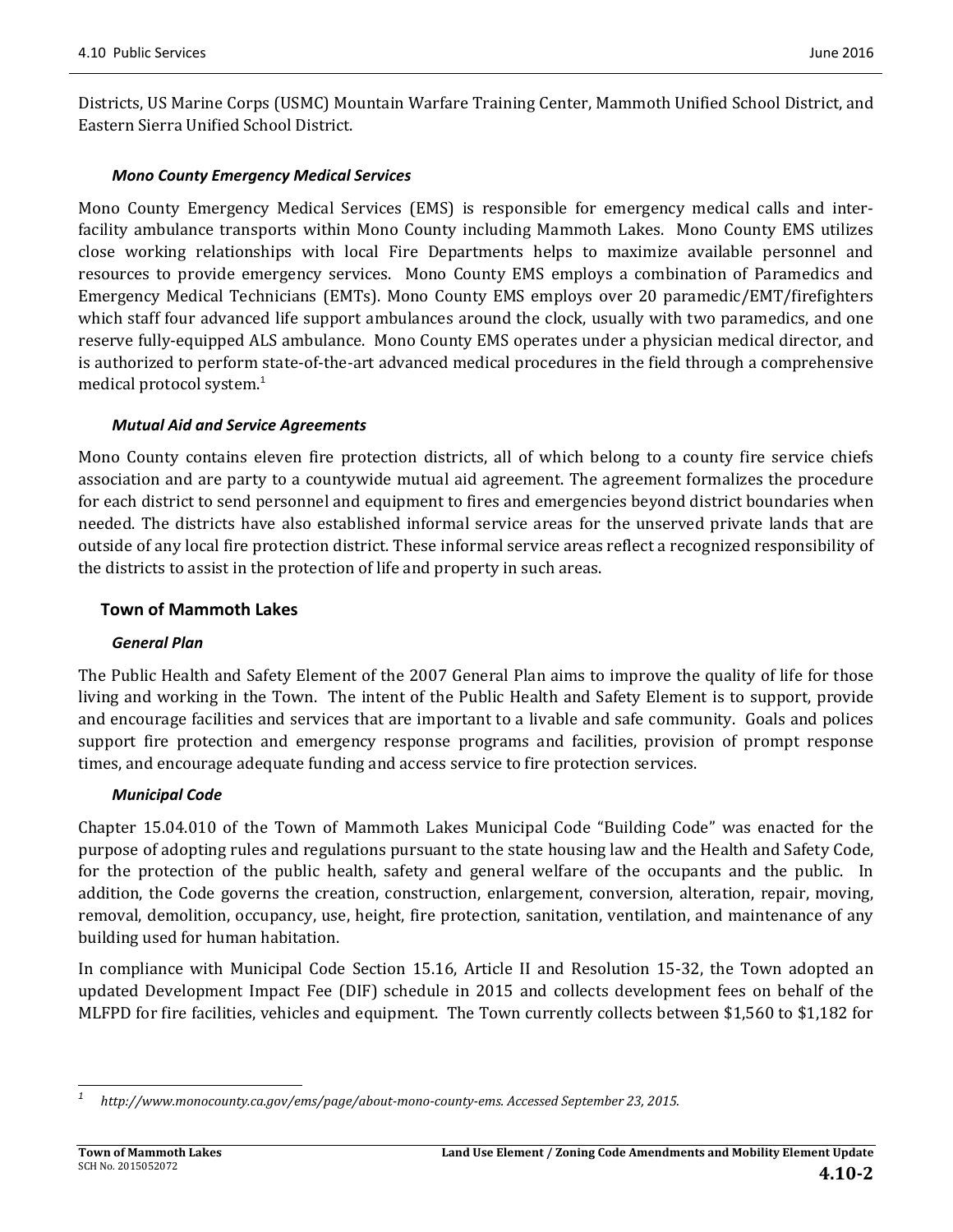development of single-family homes;  $$745$  to  $$1,561$  per unit for multi-family homes;  $$2,022$  per unit for commercial and office uses; and \$993 per unit for industrial uses. $2^2$ 

The MLFPD adopted Ordinance 2013-01, which included the adoption of the 2013 Fire Code, applicable sections of the California Building Code, California Residential Code, and California Mechanical Code all of which comprise the Life Safety Code for the MLFPD. Ordinance 2013-01, governs the safeguarding of life and property from fire and explosion hazards arising from the storage, handling and use of hazardous substances, materials and devices, and from conditions hazardous to life or property in the occupancy of buildings and premises within the MLFPD service area. Ordinance 2013-01 requires that one and two family single-family homes, townhomes, multi-family units, and commercial uses larger than 5,000 feet install an automatic fire sprinkler system and all commercial structures are required to include an automatic fire alarm system. Automatic sprinklers are also required to be installed in buildings without sprinkler systems if the uses within a building change.

## **(2) Existing Conditions**

The MLFPD is a fire protection district that provides fire protection and emergency response to the Town of Mammoth Lakes. Additionally, the MLFPD provides fire protection services and emergency response to the upper middle fork of the San Joaquin, Red's Meadow, and Devil's Postpile National Monument (DEPO) located in Madera County.

The Mono County EMS program provides the primary emergency medical response services in Mammoth Lakes. The MLFPD acts as a backup for the Mono County paramedic unit and also provides first responder service in the Town. The MLFPD and Mono County EMS does not generally provide emergency medical response services to Mammoth Mountain as Mammoth Mountain has its own emergency medical service personnel, but will respond if requested.

In addition to this area served, the MLFPD also serves the Highway 395 corridor from the Mammoth Yosemite Airport to the Crestview Rest Area at the bottom of Crestview grade. Services the MLFPD provides include fire prevention and suppression services, search and rescue, medical services, wildland firefighting, hazmat handling, technical rescue, fuel reduction programs, hydrant testing, school safety programs, community education, permit approvals and development proposal reviews.

The MLFPD provides structural fire protection from two stations in Mammoth Lakes. Station #1 is located at 3150 Main Street and is approximately 17,618 square feet. It houses the MLFPD's administrative offices, full time personnel, and the Mono County paramedic unit stationed in Mammoth Lakes. Station #1 was expanded in 2007 and the addition included administrative offices, bunk rooms, a larger training room, elevator, conference room, and a telecom/computer room.<sup>3</sup> Fire Station #2 is an approximately 5,673 square foot facility that is located at 1574 Old Mammoth Road. This facility includes a training area and a drill tower. The MLFPD has eight full-time career firefighters and 45 part-time paid call personnel. **Table 4.10-1**, *Fire Station Equipment*, lists the fire apparatus available at the two stations.

 *2 Town of Mammoth Lakes Development Fee Schedule, July 1, 2015.* 

*<sup>3</sup>* Fire Marshall/Division Chief Thom Heller, Mammoth Lakes Fire Protection District, email correspondence October 9, 2015.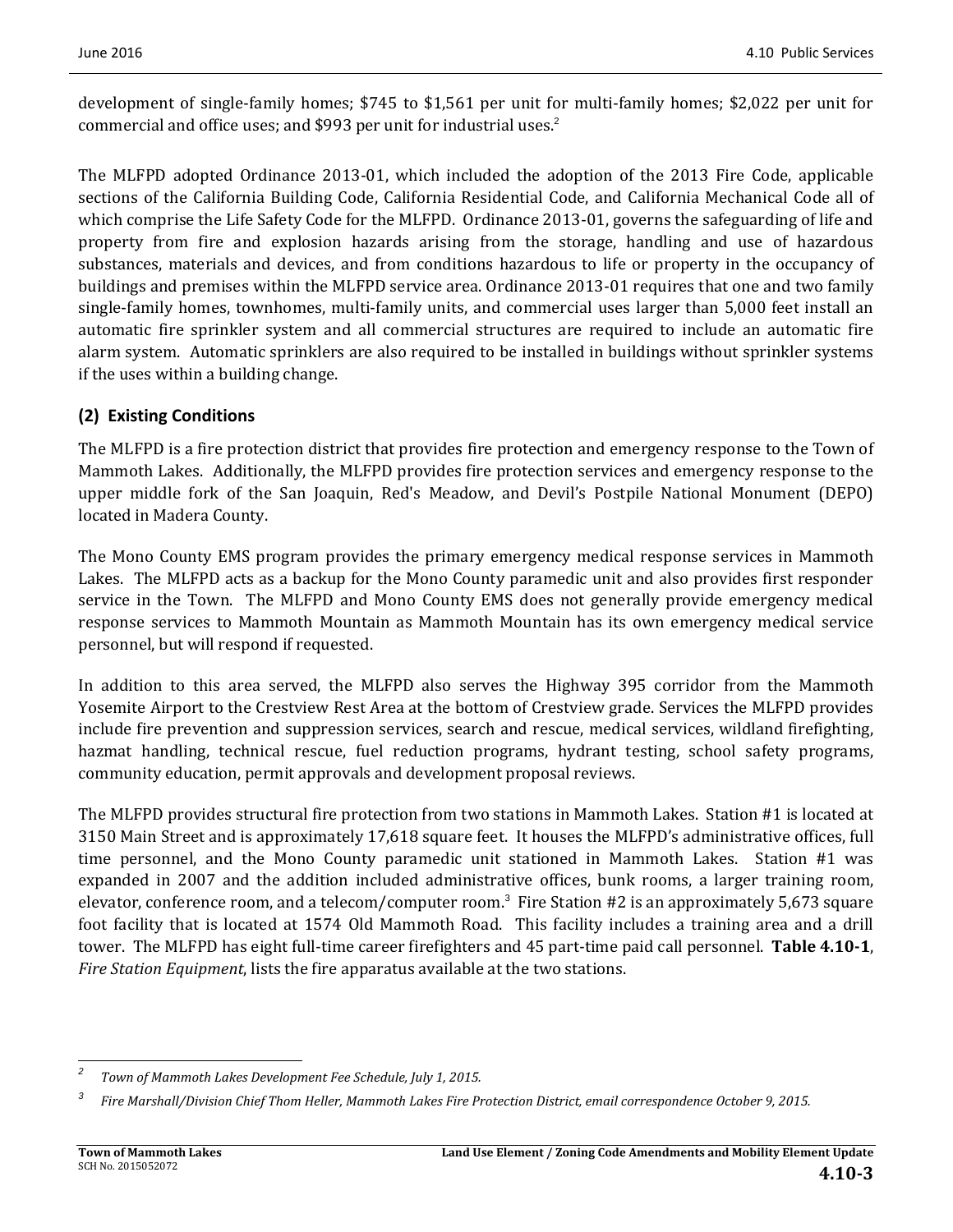#### **Table 4.10‐1**

#### **Fire Station Equipment**

| <b>Station No. 1</b>                                                                                                                            | <b>Station No. 2</b>                                                                                            |
|-------------------------------------------------------------------------------------------------------------------------------------------------|-----------------------------------------------------------------------------------------------------------------|
| 2 Type I Engines                                                                                                                                | 2 Type I Engines                                                                                                |
| Type III Engine                                                                                                                                 | 75 ft Quint                                                                                                     |
| 100 ft Aerial Platform                                                                                                                          |                                                                                                                 |
| 3000 gal Water Tender                                                                                                                           |                                                                                                                 |
| <b>BLS</b> Ambulance                                                                                                                            |                                                                                                                 |
| Type II US&R Trailer                                                                                                                            |                                                                                                                 |
| Type II HazMat Trailer                                                                                                                          |                                                                                                                 |
| Note: Additional vehicles and equipment include: 4 command vehicles, a 1-ton crew cab pickup, Moorbark<br>removal and various utility vehicles. | brush chipper and Bobcat Toolcat used by the fuels management crew, a Case 620 loader for snow                  |
| October, 9, 2015.                                                                                                                               | Source: Fire Marshall/Division Chief Thom Heller, Mammoth Lakes Fire Protection District., email correspondence |

The MLFPD is in the process of planning a new station at Mammoth Mountain Main Lodge area with the private development of the base facility (including two pieces of apparatus: an engine and a ladder); acquisition of another engine and a light/air support truck for overall coverage within the Town; relocation of the MLFPD training tower; and new quarters for a student firefighter program. The MLFPD also plans to participate with the Town on an intersection management program for ease of movement through town during emergencies.<sup>4</sup>

The MLFPD goal is to meet the national standard of a four minute response time for fire and emergency services. According to the MLFPD, this is typically achievable within the Town under normal road conditions. However, calls during inclement whether and to outlying areas such as Mammoth Ski area, Red Meadow, and the Lakes Basin can extend the response time beyond four minutes.

During 2014, there were 651 calls for service for the MLFPD. Of these 281 were EMS related calls and 370 were fire related calls.<sup>5</sup> According to the MLFPD, EMS calls have increased in the Town and across the country as a result of fire districts and departments becoming more involved in EMS related activities. MLFPD has become more involved in EMS calls, hazardous materials calls, and in search and rescue operations. In response to the changing need, the MLFPD has required that all equipment operators and Captains must have EMT certification and all new firefighters must obtain EMT training.<sup>6</sup>

In addition to MLFPD facilities, equipment, and personnel, the Town is also served by other fire protection agencies through a mutual aid agreement with the MLFPD. Mono County contains eleven fire protection districts, all of which belong to a county fire service association and part of a countywide mutual aid agreement. The districts have also established informal service areas for the unserved private lands that are outside of any local fire protection district. These informal service areas reflect a recognized moral, but not legal, responsibility of the districts to assist in the protection of life and property in these areas. The MLFPD

<sup>&</sup>lt;u> 1989 - Johann Stein, fransk politik (d. 1989)</u> *4 Ibid*

*<sup>5</sup>* Mammoth Lakes Fire Protection District. Fire and EMS Combined List by Incident Number (1/01/2014 to 12/13/2014).

*<sup>6</sup>* Fire Marshall/Division Chief Thom Heller, Mammoth Lakes Fire Protection District. email correspondence, October 9, 2015.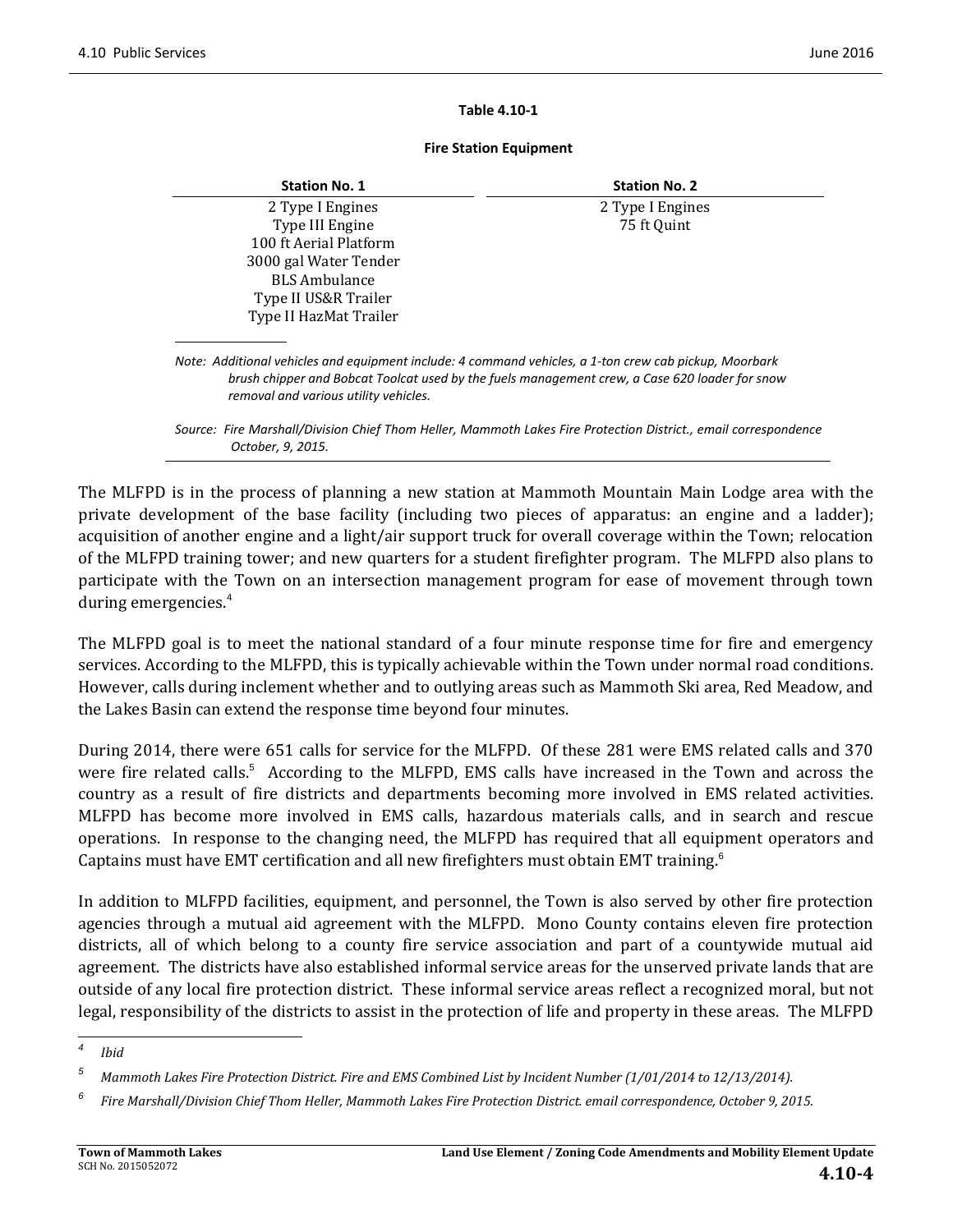maintains an automatic aid agreement with the Long Valley FPD to serve the Geothermal Plants, Mammoth Yosemite Airport, and US 395. The MLFPD also maintains mutual aid agreements with the Bureau of Land Management (BLM), the US Forest Service (USFS), and the California Department of Forestry and Fire Protection (CDF).

MLFPD requires a fire hydrant every 250 feet along the streets of Mammoth Lakes. In addition, the MLFPD also requires that new construction meet the National Fire Protection Association (NFPA) requirements for fire protection flows. In conjunction with the Mammoth Community Water District, MLFPD has been able to adequately meet these requirements.

The Insurance Services Office (ISO) is a private organization that supplies information used by underwriters to evaluate and price particular risks, including fire protection. ISO staff gathers information on individual properties and communities and, in turn, insurers use that information in underwriting personal and commercial property insurance, commercial liability and workers compensation policies. The Town currently has a fire rating of three, as a result of an Insurance Service Office evaluation conducted within the Town. Fire ratings range from one to ten, with one representing the best rating.<sup>7</sup>

## **b. Methodology and Thresholds**

## **(1) Methodology**

The analysis of impacts on fire protection and emergency services addresses the potential increase in population in the commercial districts and the Town as a whole resulting from the removal of the density cap as part of the General Plan amendments and the ability of the MLFPD to adequately serve the existing and future population in the Project vicinity. The analysis also includes potential impacts related to the circulation improvements identified in the Mobility Element Update.

Based on consultation with the MLFPD, a determination was made as to whether fire protection and emergency services and facilities could accommodate the additional demand for fire protection and emergency resulting from the Project without the need for a new facility or the alteration of existing facilities. 

## **(2) Thresholds**

For purposes of this EIR, the Town has utilized the checklist questions in Appendix G of the *CEQA Guidelines* as thresholds of significance to determine whether a project would have a significant environmental impact regarding fire protection and emergency services. The Project would have a significant impact if the Project would: 

**FIRE-1** Result in substantial adverse physical impacts associated with the provision of new or physically altered government facilities, the construction of which would cause significant environmental impacts, in order to maintain acceptable service ratios, response times or other performance objectives for fire protection and emergency services.

 *7* Municipal Service Review And Sphere of Influence Recommendation, Mammoth Lakes Fire Protection District Mono County, *California, October 2009.*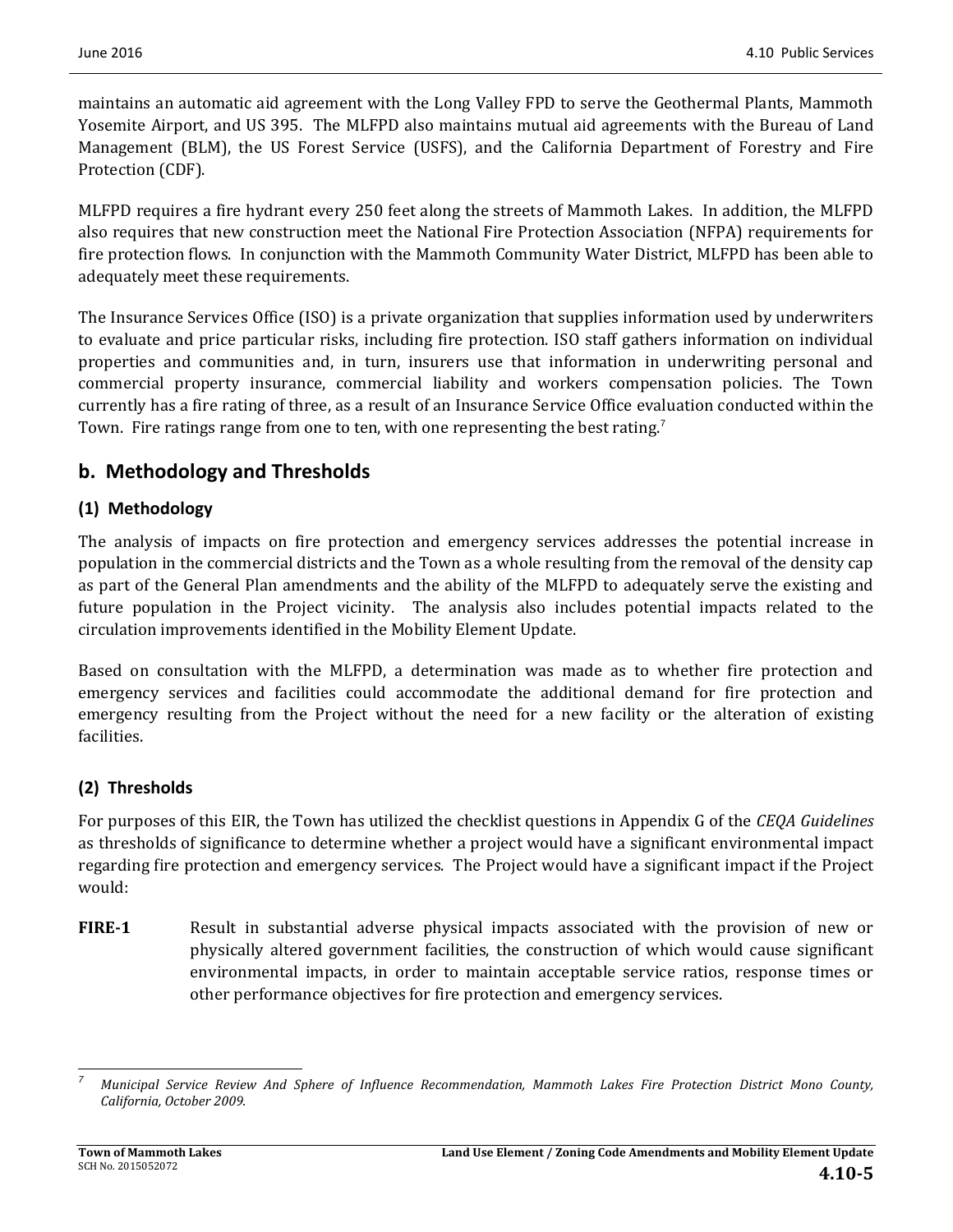### **(3) Applicable General Plan Goals/Policies and Adopted Mitigation Measures**

This section provides the applicable General Plan goals and policies as well as measures from the adopted Mitigation Monitoring and Reporting Program (MMRP) from the General Plan Update and the Trails System Master Plan.

### **General Plan**

The following is a list of goals and policies contained in the 2007 General Plan Update Public Health and Safety Element that are applicable to the Project:

#### *Fire*

- **Policy S.3.L:** All construction shall comply with wildland fire-safe standards, including standards established for emergency access, signing and building numbering, private water supply reserves available for fire use, and vegetation modification.
- **Policy S.3.M:** Involve local fire department in the development review process.
- **Policy S.3.N:** Minimize the incidence of fires by supporting the Mammoth Lakes Fire Protection District's (MLFPD) ability to respond to emergencies.
- **Policy S.3.0:** Support provision of adequate water flow throughout the town and provision of adequate water storage to meet peak fire demand during times of peak domestic demands.
- **Policy S.3.P:** Maintain mutual aid agreements with other fire and emergency service agencies.
- **Policy S.3.Q:** Support creation and maintenance of firebreaks in coordination with Inyo National Forest and other land management agencies.

#### *Emergency Preparedness*

**Goal S.4:** Maintain adequate emergency response capabilities.

- **Policy S.4.A:** Aid emergency vehicle access and emergency evacuation of residents and visitors by providing and maintaining secondary access routes to all portions of the community, consistent with the Mammoth Lakes Fire Protection District (MLFPD) requirements.
- **Policy S.4.B:** Maintain an Emergency Plan.
- **Policy S.4.C:** Cooperate with emergency response agencies to maintain preparedness to respond to all types of emergencies.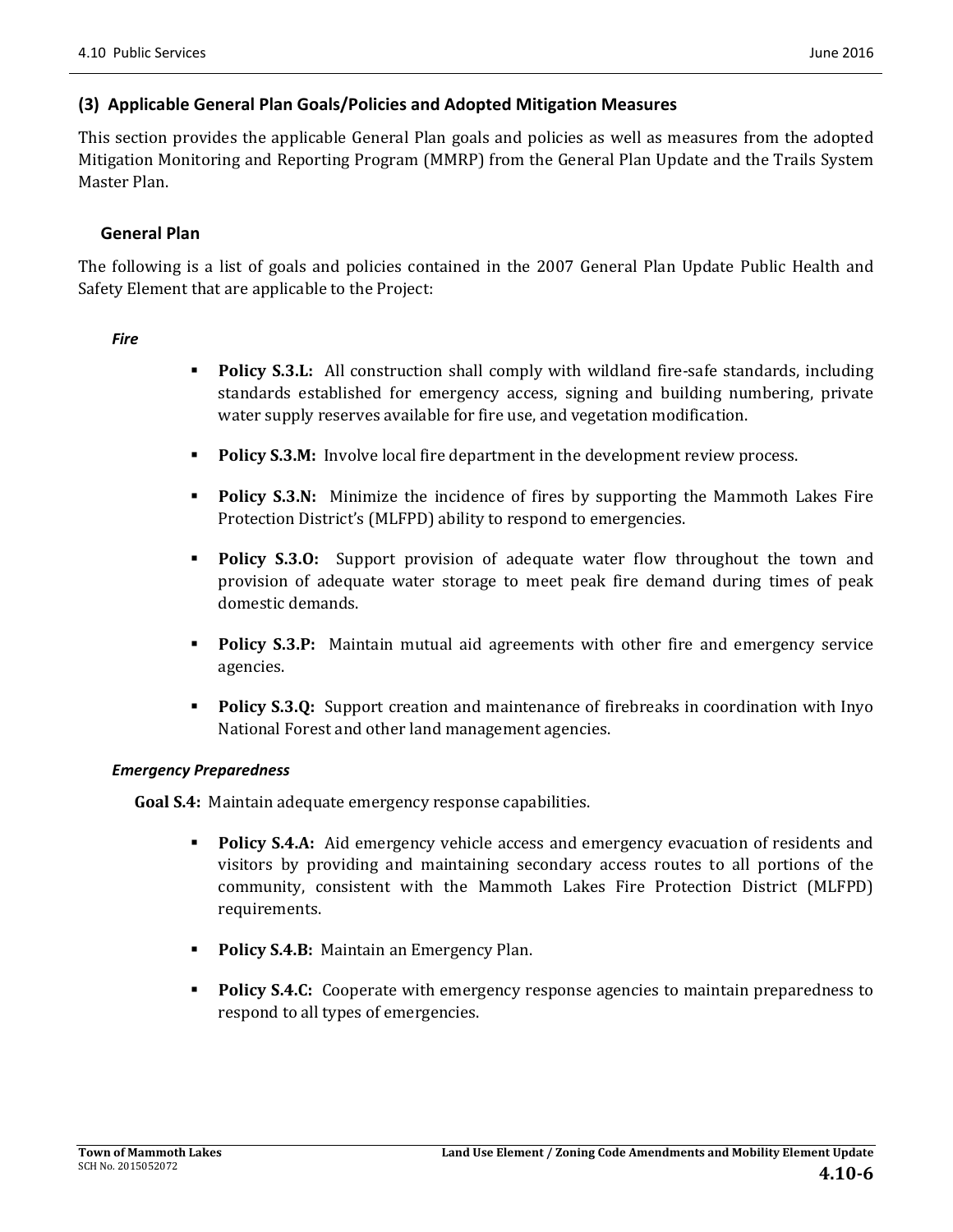## **Trails Master Plan Mitigation Monitoring and Reporting Program**

The Mitigation Monitoring and Reporting Program (MMRP) for the Trails Master Plan includes a mitigation measure applicable to fire protection Since this is an adopted MMRP, for purposes of this EIR, the following measure is applied where applicable to address the impacts of the Project:

**TSMM 4.G-1.A:** As individual projects are implemented under the TSMP, the Town shall undertake actions when applicable to reduce the risk of wildfires. On National Forest lands, these actions shall be coordinated with the USFS to ensure consistency with that agency's standards and guidelines. Specific actions may include but are not limited to: 1) maintain and incorporate design features to facilitate use of MUPs and other facilities, where feasible and appropriate to accommodate emergency vehicles; 2) provide signage at trail heads and along trails relating to fire prevention (i.e., No Smoking signs, fire danger level signs); 3) provide fuel modification and other fuel treatment applications within Project Areas where appropriate;  $4$ ) ensure the maintenance and patrol of trails in the Project Area; and, 5) enforce curfews or other rules to limit unwanted activity in Project Areas during daylight hours and after-hours.

## **c. Environmental Impacts**

**Threshold FIRE-1**: The project would result in a significant impact if the project would result in substantial adverse physical impacts associated with the provision of new or physically altered fire protection facilities, the construction of which would cause significant environmental impacts, in order to maintain acceptable service ratios, response times or other performance objectives for fire protection and emergency services.

*Impact Statement FIRE‐1‐A: Implementation of the Land Use Element/Zoning Code Amendments would not* result in the need for new or physically altered fire protection facilities, the construction of which could *cause significant environmental impacts, in order to maintain acceptable service ratios, response times or other performance objectives for fire protection and emergency services. Therefore, the Land Use Element/Zoning Code Amendments would result in a less than significant impact with regard to fire protection and emergency services.*

### **Land Use Element/Zoning Code Amendments**

As described in Chapter 2, Project Description, of this EIR, the proposed Land Use Element/Zoning Code Amendments would result in the removal of the existing unit and room caps in the commercial districts and would allow a maximum of 2.0 FAR. Provisions of the Community Benefits Incentive Zoning (CBIZ) and Transfer Development Rights (TDR) would be amended to remove previous allowances for developers to increase the density and/or to transfer the density of proposed projects.

The proposed removal of the density cap could result in an increase in residential and hotel densities within the commercial districts and, thus, could introduce more people to these areas. Specifically, the proposed Land Use Element/Zoning Code Amendments could increase the amount of the development as compared to the development otherwise occurring in the C-1 and C-2 areas by an additional 336 residential units; up to 467 hotel rooms; and approximately 152,533 square feet of commercial floor area. As discussed in Section 4.9, *Population* and *Housing*, of this EIR, the population that could be accommodated by such development could result in an increase of up to 1,978 people including visitors and permanent residents beyond the currently projected population within the commercial districts along Main Street and Old Mammoth Road.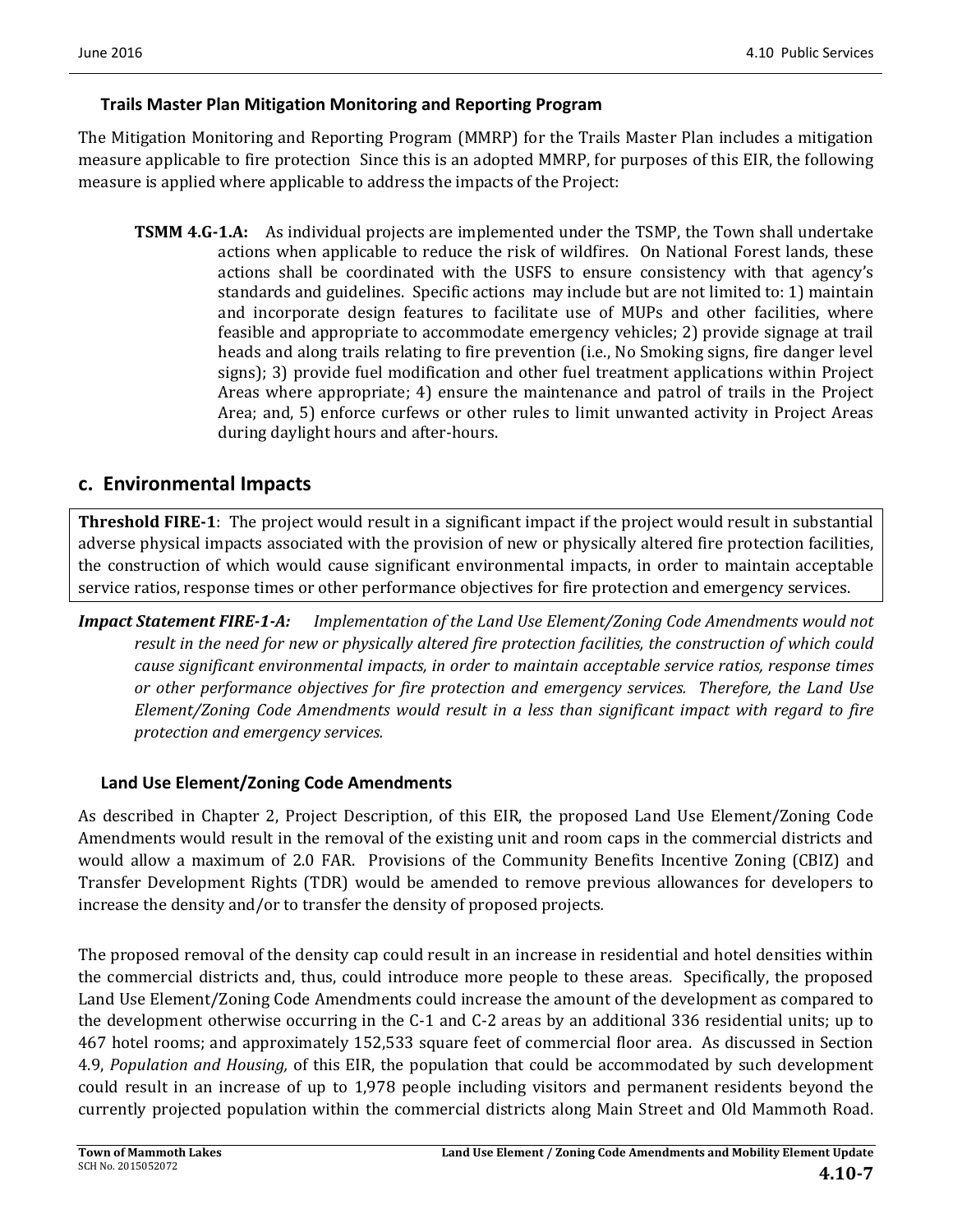This increase could result in increased demands for fire protection and emergency services including vehicles, personnel, and equipment.

The proposed amendments would not alter existing adopted development standards and building code requirements, including requirements for automatic sprinkler systems, alarms, smoke and carbon monoxide detectors and other fire suppression requirements. Other development standards such as setbacks, snow storage, and egress and ingress requirements for emergency access would also remain the same.

Furthermore, these changes would occur in the downtown area of the Town, in a developed, urban area that is in close proximately to the main Mammoth Lakes Station  $#1$  located at 3150 Main Street which was substantially expanded and improved in 2007. In addition, future development that would occur as a result of the Land Use Element/Zoning Code Amendments would be subject to the latest California Building Code and California Fire Code requirements.

The proposed amendments include the removal of the People At One Time (PAOT) cap, which represents the total peak population of permanent and seasonal residents and visitors, and implementation of a Project Impact Evaluation Criteria (PIEC) approach to evaluate development. While the Town is removing the density cap and prior approach to regulating overall development, analysis would still be conducted to evaluate the potential impacts of new development. Under the PIEC, the evaluation of project impacts would occur on a project-by-project basis through use of the PIEC criteria. The criteria would include evaluations of issues that might affect the provision of fire protection and emergency services such as transportation, water supply and capacity impacts. An impacts-based approach is intended to help ensure that growth in the Town would not exceed the carrying capacity of infrastructure or public services and that the potential for significant environmental impacts would be identified and mitigated, if necessary, to the extent feasible.

As discussed earlier, any new development would be subject to the development impact fees that currently range from \$745 to \$1,182 per unit of new residential development and between \$993 to \$2,022 for nonresidential uses. Furthermore, as described above, the Town's General Plan includes a number of policies intended to reduce impacts to fire protection and emergency services. Given the recent upgrades to Station 1 and plans for a new station at the Mammoth Mountain Main Lodge area, no additional stations are expected to be constructed. In addition, future development would be required to comply with development standards and regulations in place at the time of such development. As such, impacts to fire protection and emergency services resulting from the Land Use Element/Zoning Code Amendments would be less than significant. 

### **Mobility Element Update**

**Impact Statement FIRE-1-B:** Implementation of the Mobility Element Update would not result in the need *for new or physically altered fire protection facilities, the construction of which could cause significant environmental impacts, in order to maintain acceptable service ratios, response times or other performance objectives for fire protection. Therefore, the impact to fire services would be less than significant.*

As outlined in Chapter 2, *Project Description*, of this EIR the Mobility Element Update provides a framework for the provision of an interconnected network of streets, mid-block connectors, paths, sidewalks, trails, and transit and bike facilities that aim to improve multimodal access, disperse traffic, improve emergency access,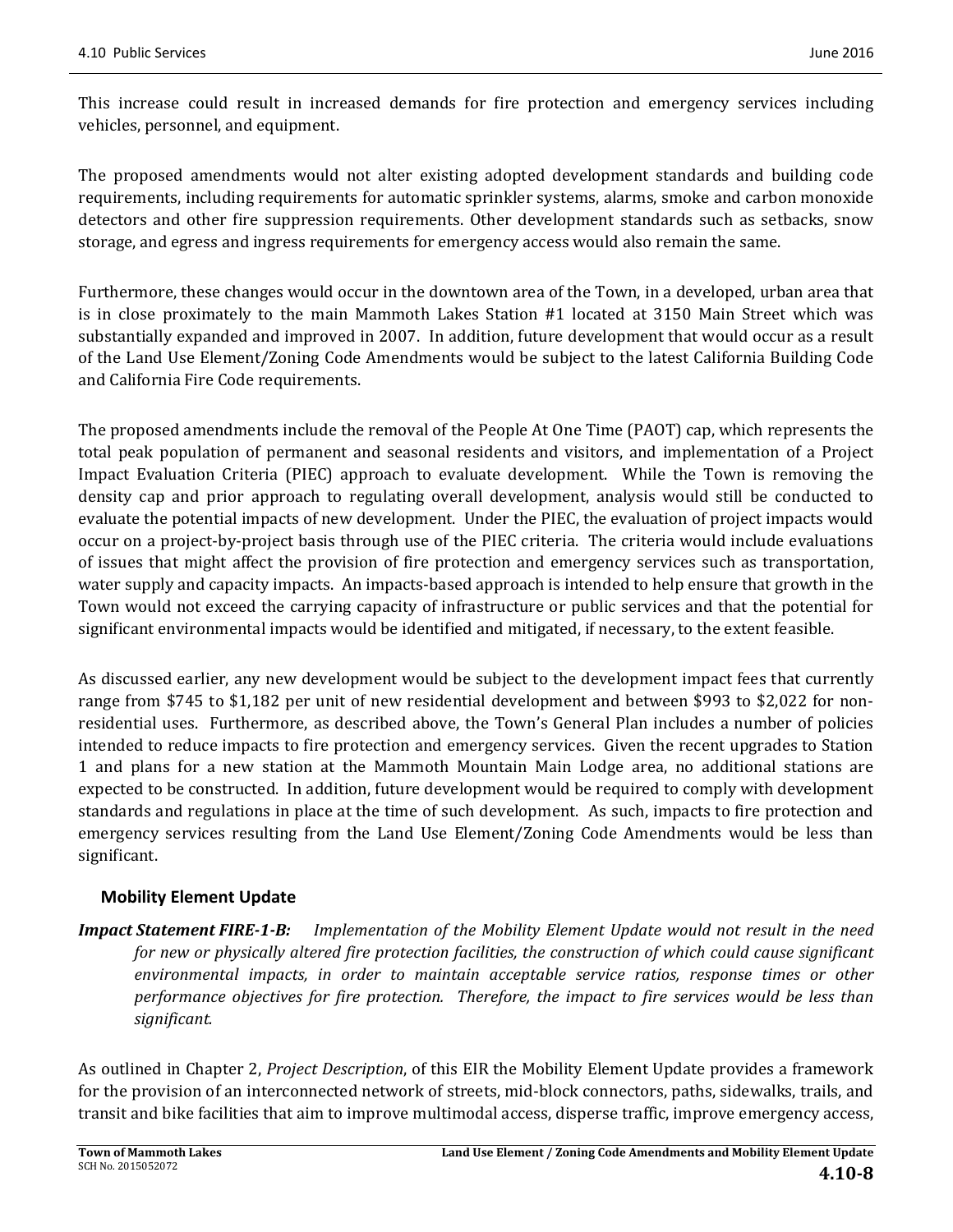and reduce congestion. To that end, the Mobility Element Update designates various vehicle, transit, bicycle, and pedestrian safety improvements including new traffic signals, a system of signage and wayfinding for vehicles and pedestrians, new medians and sidewalks, enhanced mid-block connections; improved intersection geometry; new and improved bicycle paths, lanes, and routes; new transit stops, new pedestrian underpasses and bridges; and improved visibility and lighting in key areas.

In addition, the Mobility Element Update includes the vacation of the frontage roads and conversion of Main Street to a four-lane cross-section with a center median and turn pockets, which would likely be phased in over time. Preliminary phases to provide basic infrastructure and pedestrian access would be constructed by the Town with major capital works being driven by new development on Main Street. The Mobility Element Update requires that implementation of these various improvements is to be consistent with snow removal operations and emergency access needs.

Principle and Policies contained in the Mobility Element Update related to fire protection and emergency services include:

**Mobility Principle: Safety:** A safe system is fundamental. The transportation system must be safe for all users during all seasons and times of day, particularly during the winter when ice and snow contribute to safety hazards. The transportation system must also accommodate the Town's emergency response system.

- **Policy M.1.2:** Provide an interconnected network of streets, mid-block connectors, paths, sidewalks, trails, and bike facilities that improve multimodal access, disperse traffic, improve emergency access, and reduce congestion.
- **Policy M.1.4:** Emphasize public safety in the planning and design of the transportation system by balancing timely emergency response with vehicle, pedestrian, and bicyclist safety.

Construction activities associated with the reconfiguration of Main Street to a four lane road, construction of medians, new landscaping, new bicycle and pedestrian paths, and various other improvements associated with the Mobility Element Update may cause temporary lane closures or other access issues that would affect the provision of adequate fire and emergency response times. The reconfiguration of Main Street, which would result in the removal of the frontage road and the placement of future buildings closer to the street, would likely take place over a number of years. Consistent with Action M.1.4.1 of the Mobility Element Update, the Town would coordinate with MLFPD to plan for and ensure appropriate emergency access and response times as part of implementation of the Mobility Element Update. As such, before construction of any transportation improvements including the reconfiguration of Main Street, the MLFPD would be consulted to avoid or minimize interference with fire protection and emergency vehicle access. The Mobility Element Update would not result in the need for new or physically altered fire protection facilities, the construction of which could cause significant environmental impacts; therefore, impacts would be less than significant.

### **Mitigation Measures**

With compliance with applicable policies and action statements in the Town's General Plan, impacts would be less than significant and no mitigation measures would be necessary.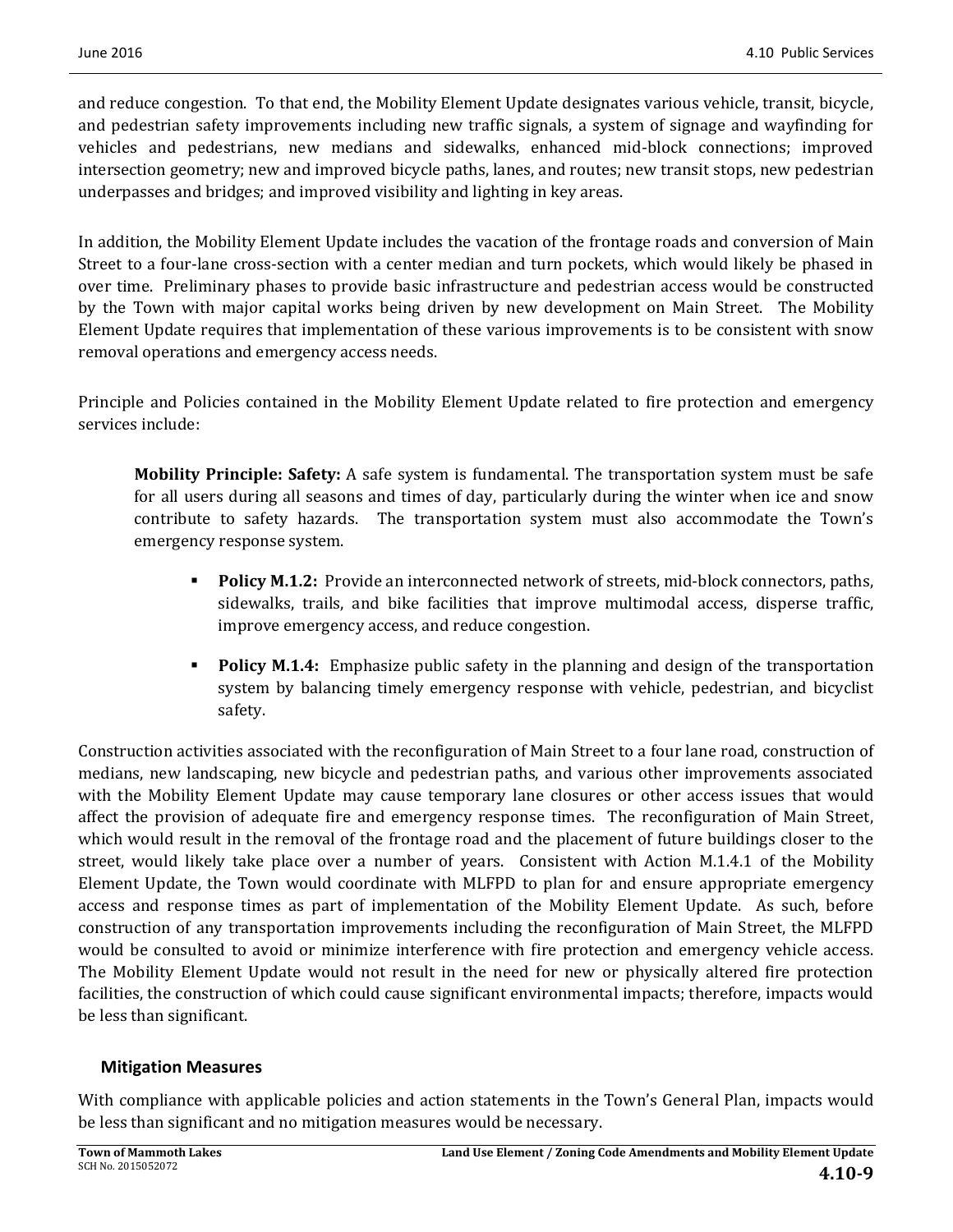### **Level of Significance After Mitigation**

Impacts relative to fire protection would be less than significant with compliance with applicable policies and action statements in the Town's General Plan.

## **d. Cumulative Impacts**

The analysis of the impact of the Land Use Element/Zoning Code Amendments on fire protection services is cumulative in nature because it evaluates the effects of the amendments in combination with the General Plan buildout. As indicated above, with compliance with applicable regulations and the payment of fees, the Land Use Element/Zoning Code Amendments and Mobility Element Update would result in a less than significant impact on fire protection and emergency services. Implementation of the Mobility Element Update would expand and better connect the physical roadway network of Mammoth Lakes, provide intersection capacity-enhancing improvements (new signals), expand the existing transit system, and provide bicycle and pedestrian-related improvements and improve the overall circulation in the Town as a whole. Any future projects would be subject to the Town's development review process as well as the applicable building and fire code requirements in effect at the time of development and would also be required to pay applicable development impact fees established by the MLFPD. Any future development projects or improvements associated with the Mobility Element Update would be developed in compliance with applicable development standards, including setbacks, as well as access routes, street widths and other standards contained in the Mobility Element Update. Therefore, the Project would not contribute to cumulative significant impacts to fire protection and emergency services.

## **2. POLICE PROTECTION**

This subsection addresses potential impacts on law enforcement services that could occur as a result of the Project. Law enforcement services in the Town are provided by the Mammoth Lakes Police Department (MLPD). The analysis focuses on the MLPD facilities that currently serve the Town and the ability of the MLPD to provide police protection services with the implementation of the Project. The analysis, which is based in part on information provided by MLPD, including statistical data regarding police protection facilities, services and response times, is included in Appendix E of the Draft EIR. Crime statistics included in this analysis were obtained from the State of California Department of Justice, Criminal Justice Statistics Center database. $8<sup>8</sup>$ 

## **a. Environmental Setting**

<u> 1989 - Johann Stein, fransk politik (d. 1989)</u>

### **(1) Regulatory Framework**

### **Mono County**

### *Mono County Office of Emergency Services*

The mission of the Mono County Office of Emergency Services (OES) is to ensure Mono County is adequately prepared, able to respond to, and recover from the effects of emergencies. The Mono County OES coordinates the activities of all county departments and the response efforts of local, state, and federal

*<sup>8</sup>* State of California Department of Justice, Criminal Justice Statistics Center, Crime in California, Mammoth Lakes, August 2015 *https://oag.ca.gov/crime/cjsc/stats/crimes‐clearances.*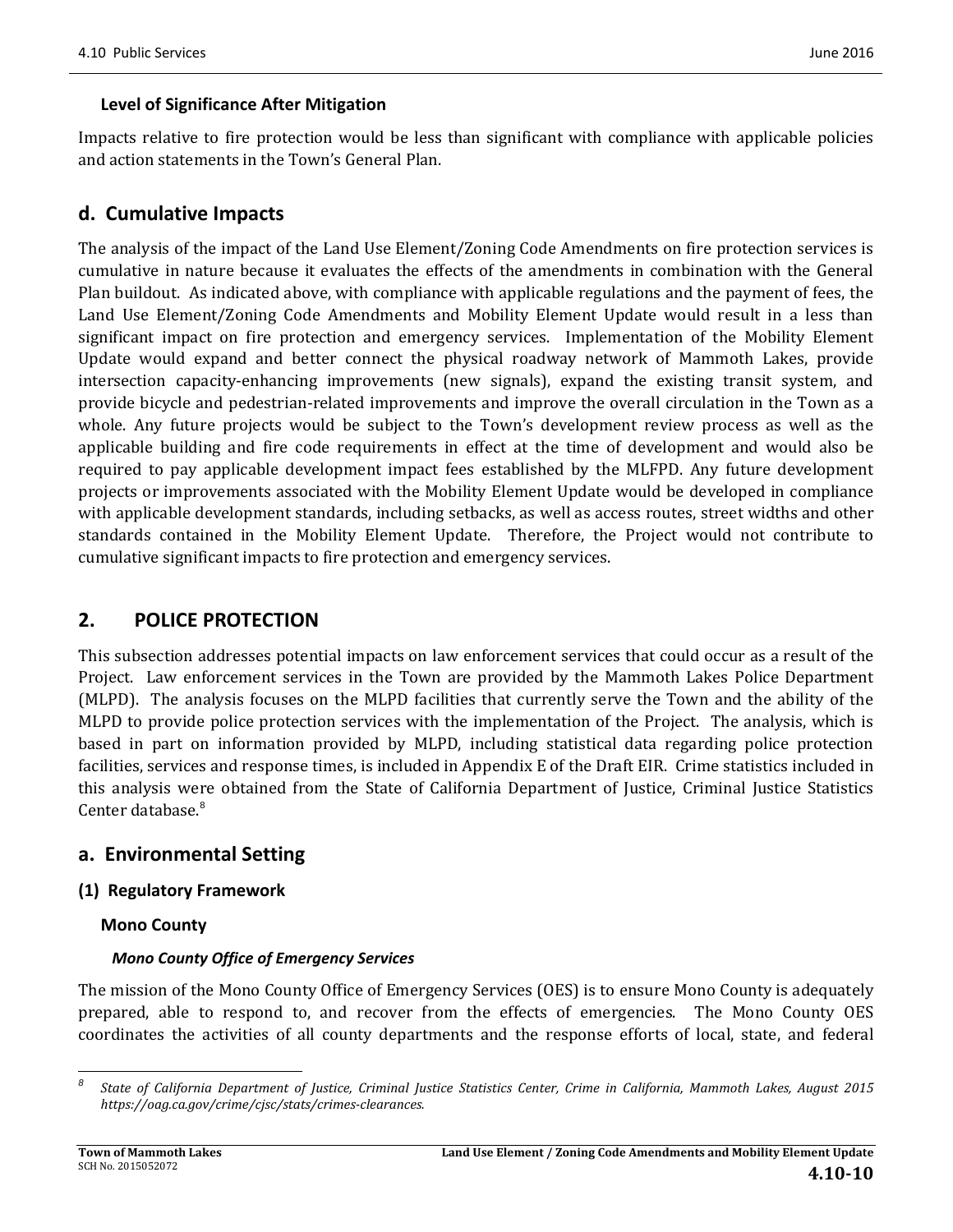agencies including: the Town of Mammoth Lakes, US Forest Service, Los Angeles Department of Water and Power, California Office of Emergency Services, California Highway Patrol, Caltrans, Mono County Fire Districts, US Marine Corps (USMC) Mountain Warfare Training Center, Mammoth Unified School District, and Eastern Sierra Unified School District. 

### **Town of Mammoth Lakes**

### *General Plan*

The Public Health and Safety Element of the 2007 General Plan aims to improve the quality of life for those living and working in the Town. The intent of the Public Health and Safety Element is to support, provide and encourage facilities and services that are important to a livable and safe community. Goals and polices related to law enforcement and safety support police programs and facilities, promote prompt response times, and encourage adequate funding and access to police services.

### *Municipal Code*

Section 15.16.080 Article II, Development Impact Mitigation Fees, of the Town of Mammoth Lakes Municipal Code establishes and imposes impact fees for development within the Town to finance the cost of public facilities and improvements required by new development. Section 15.16.081.B, establishes a development impact fee (DIF) program to fund law enforcement facilities, vehicles and equipment. Section 15.16.080 also provides that DIF and other fees are to be regularly reviewed and updated to ensure that they are accurate and fair. Currently the law enforcement DIF is \$143 for single-family homes, \$122 for mobile homes, \$149 for multi-family units, \$0.99/square feet for commercial uses, \$0.39/square feet for office uses, \$0.25/square feet for industrial uses, and \$287/room for lodging.<sup>9</sup> As part of the regular review of DIF and other fees, the Town recently commissioned an independent assessment of the DIF program. The DIF Study identified a list of law enforcement equipment and facilities that may be eligible for use of DIF funds for implementation. The DIF Study identified the potential funding stream for two (2) new police vehicles over a 20 year period and the development of a new 4,500 square feet police station.<sup>10</sup>

## **(2) Existing Conditions**

Police protection and law enforcement in the Town are provided by the MLPD, the Mono County Sheriff's Department (MCSD), and the California Highway Patrol (CHP). The MLPD provides all police services including traffic related services within the Town's incorporated boundary except for along SR 203 where CHP also provides traffic related services. The MPLD also provides first responder services to the Lakes Basin recreation area which includes the Twin Lakes, Lake Mary, Lake Mamie and Horseshoe Lake areas; the Shady Rest campground area and the Reds Meadow recreation resort area in Madera County through a contract with the US Forest Service.

The MCSD is responsible for jail operations (for persons arrested in both the Town and outside the Town limits) and provides coroner operations, processing and serving civil paperwork, and search and rescue

 *9 Town of Mammoth Lakes, Development Impact Fee Schedule, July 1, 2015.*

*<sup>10</sup> Development Impact Fee Study, Town of Mammoth Lakes, prepared by TischlerBise June 23 2015.*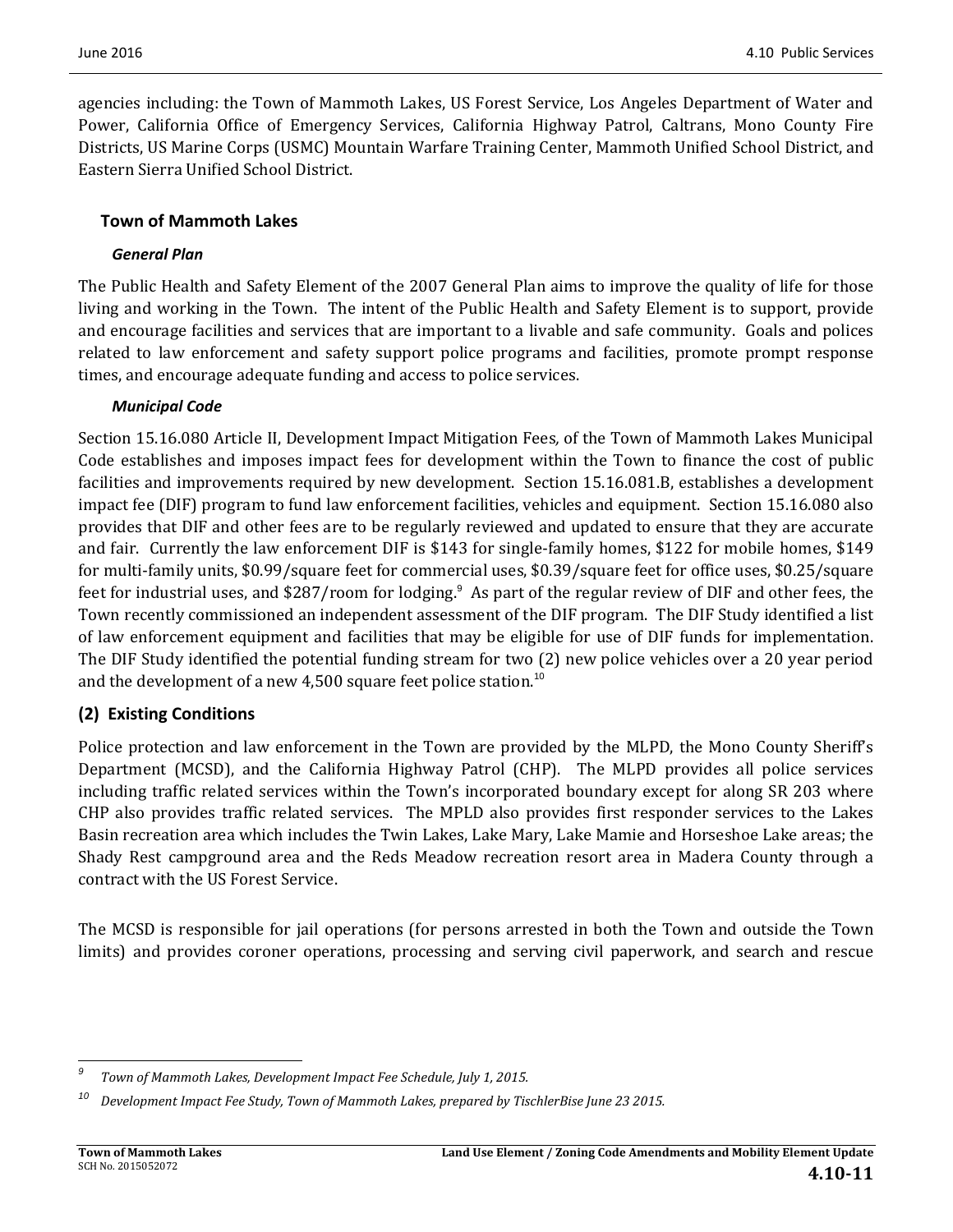operations. The MCSD provides dispatch services to the MLPD and the Mammoth Lakes Fire Protection District under a contractual agreement.<sup>11</sup>

The MLPD offers the following specialized crime enforcement teams: Patrol Division, Traffic Division, a part time School Resource Officer, Sexual Assault Response Team (a cooperative division that also includes the Mono County District Attorney's Office, medical personnel; Mono County Mental Health counselors, and Wild Iris Family Services); The MPLD is a part of the Mono County Investigative Unit. MLPD provides one officer to assist with county wide detective services. The MLPD maintains one drug detection canine. The MLPD staff is comprised of 11 full time sworn officers, four part time sworn reserve officers, three full time civilian staff, and one contracted full time employee. The MLPD currently owns 10 black and white vehicles, one non-emergency police services vehicle and three unmarked police vehicles. The average time to all calls (emergency and non-emergency) is six minutes 22 seconds. The MLPD goal is to respond to in progress and emergency calls for service within five minutes of when the 911 call is received.<sup>12</sup>

**Table 4.10‐2**, *Crime Statistics for the Town of Mammoth Lakes 2010‐2014,* provides information on the number and type of criminal arrests in the Town from 2010 to 2014. Crime data is categorized as Violent Crime, which include crimes that generally include a weapon, bodily injury, or robbery; Property Crime, which are crimes that generally result in damage to property including theft, burglary, or forced entry; and Arson which can include damages to structural, vehicle/mobile or other property. As shown in Table 4.10-2, law enforcement arrests have decreased by roughly 49 percent from 2010 to 2014 with the year(s) 2013 and 2014 having the lowest number of arrests over the five years (171 in 2013 and 139 in 2014). The decreases include reductions in violent and property crimes. A partial reason for the decrease in crime is the decrease in staffing levels within the MPLD. This is a natural trend when programs or staffing is decreased.

The MLPD station is currently located at 568 Old Mammoth Road. The 4,000 square foot facility includes offices and a booking area. Since the Town does not maintain a jail facility, the MLPD transfer offenders requiring holding to the Town of Bridgeport, approximately 56 miles north. The Mammoth Lakes Town Council recently approved the funding and permits for a new MLPD facility with a planned completion date of December 2017.<sup>13</sup> The current plan for the MPPD facility is an approximate 5,200sq ft building near the existing Mono County Superior Court. There are no plans to increase staffing levels based on moving to a new facility.

## **b. Methodology and Thresholds**

## **(1) Methodology**

The analysis of impacts on law enforcement addresses the Project's potential increase in population in the commercial districts and the Town as a whole resulting from the removal of the density cap as part of the General Plan amendments and construction and operational impacts related to implementation of the circulation improvements identified in the Mobility Element Update and the ability of MLPD personnel to adequately serve existing and future population in the Project vicinity. The analysis presents information

<sup>&</sup>lt;u> 1989 - Johann Stein, fransk politik (d. 1989)</u> *<sup>11</sup> Chief Al Davis Mammoth Lakes Police Department., electronic mail correspondence, August 3, 2015.*

*<sup>12</sup> Chief Al Davis Mammoth Lakes Police Department., electronic mail correspondence, August 3, 2015.*

*<sup>13</sup> Chief Al Davis Mammoth Lakes Police Department, e mail correspondence, August 3, 2015.*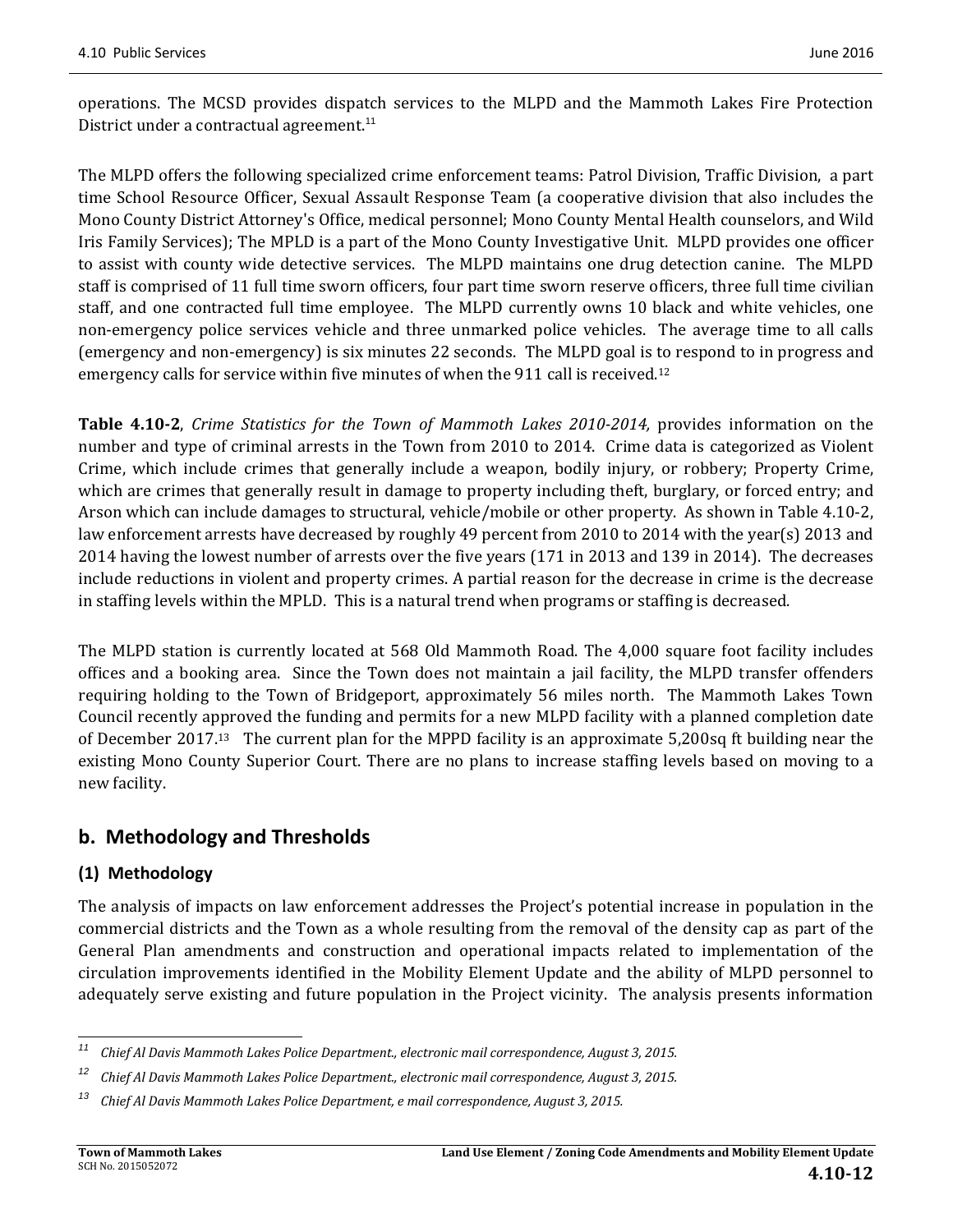#### **Table 4.10‐2**

| <b>Crime Statistics</b>   | 2010 | 2011     | 2012 | 2013 | 2014 |
|---------------------------|------|----------|------|------|------|
| <b>Violent Crime</b>      | 46   | 38       | 38   | 18   | 28   |
| Homicide                  | 0    | $\Omega$ | 0    | 0    | 0    |
| Rape                      | 8    | 5        | 3    | 0    |      |
| Robbery                   |      | 4        |      | 5    | 3    |
| <b>Aggravated Assault</b> | 36   | 29       | 26   | 13   | 24   |
| <b>Property Crime</b>     | 230  | 244      | 196  | 152  | 111  |
| Burglary                  | 68   | 66       | 54   | 33   | 21   |
| Motor Vehicle Theft       | 6    | 22       | 2    | 6    |      |
| Larceny-Theft             | 156  | 156      | 140  | 113  | 88   |
| <b>Arson</b>              |      | $\bf{0}$ | 0    |      | 0    |
| <b>Grand Total</b>        | 277  | 282      | 234  | 171  | 139  |

#### **Crime Statistics for the Town of Mammoth Lakes 2010‐2014**

Source: State of California Department of Justice, Criminal Justice Statistics Center, Crime in California, Mammoth Lakes, August 2015

provided by the MLPD and statistical information available from the State of California Department of Justice for the Town of Mammoth.

Based on consultation with the MLPD, a determination was made as to whether police facilities could accommodate the additional demand for police protection services resulting from the Project without the need for a new facility or the alteration of existing facilities.

## **(2) Thresholds**

For purposes of this EIR, the Town has utilized the checklist questions in Appendix G of the *CEQA Guidelines* as thresholds of significance to determine whether a project would have a significant environmental impact regarding police protection services. The project would have a significant impact if the project would:

**POL-1** Result in substantial adverse physical impacts associated with the provision of new or physically altered government facilities, the construction of which would cause significant environmental impacts, in order to maintain acceptable service ratios, response times or other performance objectives for police services.

### **(3) Applicable General Plan Goals/Policies and Adopted Mitigation Measures**

There are no mitigation measures in the adopted Mitigation Monitoring and Reporting Programs associated with the 2007 General Plan Update or the Trails Master Plan regarding law enforcement. However, the 2007 General Plan includes numerous goals, policies and actions to support and improve public safety and emergency services. The following General Plan Public Health and Safety Element goals, policies, and actions are applicable to law enforcement services:

*Public Safety*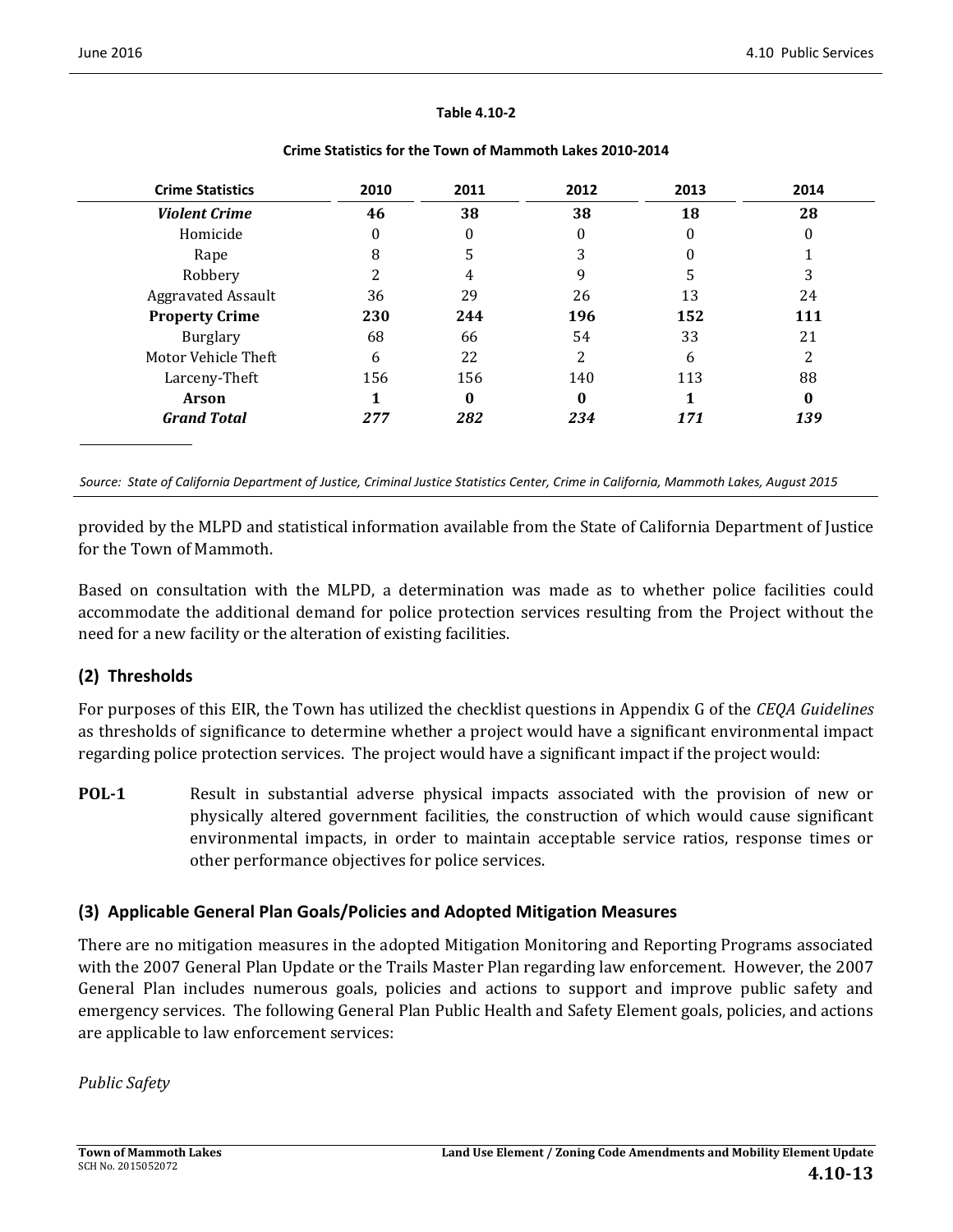**Goal S.2:** Keep Mammoth Lakes a safe place to live, work and play.

**Policy S.2.A:** Maintain safe and efficient municipal operations and services.

#### *Police Enforcement*

- **Policy S.2.B:** Ensure effective code enforcement and policing programs.
- **Policy S.2.C:** Provide public safety facilities at multiple locations to facilitate prompt response times.
- **Policy S.2.D:** Increase public access to police services.

#### *Emergency Preparedness*

**GoalS.4**: Maintain adequate emergency response capabilities.

- **Policy S.4.A:** Aid emergency vehicle access and emergency evacuation of residents and visitors by providing and maintaining secondary access routes to all portions of the community, consistent with the Mammoth Lakes Fire Protection District (MLFPD) requirements.
- **Policy S.4.B:** Maintain an Emergency Plan.
- **Policy S.4.C:** Cooperate with emergency response agencies to maintain preparedness to respond to all types of emergencies.

## **c. Environmental Impacts**

**Threshold POL-1:** The project would result in a significant impact if the project would result in substantial adverse physical impacts associated with the provision of new or physically altered police facilities, the construction of which would cause significant environmental impacts, in order to maintain acceptable service ratios, response times or other performance objectives for police services.

*Impact Statement POL‐1‐A: Implementation of the Land Use Element/Zoning Code Amendments would not result in the need for new or physically altered police protection facilities, the construction of which could cause significant environmental impacts, in order to maintain acceptable service ratios, response* times or other performance objectives for police protection. Therefore, the Project would result in a less *than significant impact with regard to law enforcement.*

### **Land Use Element/Zoning Code Amendments**

As described in Chapter 2, Project Description, of this EIR, the proposed Land Use Element/Zoning Code Amendments would result in the removal of the existing unit and room caps in the commercial districts and would allow a maximum of 2.0 FAR. Provisions of the Community Benefits Incentive Zoning (CBIZ) and Transfer Development Rights (TDR) would be amended to remove previous allowances for developers to increase the density and/or to transfer the density of proposed projects.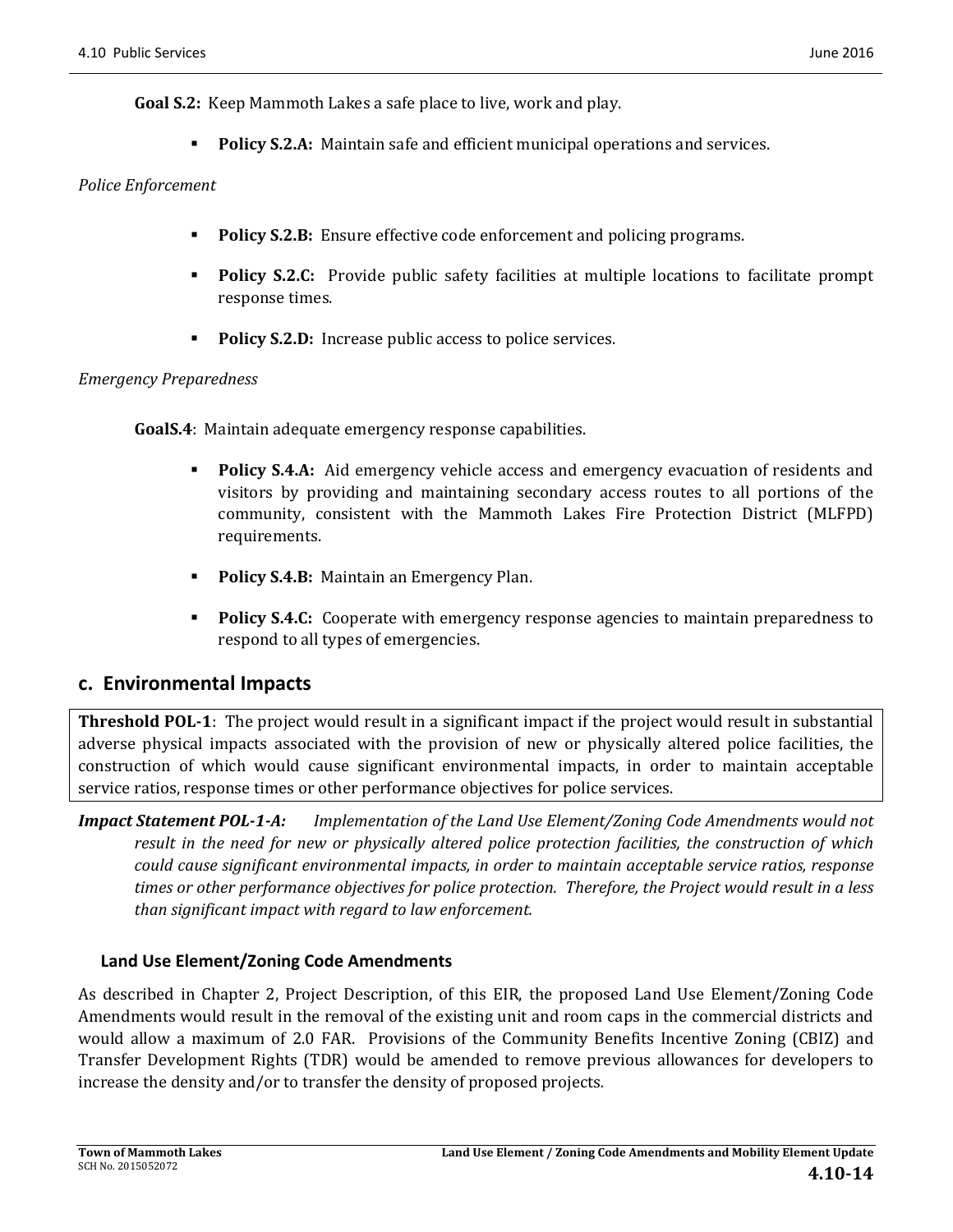The proposed removal of the density cap could result in greater residential and hotel densities within the commercially designated areas than currently projected. Thus, the additional increase that could occur with the removal of the room and unit cap could introduce more people in the downtown area. The amendments could result in an additional 336 residential units and up to 467 hotel rooms, and approximately 152,533 square feet of commercial floor area, beyond what was projected under the existing General Plan buildout. As discussed in Section 4.9, Population and Housing, of this EIR, the population that could be accommodated by such development could result in an increase of up to 1,978 people including visitors and permanent residents. This increase in population could result in increased demands for police services including vehicles, personnel, and equipment. However, the proposed amendments would not alter the other established development standards such as setbacks, snow storage, lighting standards, site security requirements, parking standards, and other development standards. Furthermore, an increase in activity and population in an area does not necessarily indicate that the crime rate in that area would increase along with an increase in opportunities for crime. A number of other factors contribute to the resultant crime rate, such as police presence, crime prevention measures, and on-going legislation/funding. Also, the addition of new residential, commercial, and hotel uses and pedestrian activity along Main Street and Old Mammoth Road would create more 'eyes on the street' along these main corridors and thus could serve to deter crime.

The Land Use Element amendments include the removal of the People At One Time (PAOT) which represents the total peak population of permanent and seasonal residents and visitors. The, PAOT would be replaced with the use of a Project Impact Evaluation Criteria (PIEC) approach to evaluate development. While the Town is removing the density cap and prior approach to regulating overall development, analysis would still be done to evaluate the potential impacts of future development. Under the PIEC, the evaluation of project impacts would occur on a project-by-project basis through use of the PIEC criteria. The criteria would include evaluations of issues that might affect the provision of police and emergency services such as transportation, noise, and land use impacts. An impacts-based approach is intended to help ensure that growth in the Town would not exceed the carrying capacity of infrastructure or public services and that the potential for significant environmental impacts would be identified and mitigated, if necessary, to the extent feasible. 

As discussed earlier, the Town recently approved funding and the construction of a new MLPD station with a planned completion date of December 2017. The Town also identified the funding stream for the purchase of two  $(2)$  new police vehicles over a 20 year period. The DIF also would serve to further ensure that potential impacts to police protection services would be reduced. Furthermore, as individual projects are developed, the MLPD would be consulted for review of site plans, recommendations on security, and coordination regarding site safety.

Therefore, impacts to police services are considered to be less than significant. Any future development that could occur in the downtown area as a result of the Land Use Element/Zoning Code Amendments would be required to pay DIF that would be used to assist the MLPD in the development of needed facilities, equipment and staff. Future development would be required to comply with applicable development standards and regulations in effect at the time of the development. As such, impacts to police services would be less than significant.

## **Mobility Element Update**

*Impact Statement POL‐1B: Implementation of the Mobility Element Update would not result in the need for new or physically altered police protection facilities, the construction of which could cause*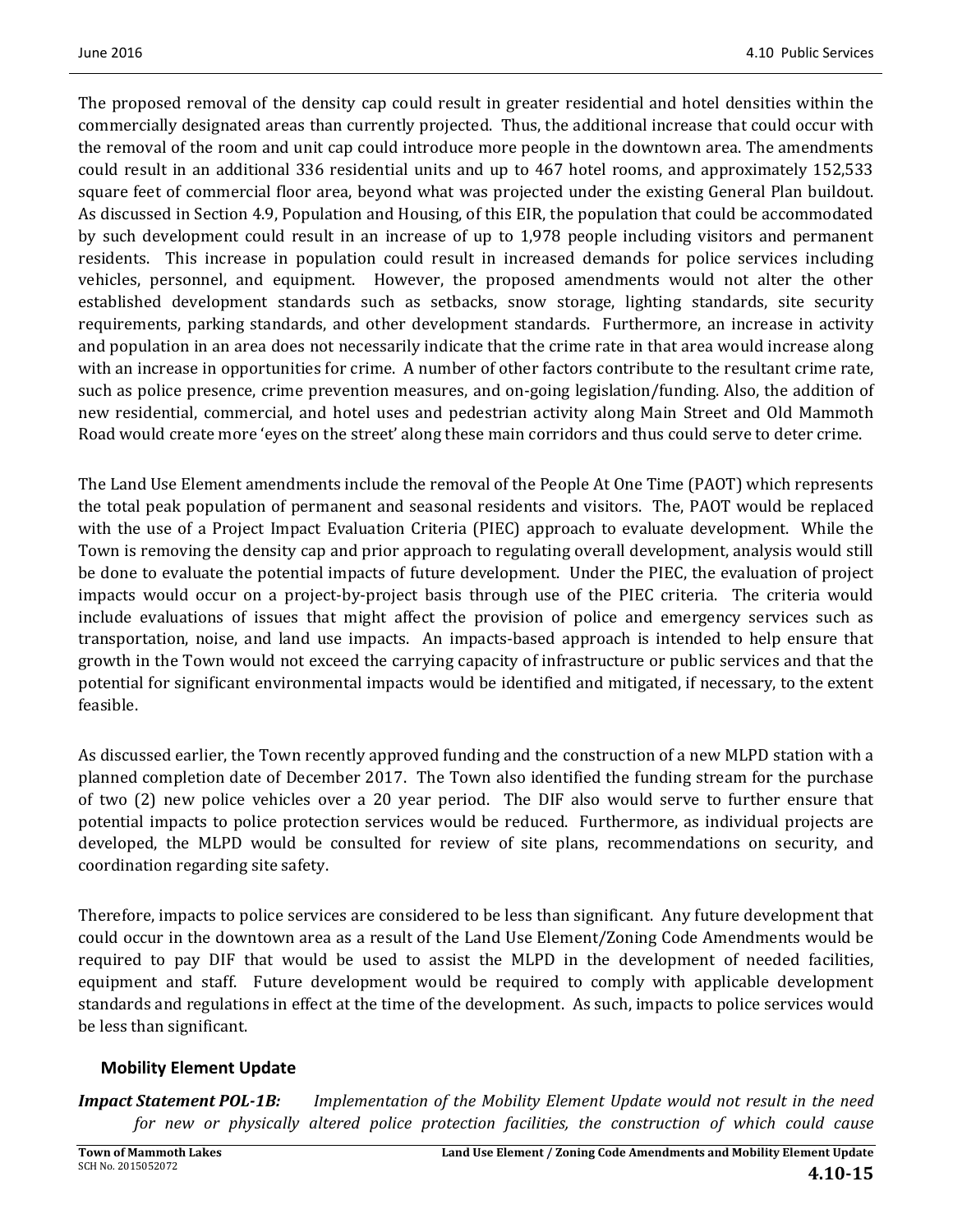*significant environmental impacts, in order to maintain acceptable service ratios, response times or other performance objectives for police protection. Therefore, the Mobility Element Update would result in a less than significant impact with regard to law enforcement.* 

As outlined in Chapter 2, Project Description, the Mobility Element Update provides a framework for the provision of an interconnected network of streets, mid-block connectors, paths, sidewalks, trails, and transit and bike facilities that aim to improve multimodal access, disperse traffic, improve emergency access, and reduce congestion. To that end, the Mobility Element Update designates various vehicle, transit, bicycle, and pedestrian safety improvements including new traffic signals, a system of signage and wayfinding for vehicles and pedestrians, new medians and sidewalks, enhanced mid-block connections; improved intersection geometry; new and improved bicycle paths, lanes, and routes; new transit stops, new pedestrian underpasses and bridges; and improved visibility and lighting in key areas.

In addition, the Mobility Element Update includes the vacation of the frontage roads and conversion of Main Street to a four-lane cross-section with a center median and turn pockets, which would likely be phased in over time. Preliminary phases to provide basic infrastructure and pedestrian access would be constructed by the Town with major capital works being driven by new development on Main Street. The Mobility Element Update requires that implementation of these various improvements be consistent with snow removal operations and emergency access needs.

Policies and Actions contained in the Mobility Element Update related to police protection include:

**Mobility Principle:** Safety: A safe system is fundamental. The transportation system must be safe for all users during all seasons and times of day, particularly during the winter when ice and snow contribute to safety hazards. The transportation system must also accommodate the Town's emergency response system.

- **Policy M.1.2:** Provide an interconnected network of streets, mid-block connectors, paths, sidewalks, trails, and bike facilities that improve multimodal access, disperse traffic, improve emergency access, and reduce congestion.
- **Policy M.1.4:** Emphasize public safety in the planning and design of the transportation system by balancing timely emergency response with vehicle, pedestrian, and bicyclist safety.
- **Action M.1.4.1:** Work with Mammoth Lakes Fire Protection District and Mammoth Lakes Police Department to plan for and ensure appropriate emergency access and response times.

Construction activities associated with the reconfiguration of Main Street to a four lane road, construction of medians, new landscaping, new bicycle and pedestrian paths, and various other improvements associated with the Mobility Element Update may cause temporary lane closures or other access issues that would affect the provision of adequate law enforcement response times. In addition, reconfiguration of Main Street, which would include the removal of the frontage road and the placement of future buildings closer to the street, would likely take place over a multi-year year period. During that period, road and site access may be limited that could potentially hinder law enforcement vehicle access. Consistent with Action M.1.4.1 in the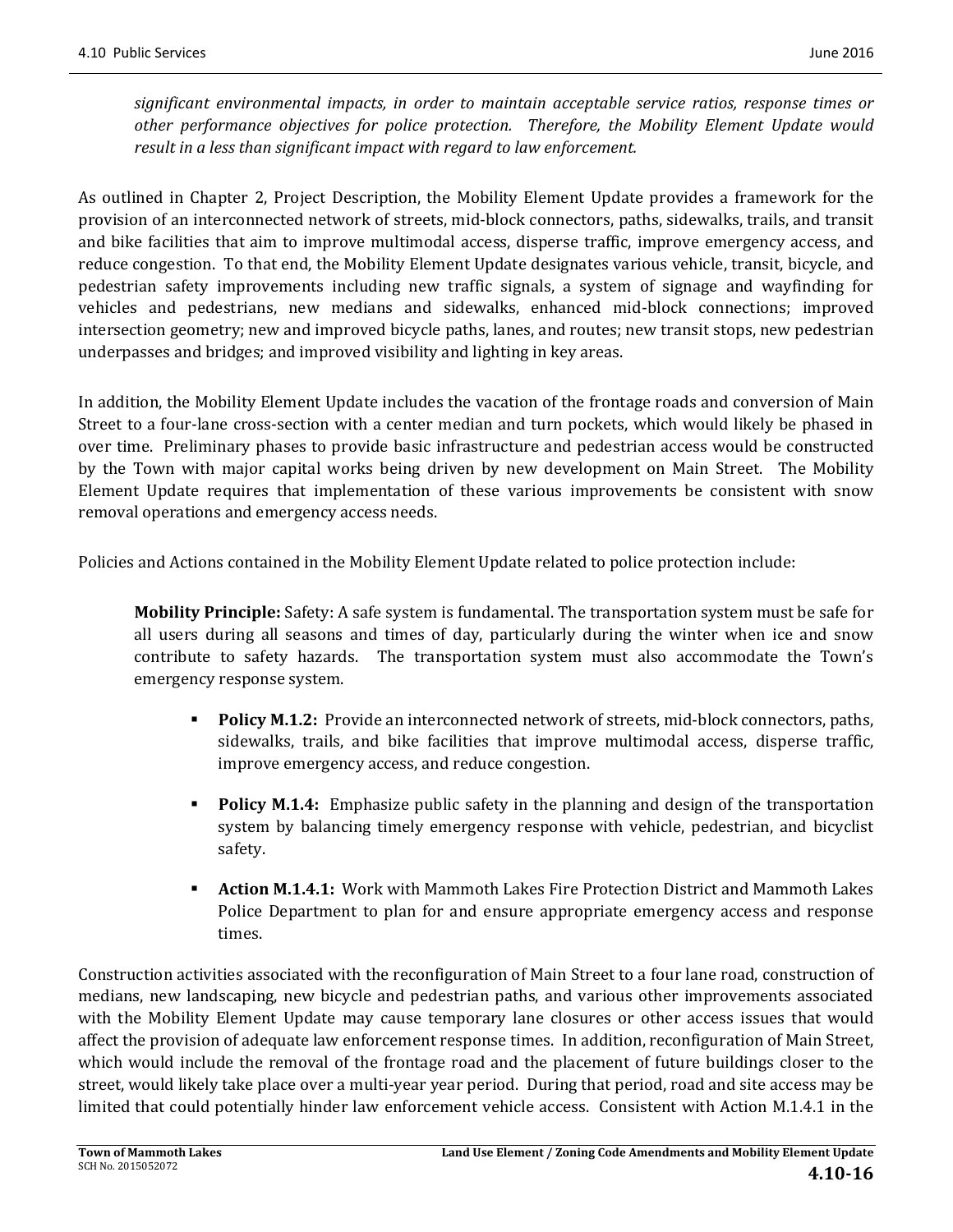Mobility Element Update, the Town would coordinate with the MLPD to plan for and ensure appropriate emergency access and response times as part of implementation of the Mobility Element Update. Thus, the Mobility Element Update would not result in the need for new or physically altered fire protection facilities, the construction of which could cause significant environmental impacts. Therefore, impacts would be less than significant.

### **Mitigation Measures**

With compliance with applicable policies and action statements in the Town's General Plan, impacts would be less than significant and no mitigation measures would be necessary.

### **Level of Significance After Mitigation**

Impacts relative to police services would be less than significant with compliance with applicable policies and action statements in the Town's General Plan.

## **d. Cumulative Impacts**

The analysis of the impact of the Land Use Element/Zoning Code Amendments on law enforcement services is cumulative in nature because it evaluates the effects of the Project in combination with the General Plan buildout. As indicated above, the Land Use Element/Zoning Code Amendments would result in a less than significant impact on law enforcement services. The Mobility Element Update would result in the expansion of the physical roadway network of Mammoth Lakes, including more connectivity and the provision of intersection capacity-enhancing improvements (new signals), expand the existing transit system, and provide bicycle and pedestrian-related improvements and improve the overall circulation in the Town as a whole. Any future projects would be required to comply with existing development standards and regulations as well as the access routes, street widths and other standards contained in the Mobility Element Update. In addition, the required payment of development impact fees would be used to assist the MLPD in the development of needed facilities, equipment and staff. Therefore, the Project would not contribute to a significant cumulative impact to law enforcement services.

## **3. SCHOOLS**

This section evaluates potential impacts on school facilities operated by the Mammoth Unified School District (MUSD). The section discusses elementary, middle, and high schools operated by MUSD, as well as compliance with applicable regulations. The analysis estimates the number of students that would be generated by the Project and determines whether MUSD school facilities would have sufficient available capacity to accommodate these students. The analysis is based, in part, on school enrollment and capacity information provided by MUSD, which is included in Appendix E of the Draft EIR.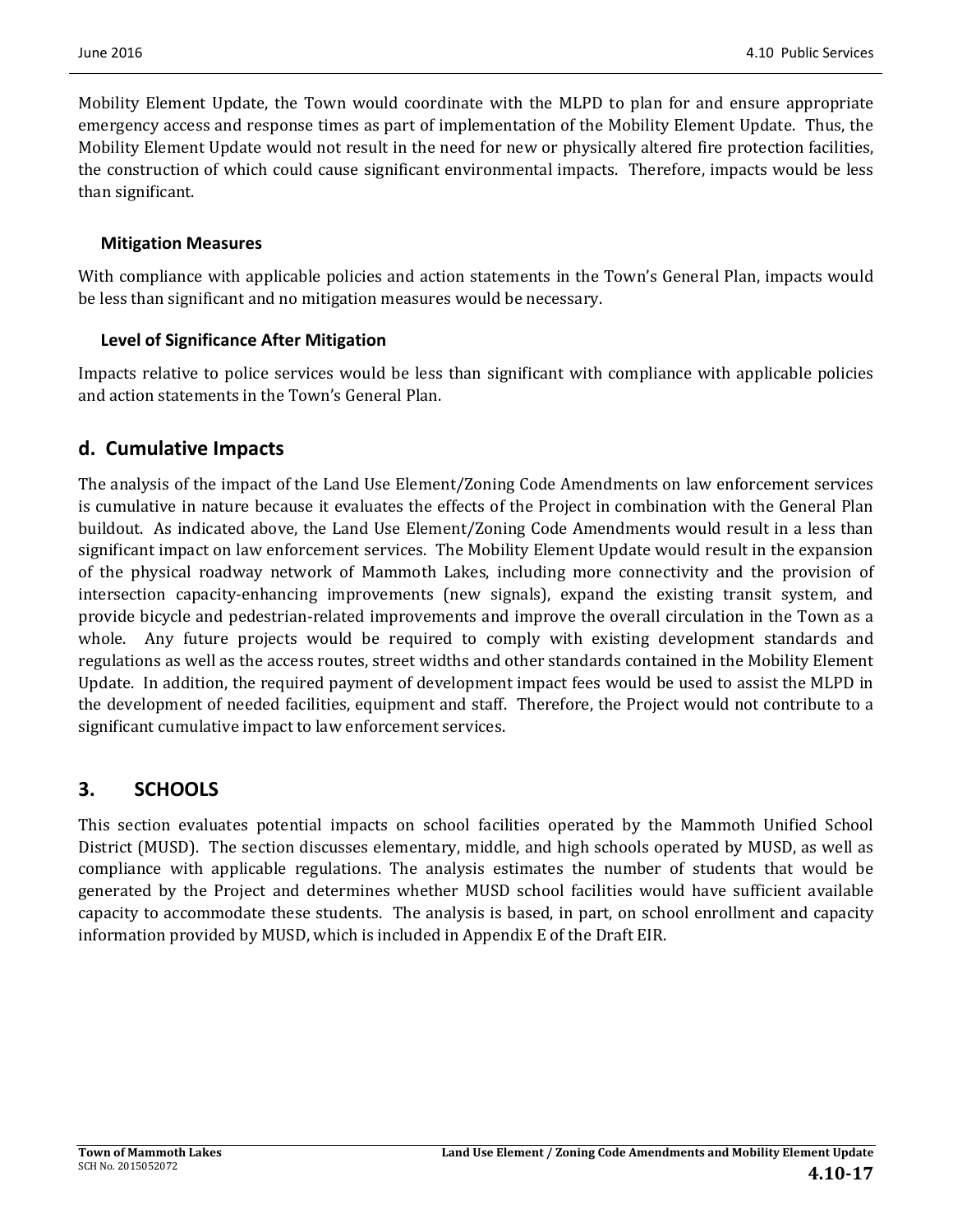## **a. Environmental Setting**

### **(1) Regulatory Framework**

### **State of California**

### *California Educational Code*

Educational services are subject to the rules and regulations of the California Education Code and governance of the State Board of Education. The State also provides funding through a combination of sales and income taxes. In addition, pursuant to Proposition 98, the State is also responsible for the allocation of educational funds that are acquired from property taxes. The governing board of any school district is authorized to levy a fee, charge, dedication, or other requirement against any construction within the boundaries of the district, for the purpose of funding the construction or reconstruction of school facilities.<sup>14</sup>

### *Kindergarten‐University Public Education Facilities Bond Act*

Kindergarten-University Public Education Facilities Bond Act of 2002 (Prop 47) was approved by California voters in November 2002. This act provided a bond issue of \$13.05 billion to fund education facilities to relieve overcrowding and repair older schools. Funds were targeted at areas of greatest need and can also be used to upgrade and build new classrooms in the California Community Colleges, the California State University, and the University of California to accommodate growing student enrollment.

#### *Leroy F. Greene School Facilities Act of 1998.*

In combination with the \$9.2 billion education bond act approved by the voters in 1998 (Prop 1A), the Leroy F. Greene School Facilities Act, known as SB 50, reformed methods for the financing of school construction in California. The act included a new school facility program by which school districts can apply for state construction and modernization funds, imposed limitations on the power of cities and counties to require mitigation of school facilities impacts as a condition of development approval, and provided authority for districts to levy fees at three different levels based on specific factors such as the number of students on year-round schedules, debt levels, use of temporary classrooms, degree of public investment in local bond efforts, available state funding, and other considerations.

### **Town of Mammoth Lakes**

### *General Plan*

The Public Health and Safety Element of the 2007 General Plan aims to improve the quality of life for those living and working in the Town. The intent of the Public Health and Safety Element is to support, provide and encourage facilities and services that are important to a livable and safe community. Goals and polices related to educational services within the Public Health and Safety Element aim to support high quality educational services and life-long learning resources within the Town.

### *School Developer Fees*

 

Pursuant to California Education Code  $\S17620(a)(1)$ , the governing board at any school district is authorized to levy a fee, charge, dedication, or other requirement against any construction within the boundaries of the

*<sup>14</sup> California Education Code Section 17620(a)(1).*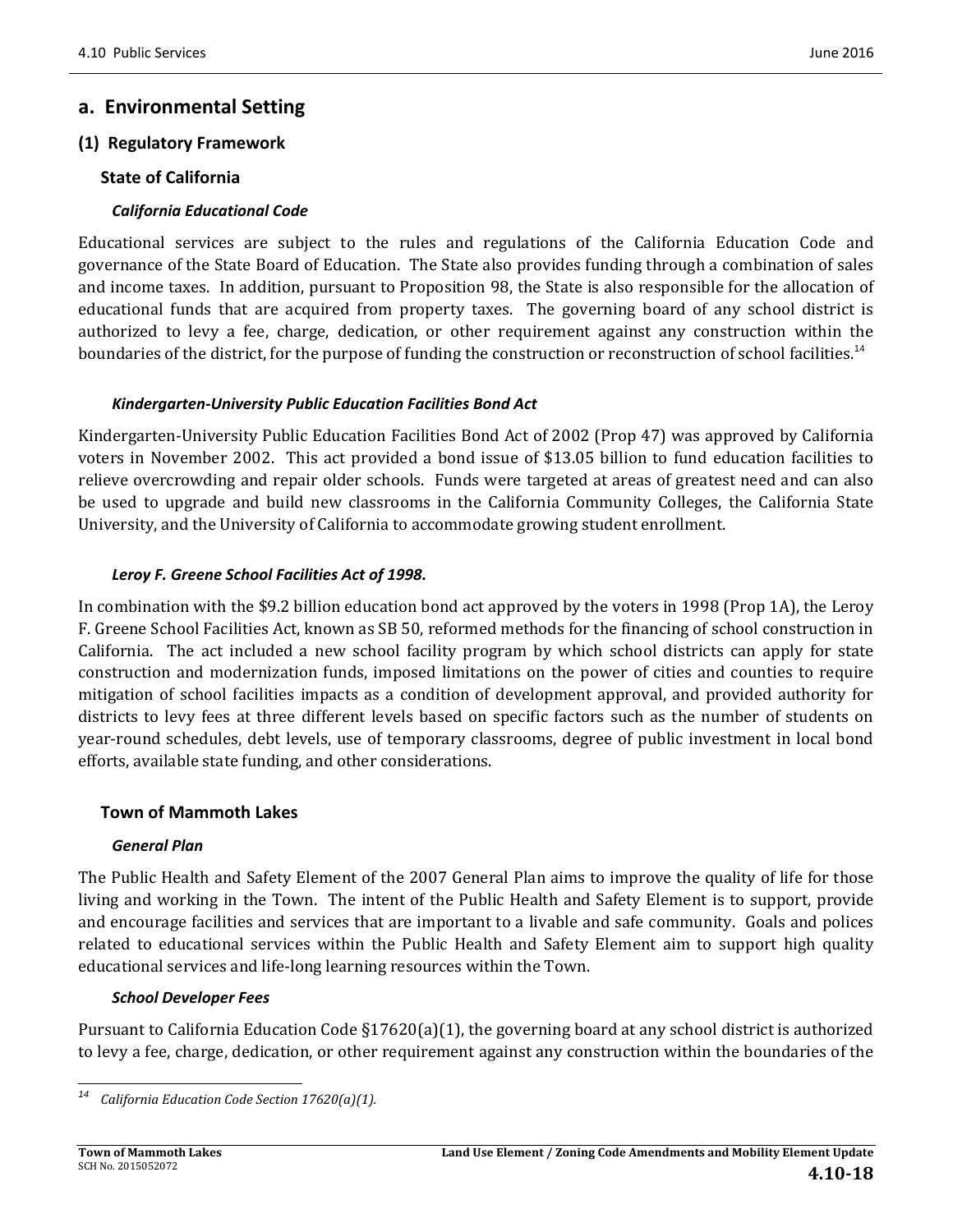district, for the purpose of funding the construction or reconstruction of school facilities. The MUSD currently charges developer fees of \$2.63 per square foot of residential development and \$0.42 per square foot of commercial development.<sup>15</sup> Pursuant to Government Code Section 65995, the payment of these fees mitigates all potential impacts from development projects on school facilities to a less than significant level.<sup>16</sup>

### **(2) Existing Conditions**

The MUSD provides education to students in grades kindergarten (K) through grade 12 within the Town of Mammoth Lakes and the Crowley Lake area. School facilities include Mammoth Elementary School, Mammoth Middle School, Mammoth High School, and Sierra High School (Continuation Education School). As shown in **Table 4.10.3**, *Student Enrollment and Capacity for the MUSD 2015‐2016 School Year,* the total current enrollment in MUSD schools is approximately 1,194 students for the 2015-16 school year.

#### **Table 4.10‐3**

#### **Student Enrollment and Capacity for the MUSD 2015‐2016 School Year**

| <b>School Name</b>        | <b>Enrollment</b> | Capacity |
|---------------------------|-------------------|----------|
| Mammoth Elementary School | 576               | 450      |
| Mammoth Middle School     | 272               | 325      |
| Mammoth High School       | 331               | 525      |
| Sierra High School        | 15                | 25       |
| Total                     | 1.194             | 1,325    |
|                           |                   |          |
|                           |                   |          |

*Source: Brooke Bein, Mammoth Unified School District. January 2016*

According to MUSD, overall student enrollment at all schools has been fairly static over the past 10 years, and does not tend to fluctuate.<sup>17</sup> As shown below, student enrollment is below the capacity of Mammoth Middle School, Mammoth High School and Sierra High School. However, the number of students currently enrolled at Mammoth Elementary School (576 students) exceeds the 450 student capacity at this school. The additional 126 students are accommodated within 12 portable classrooms.

Although not over capacity, Mammoth Middle School utilizes two portable classrooms and Mammoth High School utilizes eight portable classrooms. In addition, MUSD intends to remodel/upgrade the Mammoth High School and add new classrooms at Mammoth Elementary School and Mammoth Middle School.

## **b. Methodology and Thresholds**

## **(1) Methodology**

The analysis of enrollment effects on schools is based on the ability of MUSD school facilities to accommodate the potential increase in students generated by future development that could occur as a

<sup>&</sup>lt;u> 1989 - Johann Stein, fransk politik (d. 1989)</u> *<sup>15</sup> Brooke Bein, Mammoth Unified School District. January 2016.*

*<sup>16</sup> Calif. Government Code § 65996.*

*<sup>17</sup> Brooke Bein, Business Services Manager, Mammoth Unified School District. January 2016.*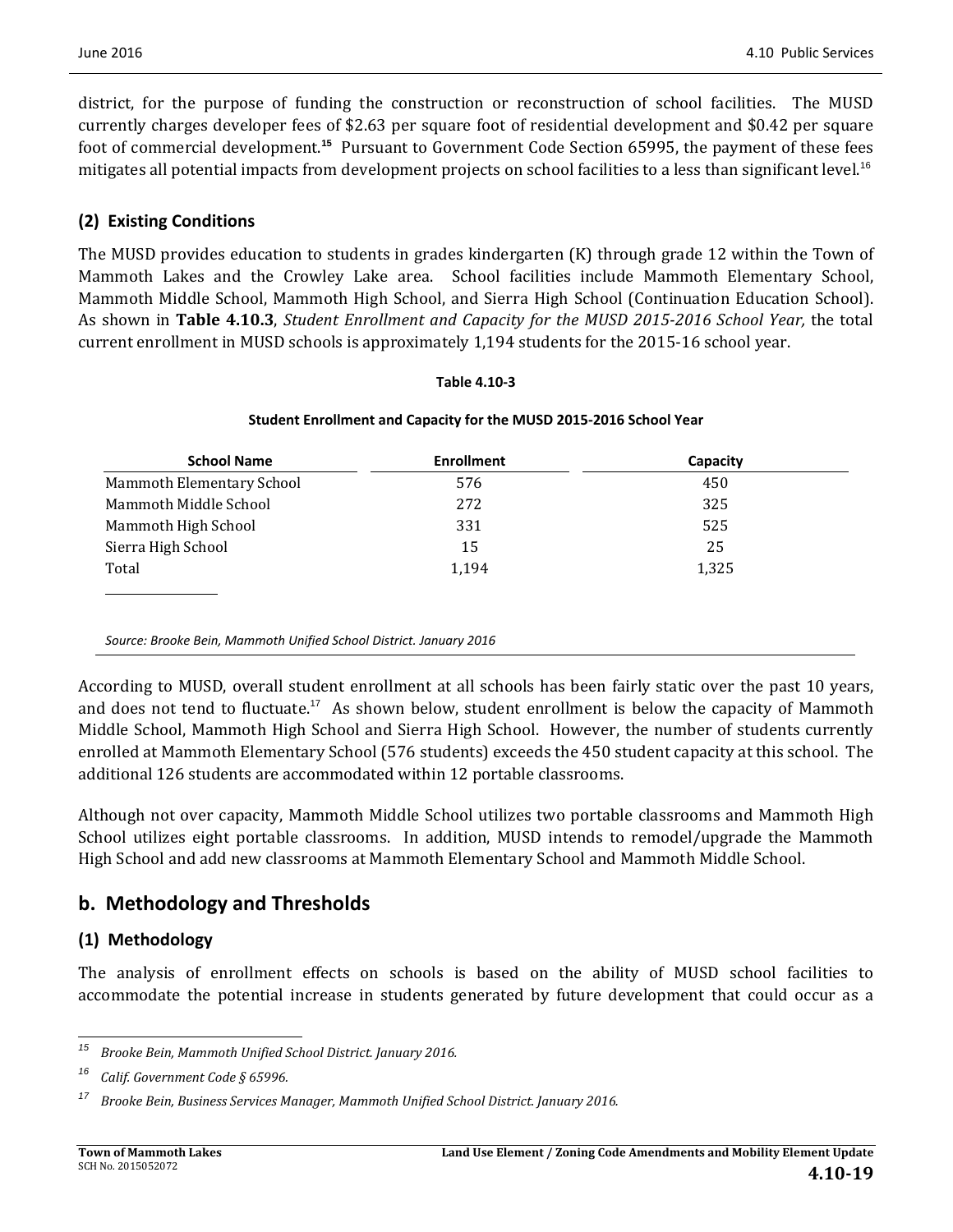result of the Land Use Element/Zoning Code Amendments. The analysis also addresses state regulations (i.e., SB 50) and related development fees as mechanisms for providing new school facilities and mitigating school impacts of the Project. Implementation of the Mobility Element Update would result in improvements to the Town's transportation network and would not generate new students. Therefore, since the improvements would not affect population growth in the Town the Mobility Element Update is not evaluated relative to schools.

## **(2) Thresholds**

For purposes of this EIR, the Town has utilized the checklist questions in Appendix G of the *CEQA Guidelines* as thresholds of significance to determine whether a project would have a significant environmental impact regarding school services. The Land Use Element/Zoning Code Amendments would have a significant impact if the project would:

**SCH-1** Require the addition of a new school or the expansion, consolidation or relocation of an existing facility to maintain existing service levels.

## **(3) Applicable General Plan Goals/Policies and Adopted Mitigation Measures**

There are no mitigation measures in the adopted Mitigation Monitoring and Reporting Program associated with the 2007 General Plan Update or the Trails System Master Plan regarding school services. The 2007 General Plan includes numerous goals, policies and actions to support and improve education resources in the Town. The following General Plan Public Health and Safety Element goals, policies, and actions are applicable to school services:

### **Education**

**Goal S.5:** Support high quality educational services and life-long learning resources within the community. 

- **Policy S.5.A:** Encourage development and enhancement of school sites and other administrative, educational and recreational facilities.
- **Policy S.5.B:** Support expansion of educational opportunities within the community.

## **c. Environmental Impacts**

**Threshold SCH-1:** The Project would result in a significant impact to schools if it would require the addition of a new school or the expansion, consolidation or relocation of an existing facility to maintain existing service levels.

*Impact Statement SCH‐1 The Land Use Element/Zoning Code Amendments would generate a need for new student space at the elementary, middle and high schools. However, any future development associated with the Land Use Element/Zoning Code Amendments would pay the required development fees as mechanisms for providing new school facilities and mitigating school impacts. Therefore, Impacts would be less than significant.*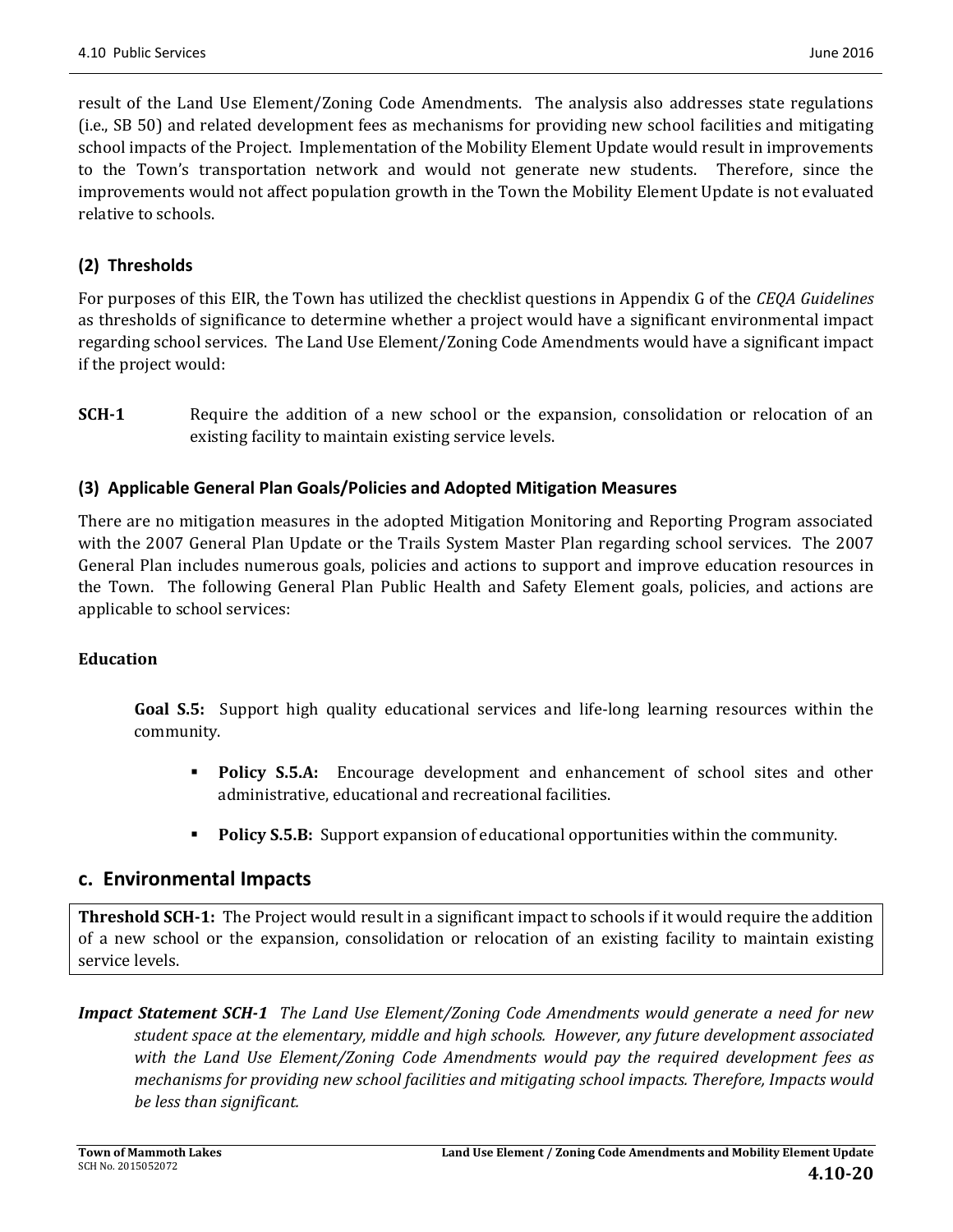As described in Chapter 2, Project Description, of this EIR, the proposed Land Use Element/Zoning Code Amendments would result in the removal of the existing unit and room caps in the commercial districts and would allow a maximum of 2.0 FAR. Provisions of the Community Benefits Incentive Zoning (CBIZ) and Transfer Development Rights (TDR) would be amended to remove previous allowances for developers to increase the density and/or to transfer the density of proposed projects.

The proposed removal of the density cap would accommodate greater residential densities within the Main Street and Old Mammoth Road neighborhoods and, thus, could introduce more people to these areas. These amendments could increase the General Plan estimated buildout by an additional 336 residential units. It is estimated that 252 of the 336 units, or 75 percent of the units, would be occupied by residents of the Town and not by visitors. This could result in an additional 136 new students <sup>18</sup> and therefore could result in increased demands for school services.

Based on the developer fees established by the MUSD, future development would be required to pay \$2.63 per square foot of residential development and \$0.42 per square feet of commercial development or the applicable fee in place at the time of obtaining a building permit. In addition, based on a discussion with the MUSD, staff indicates the schools that would serve the Project area have experienced relatively flat enrollment and the number of students has not changed substantially in approximately a decade. Therefore, it is unlikely that the introduction of residential densities would result in a substantial fluctuation in enrollment. As stated previously, as provided in Section 65996 of the California Government Code the payment of the required fees is deemed to fully mitigate the impacts of new development on school services. Therefore, with payment of the required developer fees, Project impacts to schools would be less than significant. 

### **Mitigation Measures**

Potential impacts to schools would be less than significant. Therefore, no mitigation measures are required.

## **Level of Significance After Mitigation**

Potential impacts to school services as a result of Project implementation would be less than significant, and no mitigation measures would be required.

## **d. Cumulative Impacts**

The analysis of the impact of the Land Use Element/Zoning Code Amendments on school services is cumulative in nature because it evaluates the effects of the Project in combination with the General Plan buildout. Future projects would be required to pay the developer fees established by the MUSD and as stated previously, provided in Section 65996 of the California Government Code, the payment of such fees is deemed to fully mitigate the impacts of new development on school services. As such, the Land Use Element/Zoning Code Amendments would result in a less than significant impact with regard to schools and would not contribute to a cumulatively significant impact.

 <sup>18</sup> Potential student generation rate was calculated as follows: 3.14 (average family size per 2010 Census) x 1,417 (population under 18 *years) per 2010 Census/ 8,234 (total population per 2010 Census)x 252 (new housing units).*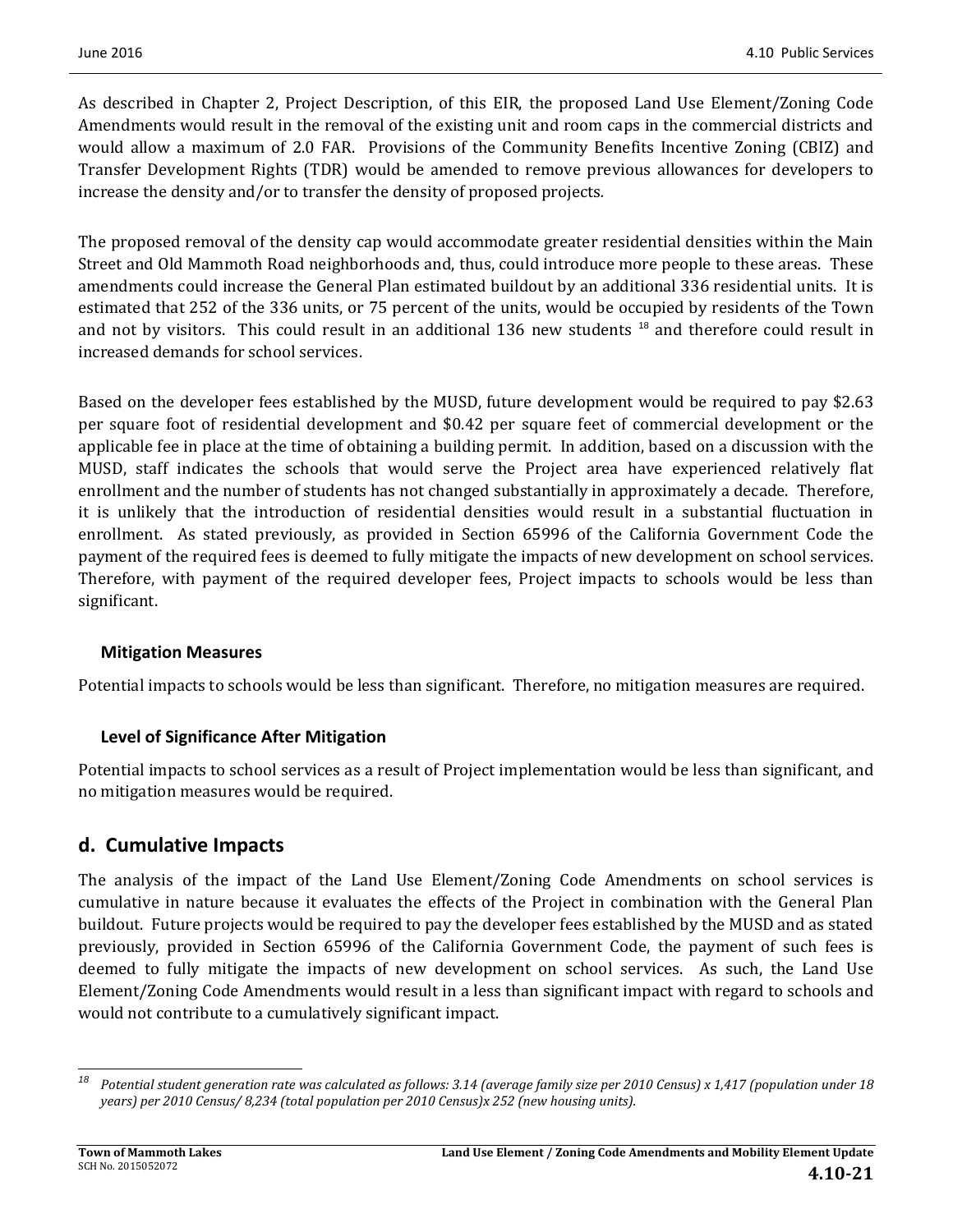## **4. PARKS AND RECREATION**

This subsection provides an analysis of the Project's effect on the existing recreational resources within the Town of Mammoth Lakes. Information regarding existing parks and recreational facilities that would serve the Project was provided in part by the Mammoth Lakes Recreation Department.<sup>19</sup>

## **a. Environmental Setting**

### **(1) Regulatory Framework**

### **Inyo National Forest Land and Resource Management Plan**

The Inyo National Forest Land and Resource Management Plan (LRMP) prescribes management direction for the multiple use and sustained yield of public benefits for the Inyo National Forest. According to the LRMP, recreation is the most significant resource on the Inyo National Forest, and the Forest is expected to continue providing recreational opportunities for the foreseeable future. The LRMP states that the economic stability of all Eastern Sierra communities rests heavily on recreation-based income and that most of the major attractions that bring recreationists to the area are located on Inyo National Forest land.

According to the LRMP, on lands with potential for both recreation and other resources, current practice usually emphasizes recreational values. The LRMP further states that an opportunity exists in which it can be decided which areas will be managed for varying recreational opportunities, how those opportunities will be enhanced, and what types of resource management are consistent with a recreation emphasis. According to the LRMP, the demand for recreation in the Mammoth Lakes area is heavily tied to the population of Southern California. The LRMP expects demand to exceed the existing capacity of many USFS recreational facilities and that the current emphasis on destination-oriented camping in the Forest will continue. LRMP recreational policies are as follows:

- Construct and maintain facilities and sites to regional standards.
- Construct and maintain sites and associated water systems and wastewater treatment plants to Facility Condition Class 1 as defined in the recreation resource inventory.
- **Emphasize permitted activities rather than prohibited ones on signs to lessen recreation use** conflicts.
- Provide screening and shade, using vegetation and/or artificial structures, to increase use on less attractive sites.
- Develop new campsites in concentrated recreation areas before other locations to generate increased use and higher return to the U.S. Treasury.
- Develop associated day-use facilities and interpretive and informational sites and trails, together with overnight campgrounds, to achieve a balanced facility package.

The Project Area includes Management Area No.8, the Mammoth Escarpment, and Management Area No. 9, Mammoth. Management Area No. 8 incorporates Mammoth Lakes Basin and Management Area No. 9

 <sup>19</sup> Stuart Brown, Recreation Manager & Public Information Officer, Town of Mammoth Lakes, Personal communication, September 11, *2015.*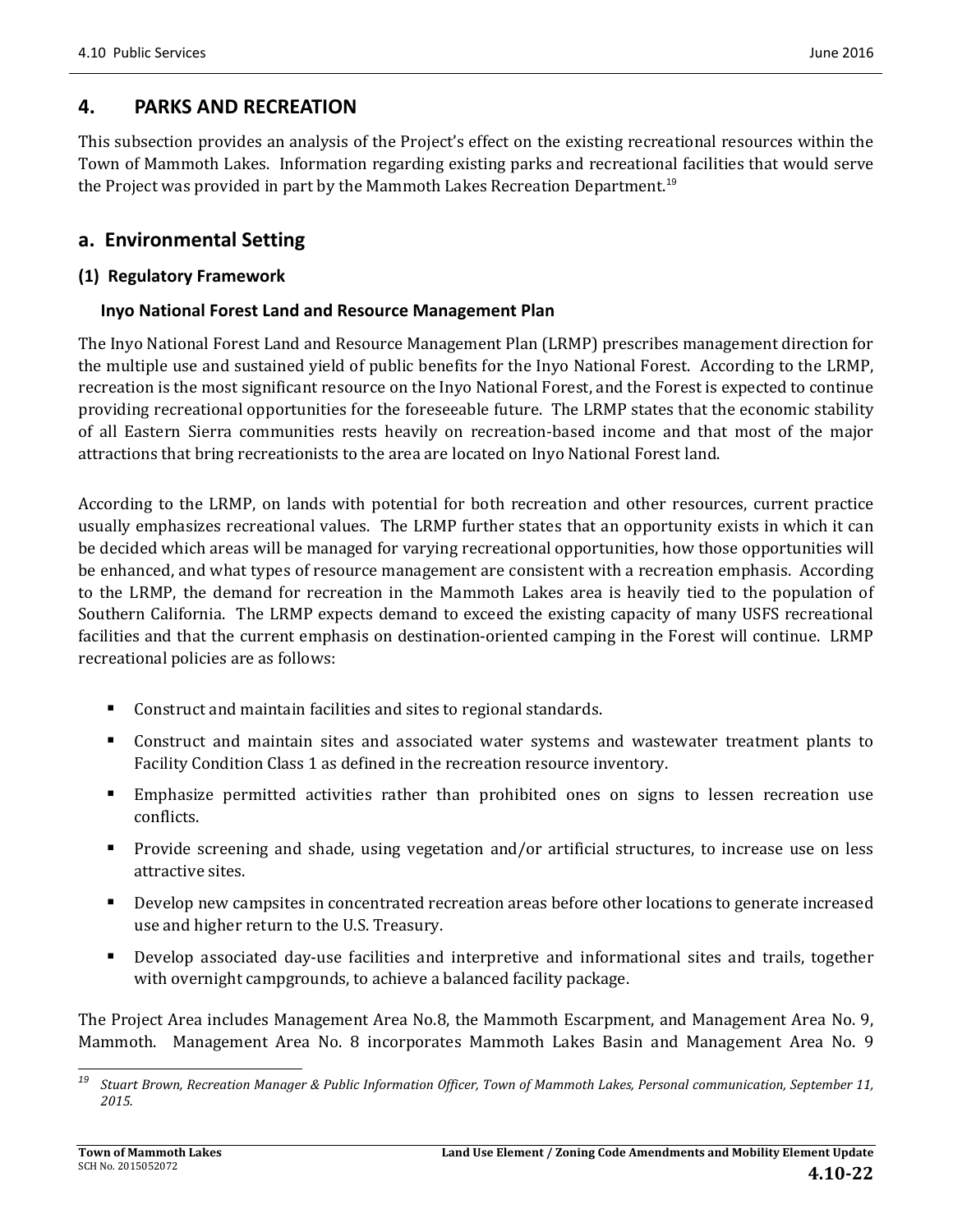contains private land within the Town of Mammoth Lakes and USFS land adjacent to the Town, to the east of Lake Mary Road. The LRMP sets forth policies for the management of recreational resources in the designated Management Areas. Recreational resources prescriptions/policies that are applicable to Management Area No.8, a designated Concentrated Recreation Area, include the following:

- Develop recreation campsite plans to inventory, coordinate and program the full summer and winter recreation development potential in the area in Prescription No.12 (Lakes Basin).
- Identify and program dispersed trail facilities in the areas in the Lakes Basin.
- Include hiking and equestrian trail opportunities in all areas and bicycle trails in the Lakes Basin. Include opportunities for mountain bike trails within the Management Area.
- Interface trail systems with the community.
- Maintain levels of reservoirs in Mammoth Lakes Basin to desirable levels for recreation use and scenic enhancement during the entire summer use season.
- Emphasize day-use activities within the Mammoth Lakes Basin by developing needed day-use facilities to complement overnight campgrounds.
- Limit resort capacity in the Mammoth Lakes Basin to 10 percent above 1985 levels. Emphasize development of front county trails, particularly those linking Mammoth to the Forest.
- **Maintain current use patterns and open space on National Forest Service System lands adjacent to** Valentine Reserve.

Recreational policies related to Management Area No. 9 include the following:

- **Provide trail interface opportunities with the community of Mammoth Lakes.**
- Maintain open space access adjacent to the Town of Mammoth Lakes for passive recreation use.
- **Prohibit dispersed camping throughout the Management Area.**
- Prohibit development of Shady Rest beyond existing perimeter roads and north of the power line right‐of‐way.
- Allow development of Mammoth Creek Park by the Town of Mammoth Lakes.
- If Identify and program the expansion potential of the Shady Rest and Sherwin Creek Campground complexes and develop as funds become available.
- Fully develop the interpretive potential of Hot Creek geologic site as funds become available.

## **State of California**

Section 66477 of the California Government Code, also known as the Ouimby Act, was enacted by the California legislature in 1965 to promote the availability of park and open space areas in response to California's rapid urbanization and the need to preserve open space and provide parks and recreation facilities in response to this urbanization. The Quimby Act authorizes cities and counties to enact ordinances requiring the dedication of land, or the payment of fees for park and/or recreational facilities in lieu thereof, or both, by developers of residential subdivisions as a condition to the approval of a tentative map or parcel map. Under the Quimby Act, dedications of land shall not exceed three acres of parkland per 1,000 persons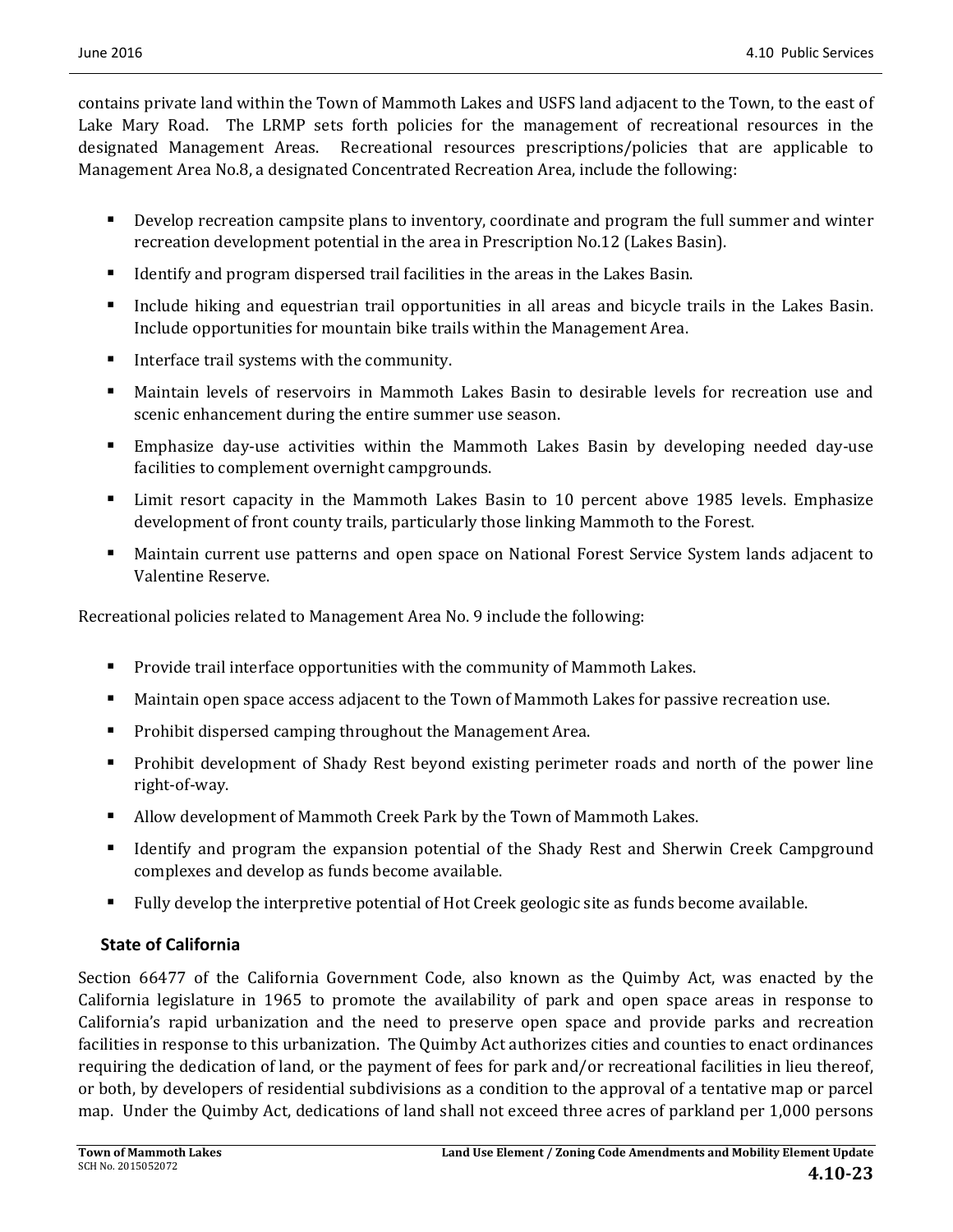residing within a subdivision, and in-lieu fee payments shall not exceed the proportionate amount necessary to provide three acres of parkland, unless the amount of existing neighborhood and community parkland exceeds that limit.

### **Town of Mammoth Lakes**

#### *2007 General Plan*

The Parks, Open Space and Recreation Element of the General Plan recognizes the importance of parks, open space and recreational opportunities as they create an attractive quality of life and contribute to public health by encouraging physical activity and an appreciation of nature. Goals and polices within the Parks, Open Space and Recreation Element emphasize the creation and maintenance of a wide variety of outdoor winter and summer activities for residents and visitors.

#### *Parks and Recreation Master Plan*

Adopted February 1, 2012, the Town of Mammoth Lakes Parks and Recreation Master Plan (PRMP) assess the Town's recreation needs for the future and establishes goals and policies that guide park improvements. The PRMP directly implements the following action stated in the Town's 2007 General Plan: "Develop a comprehensive and integrated year-round Parks and Recreation Master Plan." In addition, goals and policies presented in the PRMP are intended to support other General Plan goals, especially those related to Mobility, Economy, and Community Design. The PRMP contains an analysis of the supply, demand, and needs for park and recreation facilities and services within the Town of Mammoth Lakes, and includes a comprehensive assessment of public and private facilities available in and around Mammoth Lakes. The PRMP also recommends implementation strategies to help meet the challenges of providing parks and recreation facilities. 

#### *Trail System Master Plan*

The Trails System Master Plan (TSMP) adopted on October 19, 2011, envisions an integrated system of infrastructure and programs that support recreation and mobility simultaneously, by seamlessly connecting homes, hotels, businesses, recreation nodes, and backcountry experiences. The TSMP includes a strong focus on providing facilities that will improve access to trails from all modes of transportation. The TSMP also includes suggestions for other improvements such as sidewalks, crosswalks, bus stops, bike lanes, bicycle parking, summer maintenance, and snow removal.

Objectives of the TSMP include (i) identifying necessary improvements relative to pedestrian safety, convenience and comfort; (ii) updating the General Bikeway Plan and developing an on-street bikeway network that enhances bicyclist safety, convenience and comfort; (iii) ensuring that pedestrians and bicyclists can access the public transit system safely, conveniently and comfortably; and that public transit serves all key recreation nodes; and (iv) providing the information necessary for residents and visitors to navigate. The TSMP also supports pedestrian-oriented development and 10-foot sidewalks along Main Street, and recommends bike lanes in Main Street as an interim solution for closing a gap in the primary paved path system. General recommendations include a minimum sidewalk-to-major roadway ratio of 1.6 to 1 to be achieved by including sidewalks on both sides of all arterials and on one side of all collector streets. Mid-block pedestrian connectors would be considered in high pedestrian activity areas. The TSMP also includes a bike route plan and a bicycle parking component and addresses signage and wayfinding for multiuse paths, bike lanes, bike routes, pedestrian facilities, soft-surface trails, and easements. A goal of the TSMP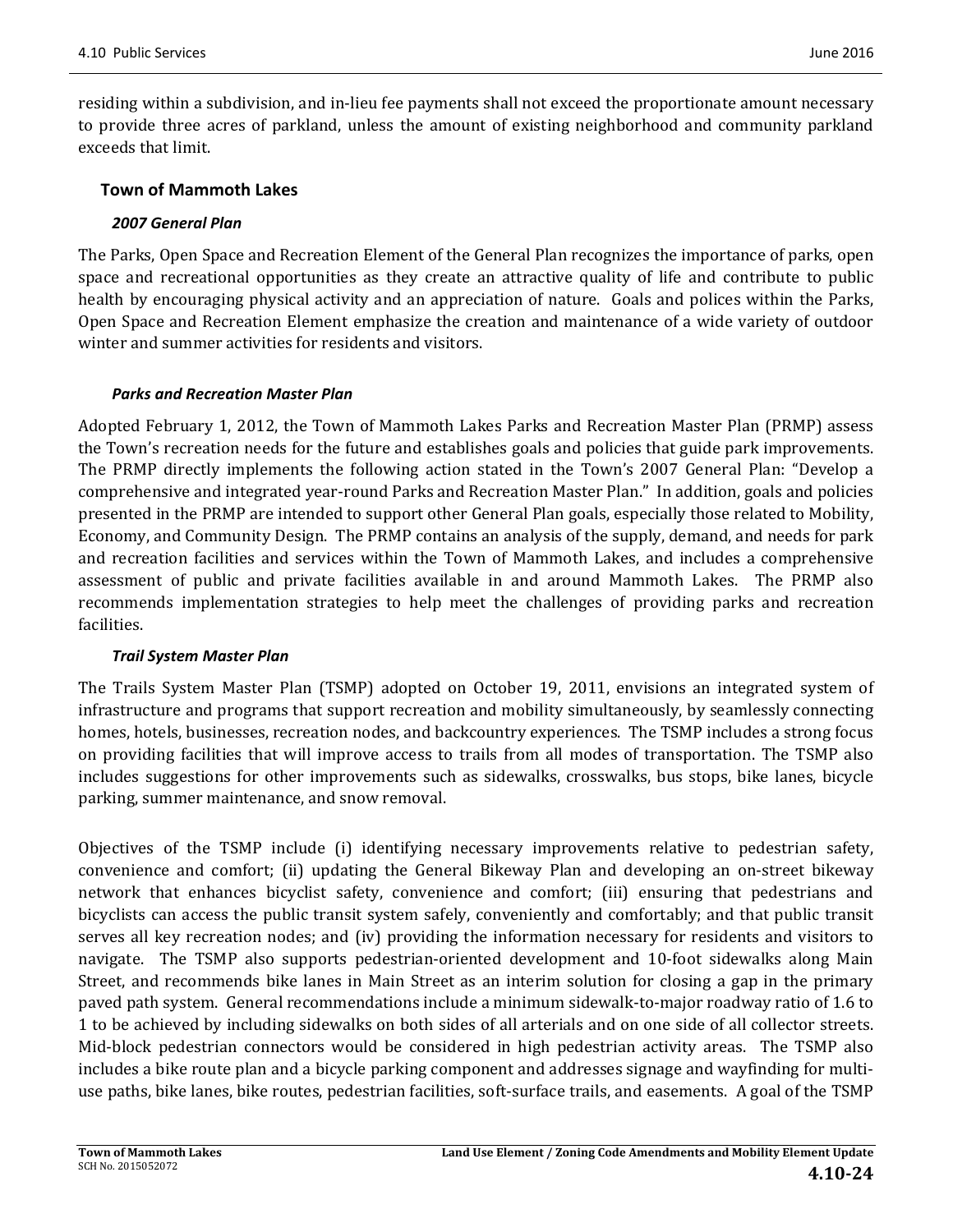is to develop a year-round maintenance plan, to prioritize snow removal on paved paths and sidewalks, to preserve pavement markings, and to coordinate between roadway and sidewalk snow removal.

### *Municipal Code*

Section 15.16.080 Article II, Development Impact Mitigation Fees, of the Town of Mammoth Lakes Municipal Code establishes and imposes impact fees for development within the Town to finance the cost of public facilities and improvements required by new development. Section 15.16.081.B, establishes a development impact fee (DIF) program to fund new park land, park improvements and recreation facilities. Section 15.16.080 also provides that DIF and other fees are to be regularly reviewed and updated to ensure that they are accurate and fair. Currently, the DIF for parks and recreation is \$680 per single-family home, \$579 per mobile home, \$711 per unit for each multi-family unit, and \$508 per room for lodging uses.

### *Measure R*

The Mammoth Lakes Recreation, Trails and Parks Investment Initiative Ordinance also known as Measure R, was adopted by the Mammoth Lakes Town Council on February 20, 2008 and approved by the voters of the Town Mammoth Lakes on June 3, 2008. Measure R imposes a Transactions and Use Tax in the amount of one-half percent for the purpose of funding Recreation, Trails and Parks. Measure R specifically designates the use of funds for planning, construction, operation, maintenance, programming and administration of all trails, parks and recreation facilities managed by the Town of Mammoth Lakes without supplanting existing parks and recreation facility maintenance funds. Funding recommendations for the effective use of Measure R funds for Town Council consideration is conducted by Mammoth Lakes Recreation (MLR).

### *Measure U*

The Mammoth Lakes Mobility, Recreation and Arts & Culture Utility Users Tax Ordinance, also known as Measure U was adopted by the Mammoth Lakes Town Council on March 17, 2010, and approved by the voters of the Town of Mammoth Lakes on June 8, 2010. Funds are used to support Mobility, Recreation and Arts and Cultural programs and facilities. Funding recommendations for the effective use of Measure U funds for Town Council consideration is conducted by Mammoth Lakes Recreation (MLR).

## **(2) Existing Conditions**

The Mammoth Lakes region is known for its broad range of recreational resources, including such amenities as the Mammoth Mountain Ski Area (MMSA), Mammoth Lakes Basin, Devils Postpile National Monument, Red's Meadow, Inyo National Forest, and the John Muir and Ansel Adams Wilderness Areas. Downhill skiing, cross-country skiing, snowboarding, and snowmobiling are the focus of winter recreation in the area. MMSA includes Mammoth Mountain, Tamarack Cross-Country Ski Center at Twin Lakes, Scenic Gondola Rides, and Snowmobile Adventures. Summer recreation is dispersed throughout the Town with trout fishing in the area's streams and lakes, hiking, mountain biking, camping, sight-seeing, horseback riding, non-motor boating, motor-boating (Lake Mary), golf, and birding, among popular outdoor activities.

The United States Forest Service (USFS) administers most of the land outside the Town's urban growth boundary. The USFS operates several recreational areas and campgrounds near the Town of Mammoth Lakes including the Sherwin Creek Campground, the Lake Mary Campground, Coldwater Campground, and the Pine City Campground. **Table 4.10‐4,** *Parks and Recreational Facilities within Mammoth Lakes,* lists the parks and recreation facilities that the Town owns and/or operates. As indicated in Table 4.10-4, the Shady Rest Park and Mammoth Creek Park East and a portion of Mammoth Creek Park West (4.7 acres) are located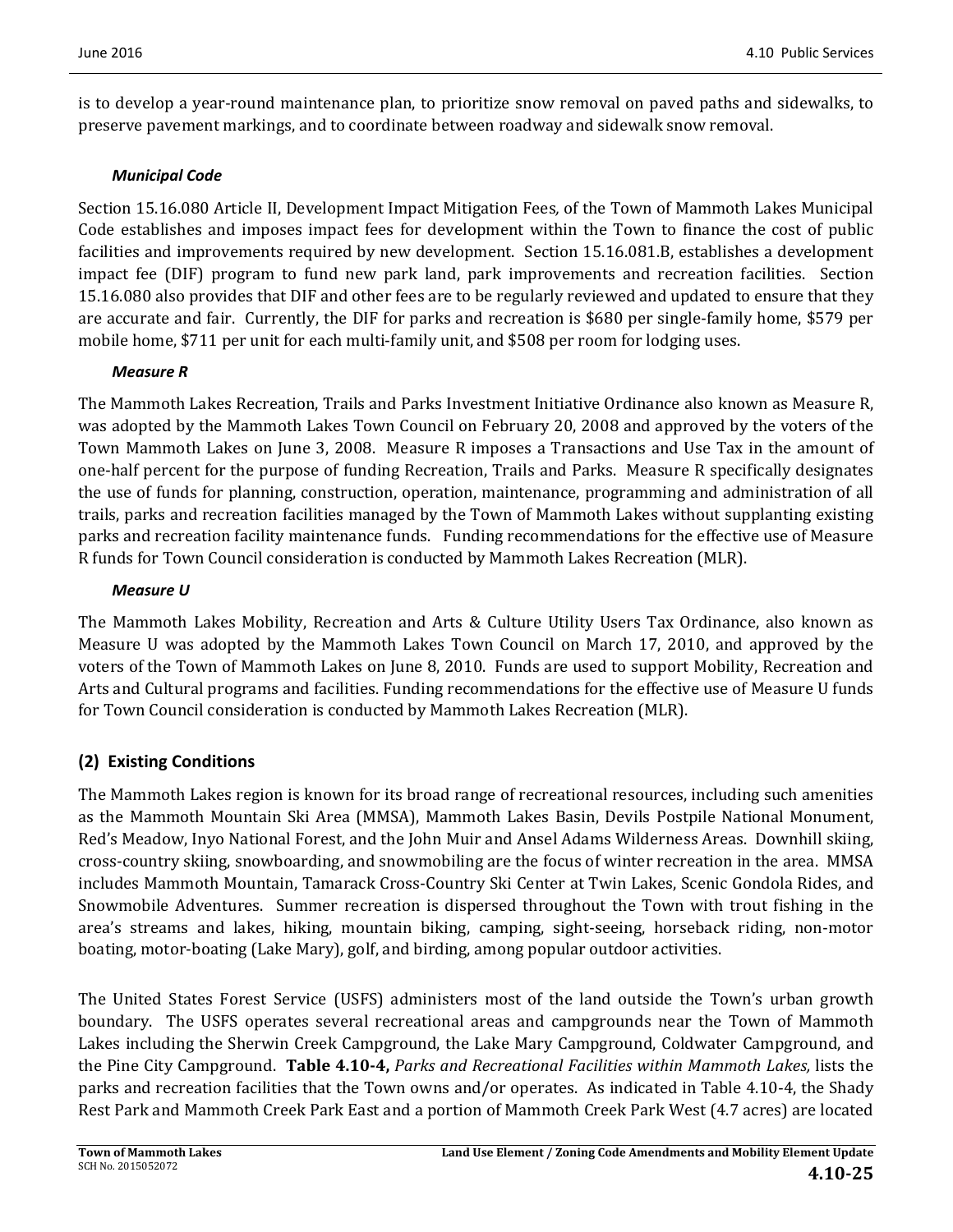on USFS land and are operated by the Town under a USFS Special Use Permit. The Sherwins Area is located on National Forest lands within the Town's Planning Area, but outside the Municipal Boundary. Whitmore Recreation Area is operated by the Town, with a maintenance agreement with Mono County on land leased from the Los Angeles Department of Water and Power.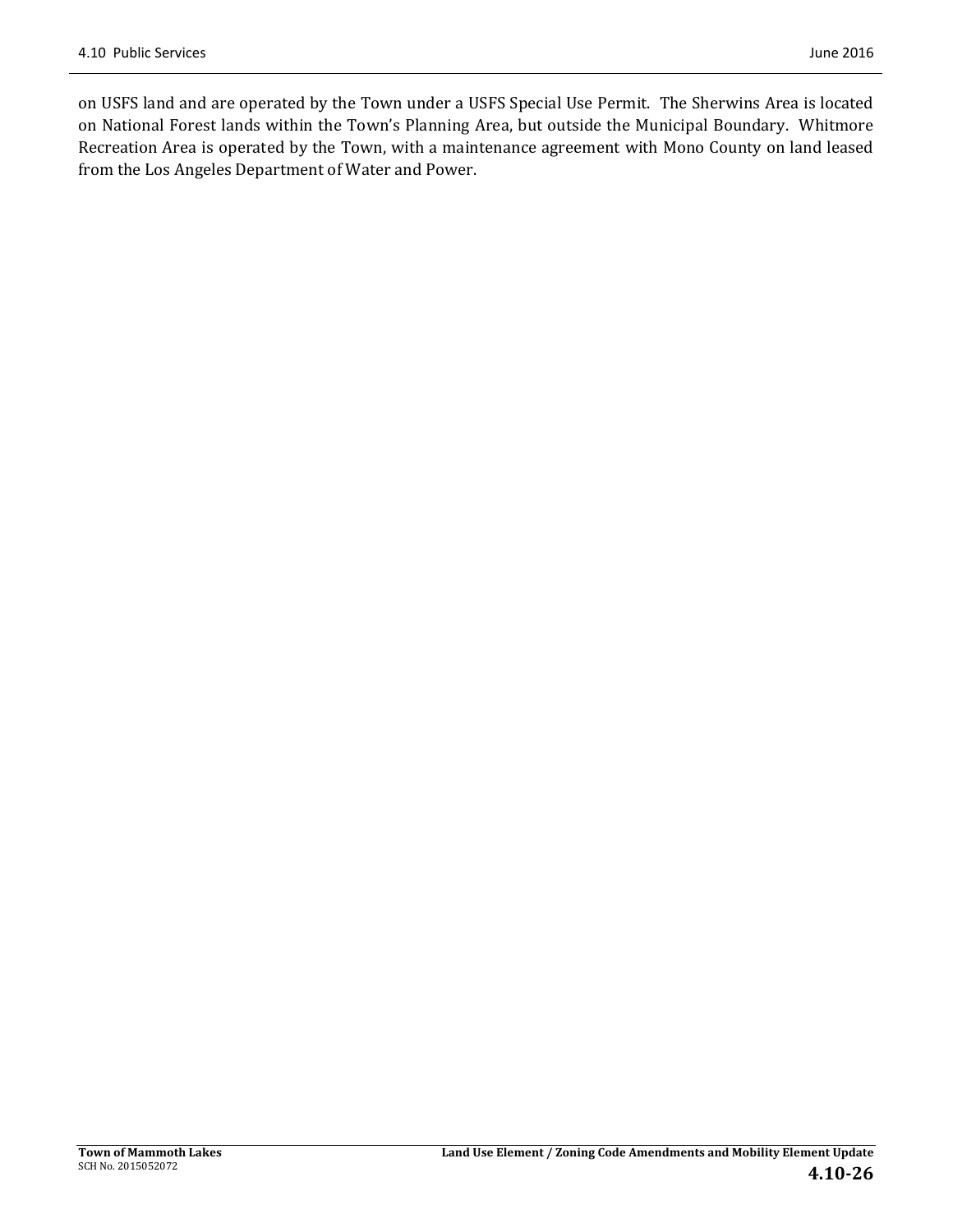#### **Table 4.10‐ 4**

#### **Parks and Recreational Facilities within Mammoth Lakes**

| <b>Name</b>                                     | <b>Size</b><br>(Developed/Total<br>size)                            | <b>Description</b>                                                                                                                                                                                                                                                                                                                                                                                                                                                                                                                                     |
|-------------------------------------------------|---------------------------------------------------------------------|--------------------------------------------------------------------------------------------------------------------------------------------------------------------------------------------------------------------------------------------------------------------------------------------------------------------------------------------------------------------------------------------------------------------------------------------------------------------------------------------------------------------------------------------------------|
| <b>Mammoth Creek</b><br>Park (East and<br>West) | 3.5 acres of 9<br>acres (east)<br>2.0 acres of 11.4<br>acres (west) | Located off Old Mammoth Road near Meridian Boulevard; includes the Hayden Cabin<br>museum, picnic tables, restroom facilities, playground, play area for toddlers and<br>children, art sculpture, walking and biking trails, and paved parking; includes<br>trailheads for paved MUPs that connect to the Town's Main Path. Mammoth Creek<br>West is 9.6 acres (4.9 owned by Town, 4.7 leased from USFS; Mammoth Park East is 9<br>acres and is located on National Forest land and is operated by the Town under a<br><b>USFS Special Use Permit.</b> |
| <b>Shady Rest Park</b>                          | 12.52 acres of<br>12.52 acres                                       | Located on Sawmill Cutoff Road to the north of SR-203; Includes 2 soccer fields, 3<br>softball fields, skate park, 2 sand volleyball courts, picnic areas, a play area, restrooms,<br>concession stand, and paved parking. Located on National Forest land and operated<br>by the Town under a USFS Special Use Permit.                                                                                                                                                                                                                                |
| <b>Community Center</b><br>Park                 | 5.18 acres of 5.18<br>acres                                         | Located at 1000 Forest Trail; includes Community Center, library, children's play area,<br>six tennis courts, picnic tables, walking paths, restrooms, and paved parking. The<br>Community Center includes a kitchen, stages, and other facilities and is primarily used<br>for public meetings including Town Council meetings.                                                                                                                                                                                                                       |
| <b>Whitmore Park</b>                            | 12 acres of 32.6<br>acres                                           | Located along US 395 at Benton Crossing; contains a new 9-lane all weather running<br>track and regulation synthetic soccer/football field; 3 baseball/softball diamonds,<br>restrooms, picnic facilities, Whitmore community swimming pool (open May through<br>September), and paved parking; operated by the Town with a maintenance agreement<br>with Mono County on land leased from the Los Angeles Department of Water and<br>Power.                                                                                                            |
| Trails End Park                                 | 2.5 acres of 4.11<br>acres                                          | Located along Meridian Boulevard south of Commerce Drive; includes the 40,000<br>square-foot Volcom Brothers Skateboard, parking, and restroom facilities.                                                                                                                                                                                                                                                                                                                                                                                             |
| Mammoth Ice Rink                                | n/a                                                                 | Located at 416 Sierra Park; owned and operated by the Town through a partnership<br>with the Mammoth Unified School District and Mono County Office of Education.<br>Offers public skating sessions, pick-up hockey, lessons and special events.                                                                                                                                                                                                                                                                                                       |
| <b>Mammoth RecZone</b>                          | n/a                                                                 | Outdoor 17,000 sq. ft. venue offering summer recreational roller/inline skating, youth<br>and adult roller hockey, broomball, basketball, access to mini-ramps, table tennis/golf,<br>bean bag toss, and horseshoe pits. The facility operates from June to September and<br>includes outdoor lighting, restrooms, parking, and concessions.                                                                                                                                                                                                           |
| Total                                           | 37.5 acres of 74.9<br>acresa                                        |                                                                                                                                                                                                                                                                                                                                                                                                                                                                                                                                                        |

 $^a$  25.7 acres of developed parkland and 42.26 acres of undeveloped parkland, excluding Whitmore Park, a regional park.

Source: Town of Mammoth Lakes Parks and Recreation Master Plan, Adopted February 1, 2012 and the Town of Mammoth Lakes Parks *and Recreation Department website: http://www.ci.mammoth‐lakes.ca.us/index.aspx?nid=259; Town of Mammoth Lakes, May 2016.*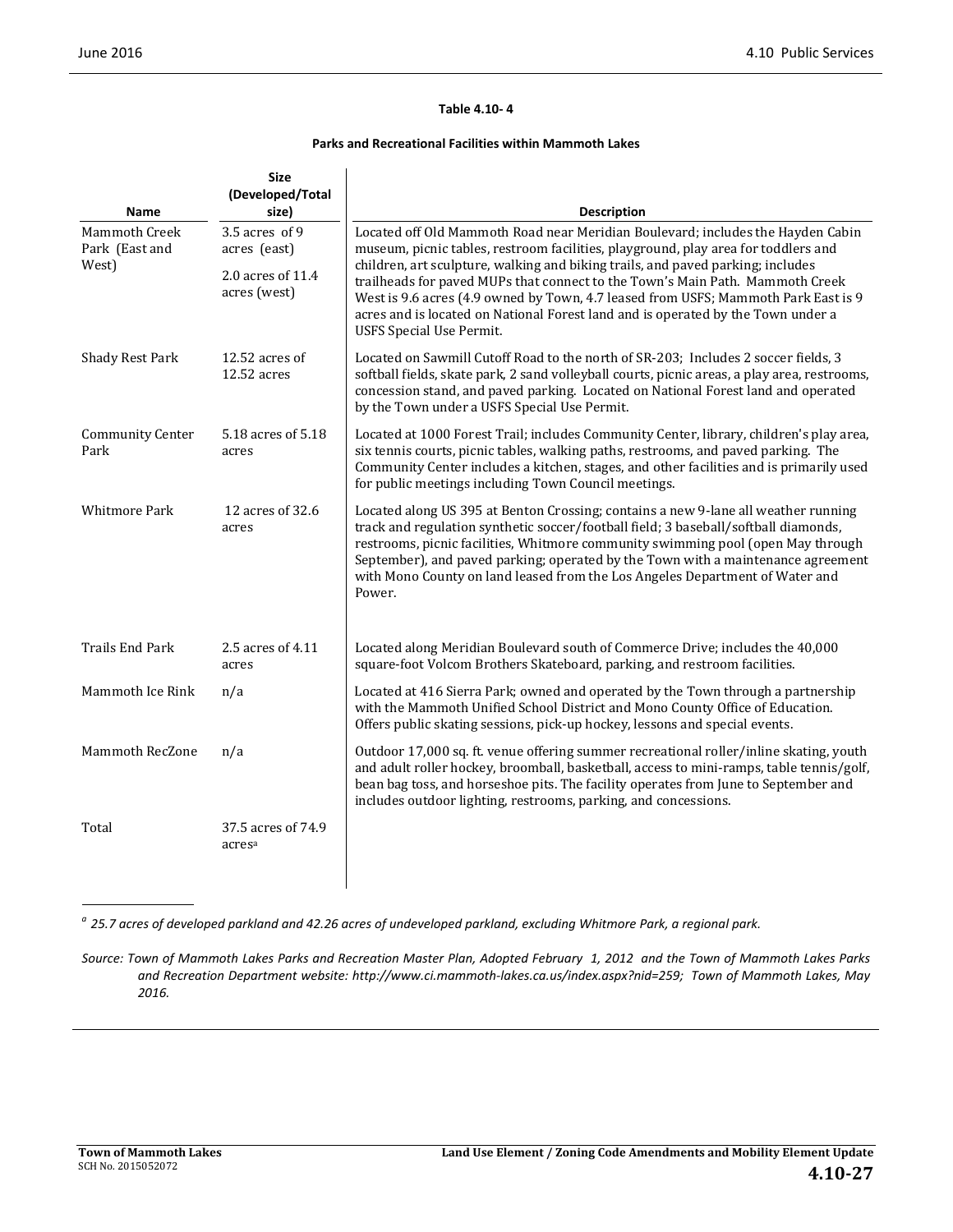The total amount of parkland in the Town is approximately 75 acres, of which approximately 37.5 acres is developed parkland.<sup>20</sup> As Whitmore Park is considered a regional park, the total amount of local parkland, which excludes Whitmore Park, is approximately 42 acres (26 acres of developed parkland).<sup>21</sup> The total amount of regional parkland (Whitmore Park) in the Town is 32 acres (12 acres of developed parkland).<sup>22</sup>

The Town also operates the outdoor Mammoth Ice Rink through a partnership with the Mammoth Unified School District and Mono County Office of Education. The Mammoth Ice Rink offers skating sessions, ice hockey programs, ice skating programs and special events. The Ice Rink is open from November through February, weather permitting. In 2015/16, the Mammoth Ice Rink had  $5,462$  visitors.<sup>23</sup> The Town also operates the RecZone, a multi-use facility that includes an outdoor roller rink. The Mammoth RecZone had 853 visitors in 2015.<sup>24</sup> According to the Parks and Recreation Department staff, with the exception of the Mammoth Ice Rink and Mammoth RecZone it is difficult to track the amount of visitors to parks facilities; therefore there are no statistics on park usage for the Town. However, staff indicates that certain park facilities such as tennis courts and ballfields have switched to greater year-round use as milder and shorter winter seasons in recent years has increased demands on facilities that traditionally were only open from May through September. Parks and Recreation staff have begun to open these facilities earlier and close them later in the year in response to demand, which places more demand on staffing resources. In addition, the Whitmore Track and Sports Field constructed in 2012, features an all-weather, 9-lane polyurethane running track, with a full-size synthetic turf infield. The facility typically operates from April 1 to November 1 each year (weather permitting) between sunrise and sunset. It was constructed as a public/private partnership between the Town and the newly expanded Mammoth Track Club. Phase II of the facility will include the construction of a sports building (locker/concession/storage), paved parking lot, field lighting, a decomposed granite path with fitness stations around the track, an open-air picnic pavilion and an entry sign. 

Mammoth Lakes Recreation (MLR) is a non-profit organization, public benefit corporation, formed in June 2014. Mammoth Lakes Recreation was created to enhance and create premier recreational and cultural opportunities, facilities, and programming for Mammoth Lakes. Mammoth Lakes Recreation has a similar organizational structure as Mammoth Lakes Tourism, Mammoth Lakes Housing, and the Eastern Sierra Transit Authority (ESTA) which work with the Town to provide community services.

### **Level of Service Standards**

Per the PRMP recommendations, the Town has adopted a level of service (LOS) standard of 5 acres of parks per 1,000 residents. For regional park acreage, the LOS standard is 2.5 acres per 1,000 residents. In addition to park acreage, the PRMP also recommends that the Town preserve public access to public lands around Mammoth Lakes. While this open space is considered essential to community recreation it does not count towards the parkland LOS.

<sup>&</sup>lt;u> 1989 - Johann Stein, fransk politik (d. 1989)</u> *<sup>20</sup> Town of Mammoth Lakes Parks and Recreation Master Plan, Adopted February 1, 2012.* 

*<sup>21</sup> Town of Mammoth Lakes Parks and Recreation Master Plan, Adopted February 1, 2012.* 

*<sup>22</sup> Ibid*

*<sup>23</sup> Stuart Brown, Recreation Manager & Public Information Officer, Town of Mammoth Lakes, May 19, 2016.*

*<sup>24</sup> Ibid*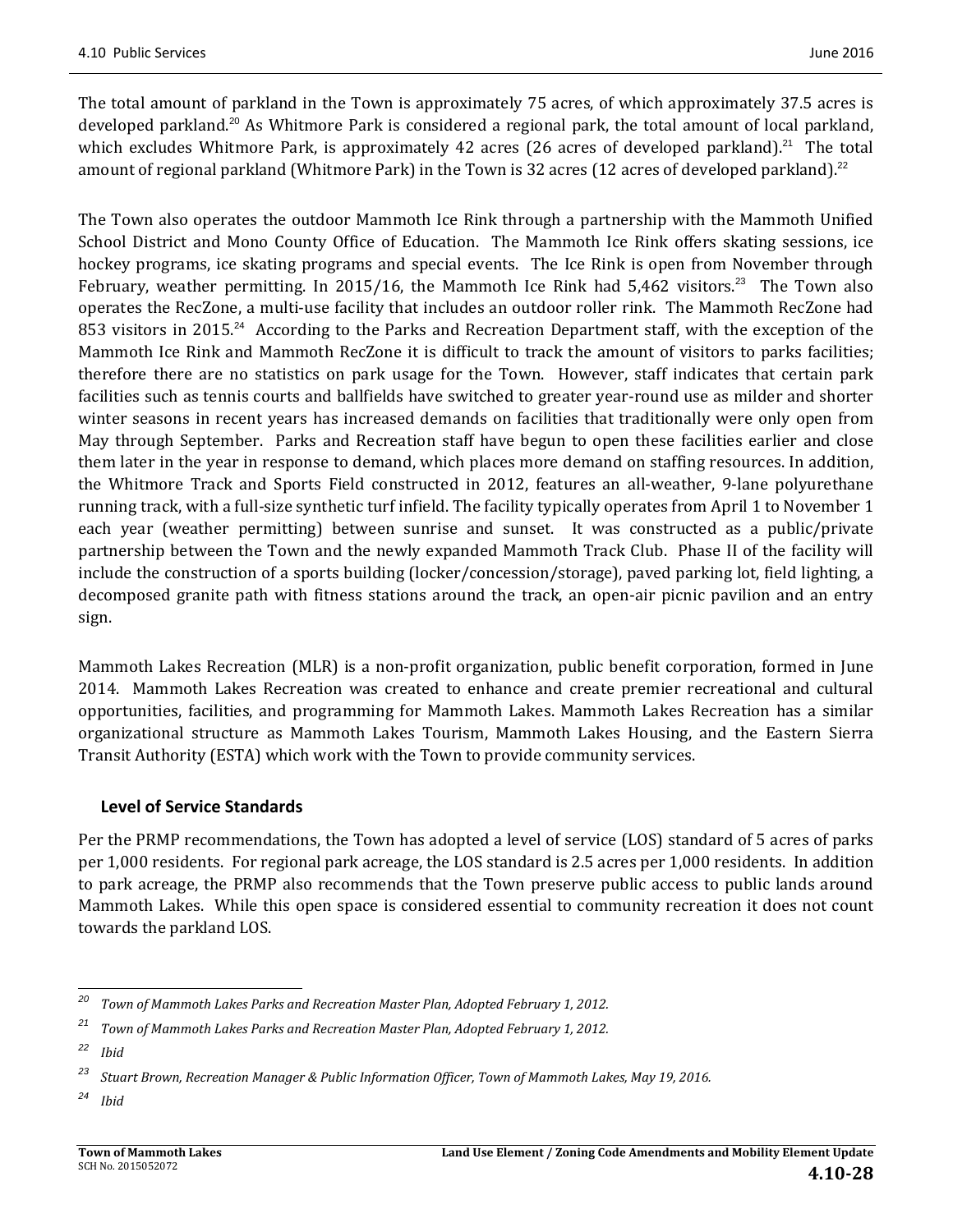The current LOS in the Town is 3.12 acres of developed local parkland per 1,000 residents and 5.13 acres undeveloped parkland per 1,000 residents.<sup>25</sup> For regional parkland, the LOS is currently 1.46 acres of developed parkland per 1,000 residents and 3.96 acres of undeveloped parkland per 1,000 residents. This is below the PRMP goals for LOS for developed parkland, but is above the LOS standard for undeveloped parkland. 

### **Future Facilities**

The PRMP provides a vision for developing parks and recreation facilities in the Town through the year 2025. The PRMP includes a number of components that are intended to establish the framework for making informed future decisions regarding the provision of parks and recreation facilities while avoiding or reducing impacts to the physical environment.

New facilities identified in the PRMP are intended to provide expanded and year-round recreation opportunities and to meet anticipated LOS increases with future population growth. The PRMP includes the following eight recommendations for new parks and recreation facilities. These are provided in alphabetical order, and are not prioritized:

- 1. Additional Parkland. The Town should acquire and/or develop more park acreage to meet future LOS needs as the population grows. The estimated area needed by 2025 is an additional 13.88 acres of developable land in Town for active recreation. In addition, most of the existing undeveloped park acreage (local and regional) will need to be developed to provide more recreation capacity and amenities. While no specific properties or sites are identified for acquisition as parkland, the PRMP notes that the expansion of parkland can occur by: adding to existing parks; developing new parks on land owned or acquired by the Town; having new development provide parks; and acquiring and/or improving additional acreage near Town to meet regional parkland needs.
- 2. Aquatic Center. The PRMP recommends developing an in-Town indoor year-round aquatic center. Such a facility may be a joint use facility developed with other partner agencies or, in the short term enclosure of the existing Whitmore outdoor pool to allow for year-round use. This facility is being researched by Mammoth Lakes Recreation.
- 3. Dog Parks. Current Town Municipal Code (Sections 6.12.210 and 12.20.340) requires that dogs must be kept on a leash in public parks and other public areas within Town limits. Mammoth Lakes' residents have expressed a need for off-leash dog areas, or dog parks, in Town. The PRMP recommends the provision of a dog park immediately in Town to help meet this current recreation need, and potentially a second dog park to meet LOS demands by 2025.
- 4. Event and Performance Venues. The PRMP suggests that new event venues, including venue(s) that can accommodate large crowds (several thousand), in different contexts should be provided. For example, an urban site could host smaller, frequent events that would benefit from easy in-Town access. Alternatively, a nature site could accommodate events that could capitalize on the Town's unique setting. Both indoor and outdoor venues should be provided. No specific sites are identified for future venues. This facility is being researched by Mammoth Lakes Recreation.

 Town of Mammoth Lakes Parks and Recreation Master Plan, Adopted February 1, 2012 and discussion with Stuart Brown, *Recreation Manager & Public Information Officer, Town of Mammoth Lakes May 2016.*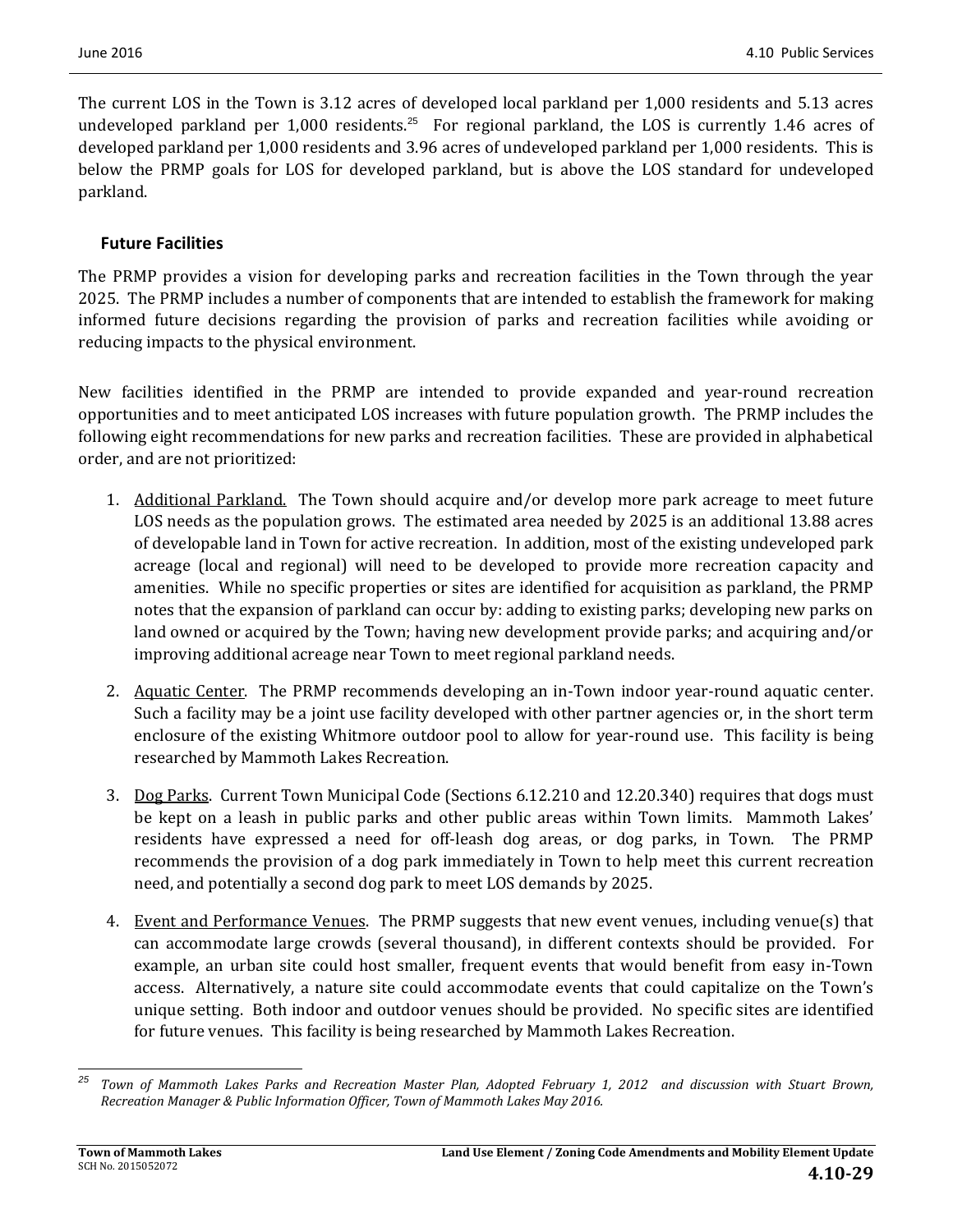- 5. Picnic Areas. The PRMP recommends adding up to six more picnic shelters and 26 more picnic tables by 2025. Ideally, at least one shelter should be available within each park, to better distribute the supply of picnic areas throughout Town.
- 6. Multi-Use Recreational/Cultural Facility. The PRMP suggests that construction of a multi-use recreational facility is needed to accommodate indoor recreation and programs (i.e., indoor sports courts/fields, children's play area; sports training, running track, etc.). Such a facility could maintain year-round levels of service by providing indoor amenities for winter and evening use, when outdoor facilities are unavailable. Similar to the aquatic center, no specific site has been identified for such a facility, and no design or other more detailed proposal advanced at this time. Town Council directed staff to plan, design and construct community multi-use facilities at Mammoth Creek Park West. See PLAN Your PARK below.
- 7. Snow and Winter Play Areas. The PRMP recommends that opportunities for year-round play be provided by indoor or other sheltered play areas and outdoor places for winter play in the snow. Indoor play areas may be accommodated in a new multi-use recreational/cultural facility and possibly the old library building. While the PRMP does not make specific proposals for the location of winter snow play areas, it mentions a number of possible sites such as Trails End Park, Shady Rest Park, and the knoll near the Snowcreek VIII-area gravel pit, and near Scenic Loop Road where existing informal snow play occurs.
- 8. Sports Fields and Courts. The PRMP identifies an immediate need for a multipurpose field that can be used for soccer, as well as a facility for indoor soccer games. Looking toward the future, additional soccer fields, tennis courts, and ball fields will be needed to meet 2025 LOS standards. It should be noted that the proposed Whitmore Track project, currently under review, includes a synthetic turf infield that can accommodate soccer and football.

Building on the recommendations provided in the PRMP, on August 6, 2014 the community driven, 'PLAN Your PARKS' process recommendations were presented to Town Council. The 'PLAN Your PARKS' recommendations included a list of short-term projects that could be implemented in one to three years and conceptual designs of four park sites which included the Whitmore Recreation Area, Mammoth Creek Park East and West, the Community Center, Park and Tennis Courts and the Bell Shaped Parcel. Among the four parks, Mammoth Creek Park West was also the preferred location of development of a new Recreation/Community Center and Aquatic facility. Future development would be based on further analysis, necessary environmental action, and applicable Town Council direction. This planning effort, now called PLAN Your PARK continued late in 2015 and early in 2016 with Council direction to plan, design and construct Community Multi-Use Facilities at Mammoth Creek Park West (Town property). The project includes three major components: a multi-use facility, complementary community center, and a playground with accessible components. The anticipated opening date of the Multi-use Facility is October 2017.

In addition to park acreage, the PRMP also recommends that the Town preserve public access to public lands around Mammoth Lakes. The surrounding public lands are considered essential to community recreation but do not count towards the parkland LOS.

### **Level of Service Standards**

To achieve the recommended LOS for parks and recreation facilities by 2025, the PRMP estimates that an additional 27.67 acres of developed local parks would be needed for a total of 56.14 acres. As proposed in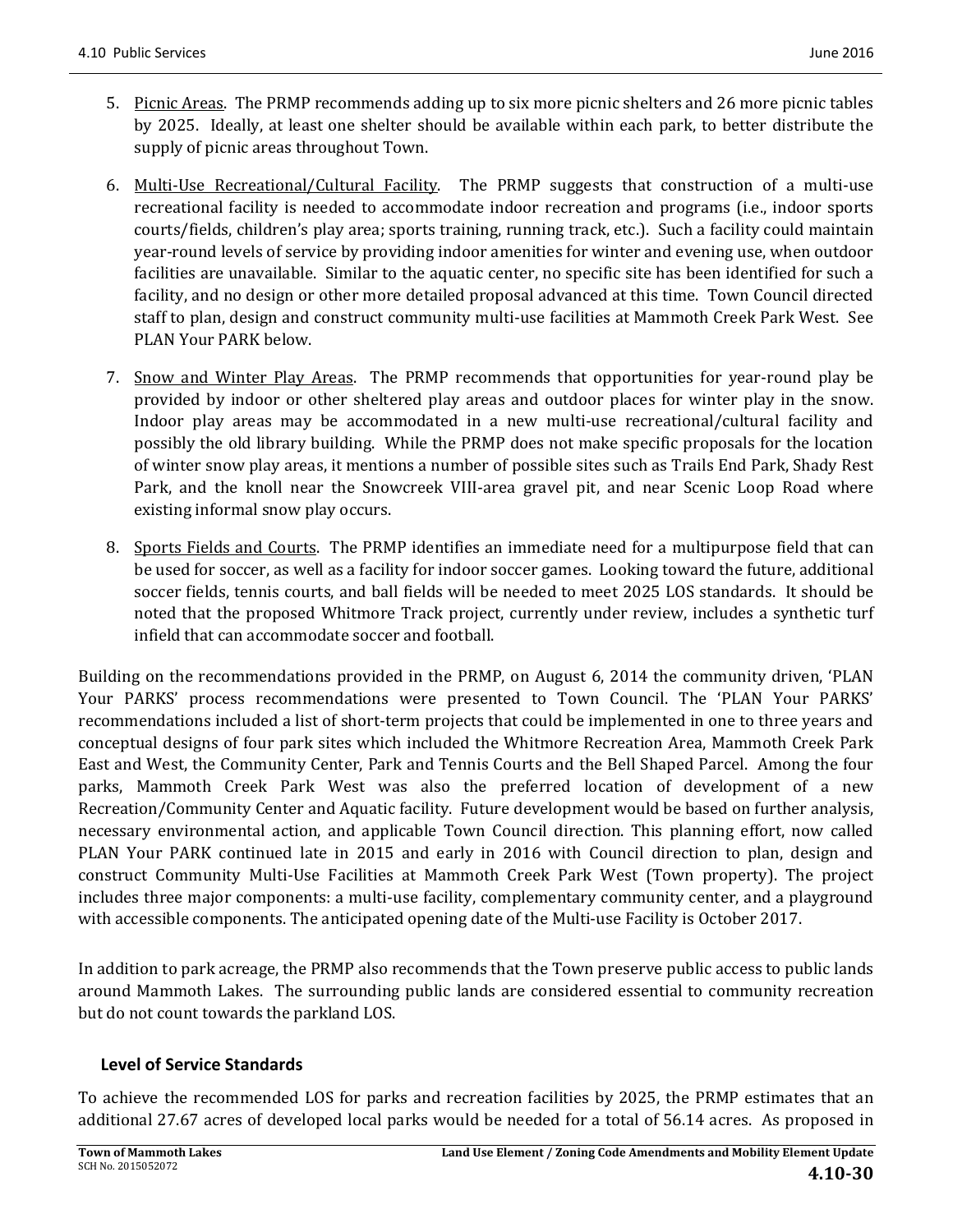the PRMP, this increase in parkland could be achieved through acquisition of an additional 13.88 acres for local parks by 2025, assuming that all of the existing undeveloped local parkland is developed. In addition, 18.07 more acres of developed regional parkland should be available to Town residents by 2025 (for a total of 28.07 acres). The PRMP estimates that the 32.64-acre lease area at Whitmore Park, which includes both the Whitmore Pool lease area of approximately 8.9 acres, and the Whitmore Park/Ballfields lease area of approximately 23.75 acres, would be large enough to bring the Town into conformance with PRMP and LOS goals for the ratio of parkland to population. Since preparation of the PRMP, an additional two acres of parkland was developed at Whitmore Park which includes the new Whitmore Track and Sports Field. Because the recommended parks and recreation maintenance and improvements identified in the PRMP are costly, a long-term schedule for implementation is identified in the PRMP. The PRMP recommends a phasing plan for upgrades and new projects to allow the Town to gradually increase its inventory of parks and recreation facilities, thereby keeping pace with LOS recommendations as the population increases.

## **b. Methodology and Thresholds**

## **(1) Methodology**

The analysis of impacts on parks and recreation addresses the potential increase in population in the commercial districts and the Town as a whole resulting from the removal of the density cap as a result of the Land Use Element/Zoning Code Amendments and the ability of the Mammoth Lakes Parks and Recreation Department and Mammoth Lakes Recreation to adequately serve the existing and future population in the Project area.

The analysis reviews the Project's goals, policies, and implementation measures to reduce the potential effects of the increase in population resulting from the Land Use Element/Zoning Code Amendments on the need for parks and recreation. Based on consultation with the Mammoth Lakes Parks and Recreation Department, a determination was made as to whether existing park and recreational facilities could accommodate the additional demand for services resulting from the Land Use Element/Zoning Code Amendments without the need for a new facility or the alteration of existing facilities.

## **(2) Thresholds**

For purposes of this EIR, the Town has utilized the checklist questions in Appendix G of the *CEQA Guidelines* as thresholds of significance to determine whether a project would have a significant environmental impact regarding aesthetics. The Land Use Element/Zoning Code Amendments would result in a significant impact if; 

- **PRK-1** The Project would generate a demand for park and recreation facilities that would require the addition of a new park or recreation area; or the expansion, consolidation or relocation of an existing facility to maintain service.
- **PRK**<sup>-2</sup> The Project would increase the use of existing neighborhood and regional parks or other recreational facilities such that substantial physical deterioration of the facility would occur or be accelerated.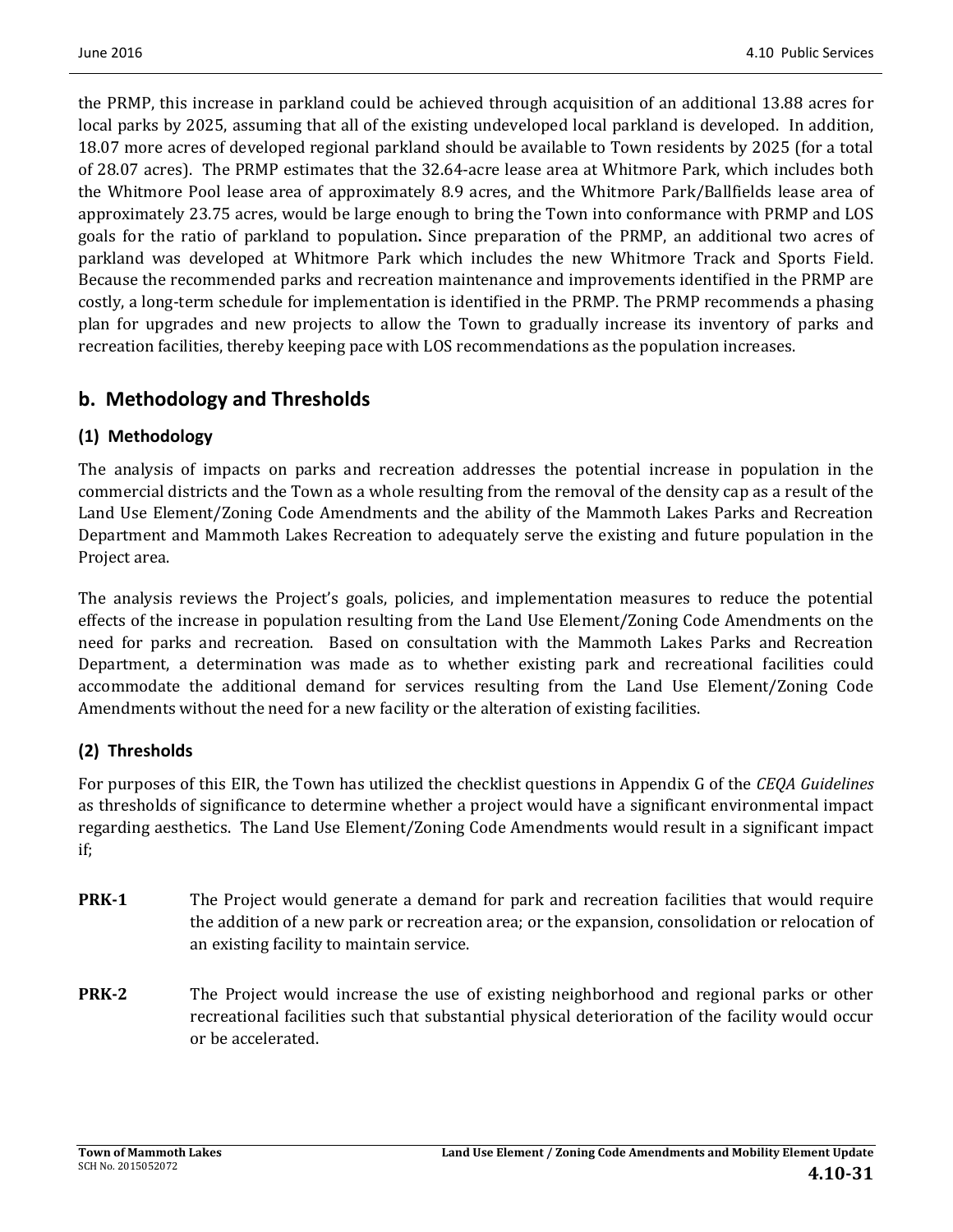### **(3) Applicable General Plan Goals/Policies and Adopted Mitigation Measures**

There are no mitigation measures in the adopted Mitigation Monitoring and Reporting Program associated with the 2007 General Plan regarding parks and recreation. The 2007 General Plan includes numerous goals, and policies to support and improve public safety and emergency services. The following General Plan Parks, Open Space and Recreation Element goals, policies, and actions are applicable to park and recreation services: 

#### *A Town Within a Park*

**Goal P.1:** Maintain parks and open space within and adjacent to town for outdoor recreation and contemplation. 

**Goal P.2:** Provide additional parks within town.

- **Policy P.2.A:** Coordinate open space programs and policies with the Inyo National Forest, City of Los Angeles and Mono County.
- **Policy P.2.B:** Require usable public recreation open space in all master planned developments.
- **Policy P.2.C:** Maximize parks and open space through flexible form-based zoning, development clustering and transfers of development rights within individual districts.
- **Policy P.2.D:** Increase understanding and appreciation of the cultural, natural and historical resources of the region and town through development of programs, facilities and interpretive signage.
- **Policy P.2.E:** Include interpretive signage in parks, trails and public rights-of-way.

#### *Recreational Opportunities*

**Goal P.4:** Provide and encourage a wide variety of outdoor and indoor recreation readily accessible to residents and visitors of all ages.

- **Policy P.4.A.**: Expand recreational opportunities by proactively developing partnerships with public agencies and private entities.
- **Policy P.4.B:** Provide an affordable and wide range of year-round recreational opportunities to foster a healthy community for residents and visitors. Activities include but are not limited to:
- Downhill skiing & snowboarding Fishing
- Day & backcountry hiking **•** Sleigh rides
- Cross-country skiing **•** Fall-color viewing
- Walking Tennis
- Back-country skiing & snowboarding Birding
- Interpretive trails & signage Swimming
- 
- 
- 
- 
- 
- 
- 
- Snowshoeing **Called Access Health & fitness**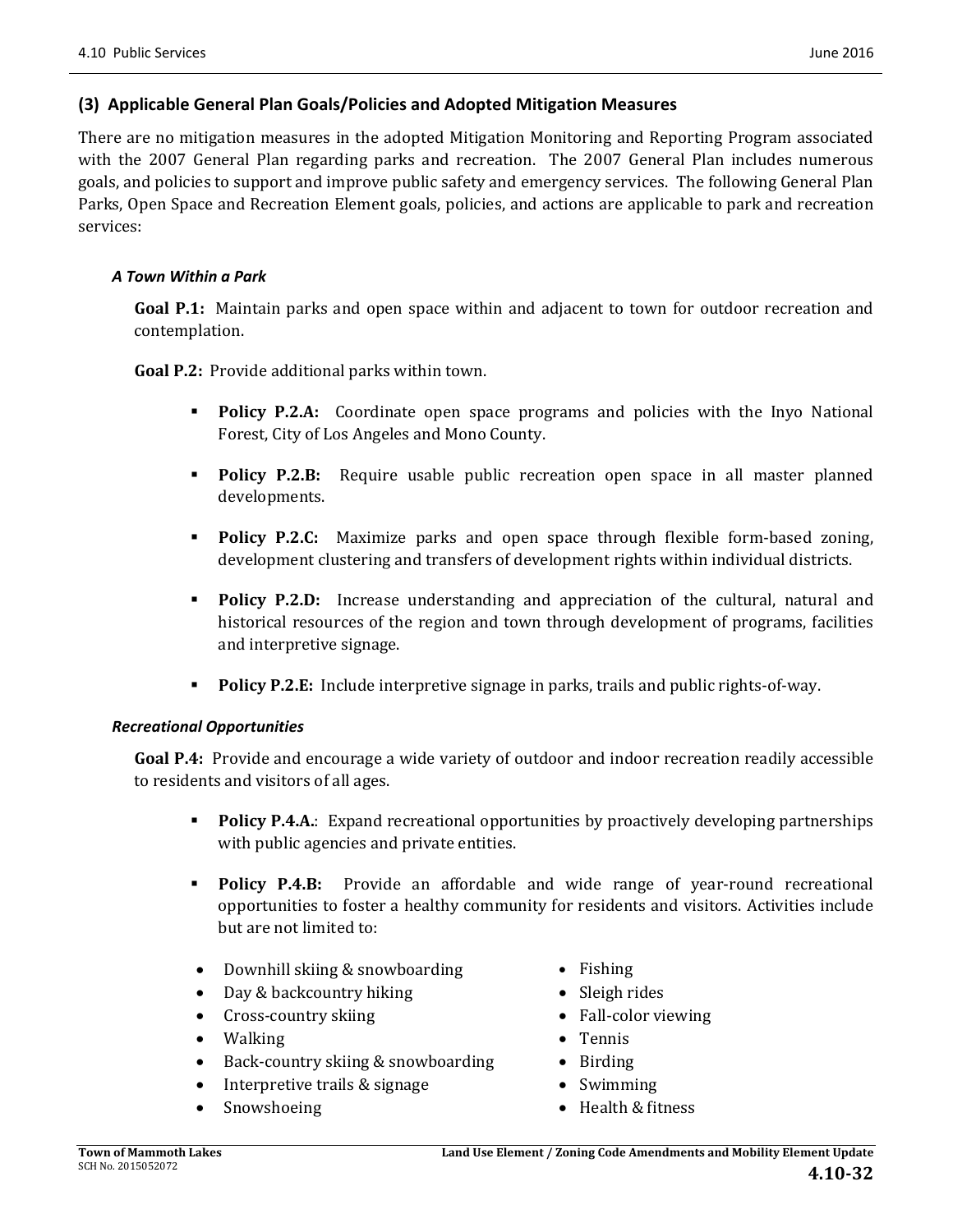- Climbing Soccer
- 
- 
- 
- Street & mountain biking Snow play
- Ice skating BMX
- 
- Snowmobiling
- 
- Sledding **•** Off-highway vehicles
- Touring **a** Racquetball
- Dog sledding **Contract Contract Contract Contract Contract Contract Contract Contract Contract Contract Contract Contract Contract Contract Contract Contract Contract Contract Contract Contract Contract Contract Contract** 
	-
	-
- Camping **Camping Skateboarding**
- **Policy P.4.C:** Ensure balance of use, enjoyment and separation where appropriate between motorized and non-motorized modes of recreation.

#### *Connected Throughout*

**Goal P.5:** Link parks and open space with a well-designed year-round network of public corridors and trails within and surrounding Mammoth Lakes.

- **Policy P.5.A:** Create open space corridors by combining open space on neighboring properties.
- **Policy P.5.B:** Design and construct trails as components of a regional and local network for recreation and commuting.
- **Policy P.5.C:** Require development to incorporate linked public trail corridors identified in the Mammoth Lakes Trail System Plan into overall project site plan.
- **Policy P.5.D:** Design public and private streets not only as connections to different neighborhood districts but also as an essential element of the open space system. Include parks and plazas, treelined open spaces and continuous recreational paths in design.
- **Policy P.5.E:** Design parks and open space to be accessible and usable except when set aside for preservation of natural resources, health and safety.
- **Policy P.5:** Ensure provision of parkland dedications or payment of in-lieu fees through project approvals or development impact fees.
- **Policy P.5.G:** Identify, zone and procure land for new and expanded parklands including:
	- pocket parks
	- natural pockets of forest
	- community gardens
	- greenbelts
	- streamside parks
	- street way linear parks
	- $\bullet$  active parks
	- open space
	- snow play
	- festival and special events areas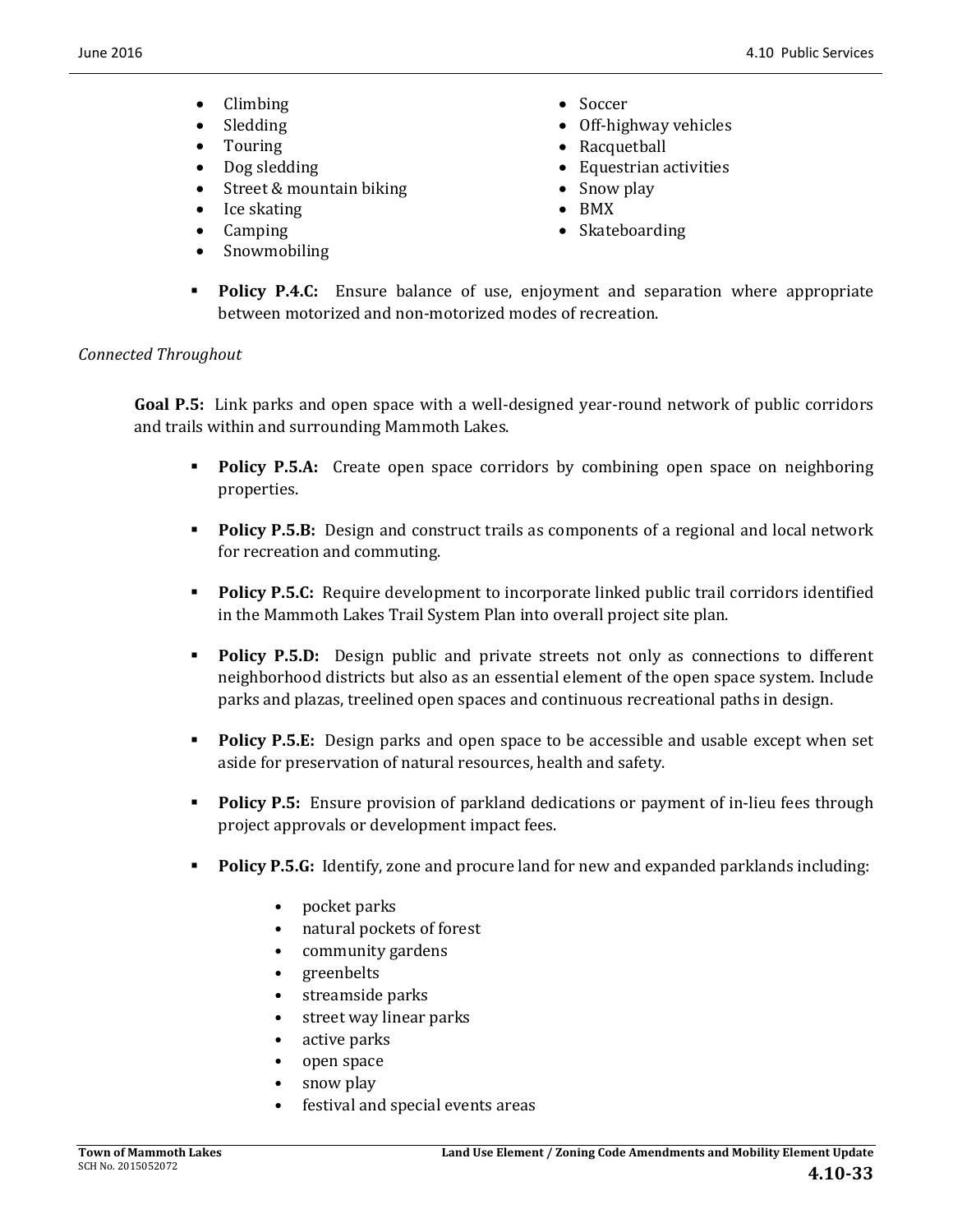- passive parks
- **Policy P.5.H:** Dedicated parkland suitable for active recreation uses shall have a maximum slope of  $10\%$ , be accessible to the community, and be free of significant constraints.

## **c. Environmental Impacts**

**Threshold PRK<sup>-1</sup>**: The project would result in a significant impact if the project would generate a demand for park and recreation facilities that would require the addition of a new park or recreation area; or the expansion, consolidation or relocation of an existing facility to maintain service.

**Threshold PRK-2:** The project would result in a significant impact if the project would increase the use of existing neighborhood and regional parks or other recreational facilities such that substantial physical deterioration of the facility would occur or be accelerated.

**Impact Statement PRK-1:** The Land Use Element/Zoning Code Amendments could result in an increase in the *population in the commercially designated areas which could potentially increase the demand for existing neighborhood/regional parks and other recreational facilities. The potential increase in population could also require the expansion of new recreational facilities. This impact would be significant and unavoidable.*

Future development within commercially designated areas along Main Street and Old Mammoth Road would be infill development and would not involve the creation or development of new parkland. As described in Chapter 2, Project Description, of this EIR, the proposed removal of the density cap would accommodate greater residential and hotel densities within the Main Street and Old Mammoth Road neighborhoods and, thus, could introduce more people to these areas. The proposed amendments would not alter the other development standards prescribed in the Town of Mammoth Municipal Code. These changes could increase the estimated potential development by 336 residential units, up to 467 hotel rooms, and approximately 152,533 additional square feet of commercial floor area. As discussed in Section 4.9, *Population and Housing*, of this EIR, the population that could be accommodated by such development could be up to 1,978 people including visitors and permanent residents. Such an increase in population could result in an increase in demand for parks and recreation services.

The proposed Land Use Element Amendments also include the removal of the PAOT which represents the total peak population of permanent and seasonal residents and visitors. The proposed amendment would replace PAOT with the use of PIEC to evaluate development. While the Town is removing the density cap and prior approach to regulating overall development, analysis would still be done to evaluate the potential impacts of new development. Specifically under the PIEC, the evaluation of future projects includes the following evaluation measurements for open space, recreation and parks.

### *Open Space:*

- Measurement R1) Project contributes open space according to established ratios;
- Measurement R2) Project provides useable and needed open space, i.e. TOT lot, dog park, etc.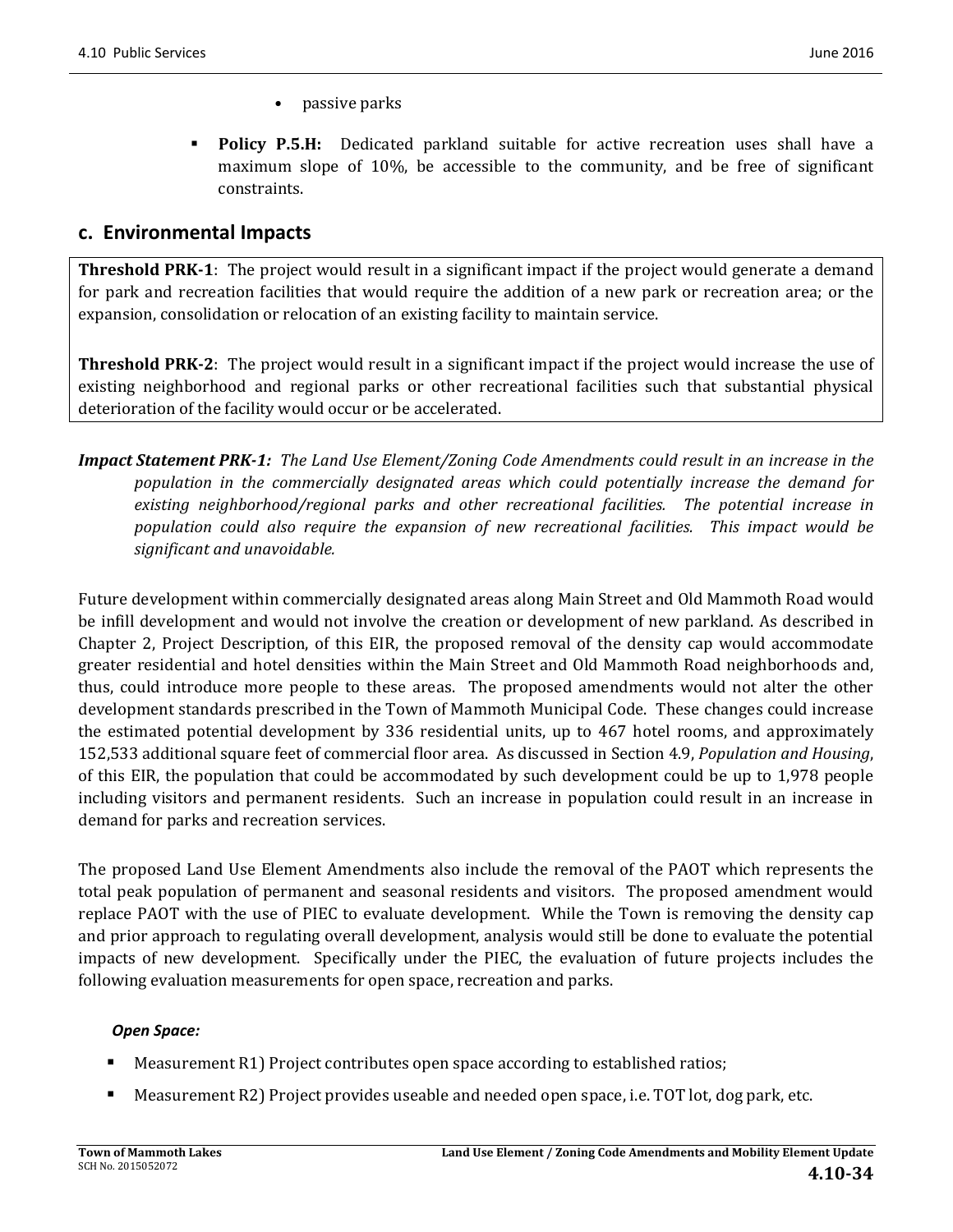#### *Recreation and Entertainment:*

- Measurement R3) Project provides/encourages outdoor/indoor recreation options that are accessible/affordable;
- Measurement R4) Project provides trail, pedestrian, bike, or transit connections and access to support recreation;
- Measurement R5) Project provides public access to public lands; and
- $\blacksquare$  Measurement R) Project provides entertainment options that are accessible/affordable.

This impacts-based approach is intended to help ensure that growth in the Town would not exceed the carrying capacity of parks and recreational services and that the potential for significant environmental impacts would be identified and mitigated if necessary, to the extent feasible.

As discussed previously, new development would be subject to the applicable DIF for parkland and recreation at the time of issuance of a permit. Future residents and visitors would be subject to the Measure R Transactions and Use Tax adopted for the purpose of funding Recreation, Trails and Parks and the Measure U Mobility, Recreation and Arts & Culture Utility Users Tax that was adopted to support Mobility, Recreation and Arts and Cultural programs and facilities.

Per the PRMP recommendations, the Town has adopted a LOS standard of 5 acres of parks per 1,000 residents. As stated earlier, the current LOS in the Town is 3.12 acres of developed local parkland per 1,000 residents and 5.13 acres undeveloped parkland per 1,000 residents.<sup>26</sup> For regional parkland, the LOS is currently 1.46 acres of developed parkland per 1,000 residents and 3.96 acres of undeveloped parkland per 1,000 residents. This is below the PRMP goals for LOS for developed parkland, but is above the LOS standard for undeveloped parkland.

The PRMP anticipated that part of the shortfall of developed parkland in the Town could be accommodated by the development of future facilities at the regional Whitmore Park. Since the adoption of the PRMP, the Whitmore Track and Sports Field has been constructed and Phase II of the facility would include the construction of a sports building (locker/concession/storage), paved parking lot, field lighting, a granite path with fitness stations, an open-air picnic pavilion. With these additional improvements the amount of regional developed park in the Town has recently increased to by two acres to a total of 12 acres. In addition, the Town is in the process of implementing new park development and facilities in the near term. As described above, the PLAN Your PARKS' recommendations that were recently presented to Town Council included a list of short-term projects that could be implemented in one to three years and conceptual designs of four park sites which included the Whitmore Recreation Area, Mammoth Creek Park East and West, the Community Center, Park and Tennis Courts and the Bell Shaped Parcel. Among the four parks, Mammoth Creek Park West was also the preferred location of development of a new Recreation/Community Center and Aquatic facility. As discussed in Section 4.9, *Population and Housing*, the projected 1,978 new people beyond that projected under the existing General Plan buildout that could occur in the C-1 and C-2 areas with the 2.0 FAR assumes 100 percent occupancy of rental units (fractional units, time shares, rentals, and lodging). Currently, due to the large supply of visitor dwelling units available in the Town, recorded vacancy rates are

 <sup>26</sup> Town of Mammoth Lakes Parks and Recreation Master Plan, Adopted February 1, 2012 and discussion with Stuart Brown, *Recreation Manager & Public Information Officer, Town of Mammoth Lakes May 2016.*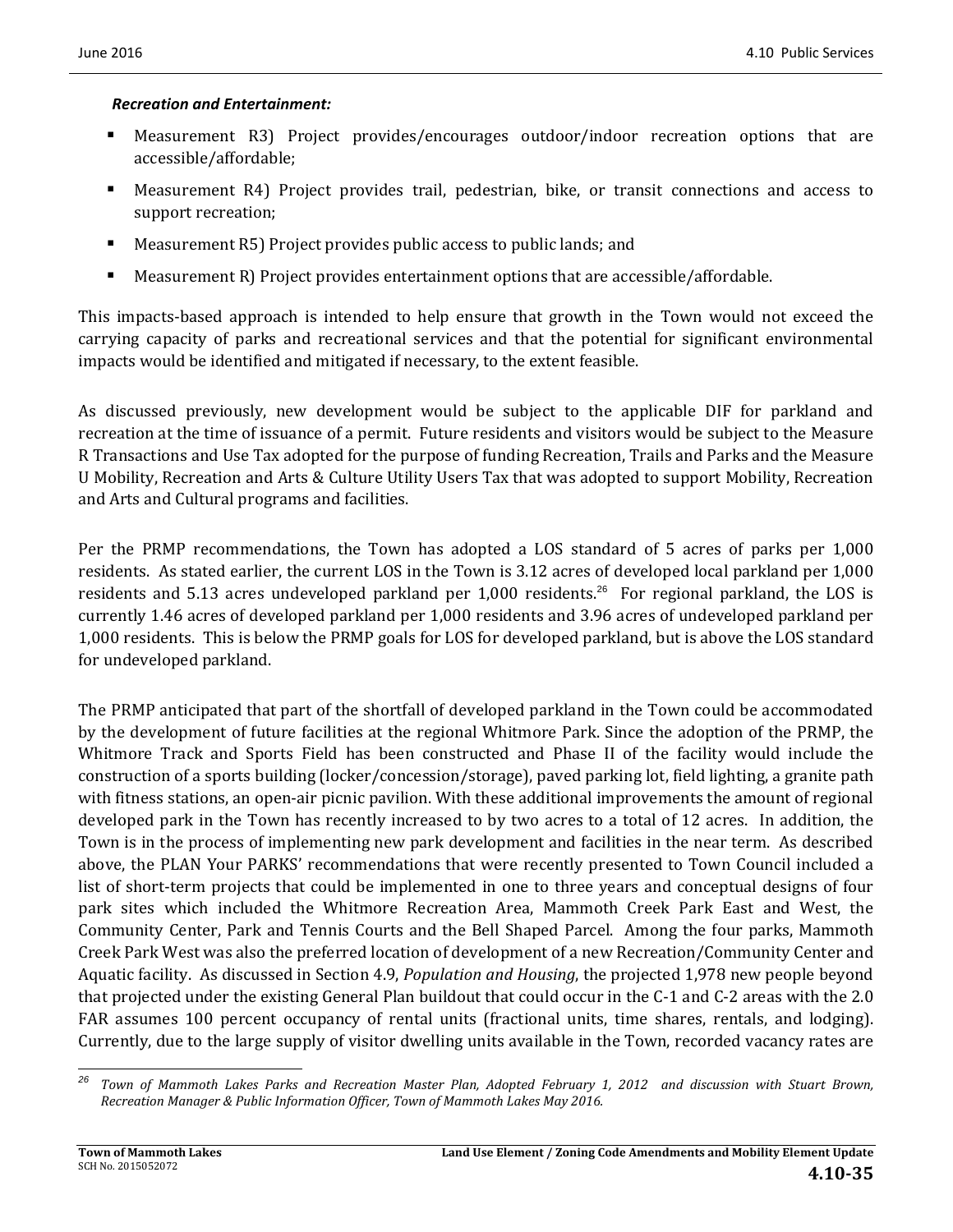high. The 2010 Census identified approximately 66.5 percent of the current housing stock as vacant. By comparison, the 2010 Census showed that the entire state of California had a vacancy rate of 8.1 percent. Furthermore, the Town of Mammoth is surrounded by a broad range of open space, parkland and recreation areas that are not included in the estimate of local and regional parkland provided in Table 4.10-4. These areas include amenities such as Mammoth Lakes Basin, Devils Postpile National Monument, Red's Meadow, Inyo National Forest, and the John Muir and Ansel Adams Wilderness Areas. In addition, the MMSA includes ski, snowmobile, hiking, sightseeing and biking opportunities at Mammoth Mountain, Tamarack Cross-Country Ski Center at Twin Lakes, Scenic Gondola Rides, and Snowmobile Adventures. As such, it is likely that new residents and visitors would utilize the range of recreational areas and parkland that surround the Town and would not concentrate park and recreation usage to only local and regional parks and recreational facilities that are listed in Table 4.10-4. In addition, the payment of fees would fund a fair share for construction of future parks to support the Town's PPRP and LOS standard.

However, even in light recent improvements to Whitmore Park, new planned park and recreational facilities, access to other parks and recreational amenities, and funding associated with the DIF program, and Measure R and U, implementation of the Project would increase the demand for parks and recreational services. As the Town is currently below the LOS goal of 5 acres of parks per 1,000 residents for developed parkland, and as the Project would further increase demand for parks and recreational facilities and would exacerbate impacts to parks and recreational facilities, impacts to parks and recreation facilities are considered significant and unavoidable.

### **Mitigation Measures**

No mitigation measures beyond the policies and/or implementation measures identified in the 2007 General Plan, PIEC evaluation, or the DIF, Measure R or U fee programs are feasible.

## **Level of Significance After Mitigation**

Due to the projected increase in demand, impacts to existing parks and recreation due to increased use of existing parks and facilities would be significant and unavoidable.

## **d. Cumulative Impacts**

The analysis of the impact of the Land Use Element/Zoning Code Amendments on park and recreational facilities is cumulative in nature because it evaluates the effects of the Land Use Element/Zoning Code Amendments in combination with the General Plan buildout. Any future projects would be required to pay the required parkland and recreation DIF, and taxes associated with Measure R and U. Individual development projects would also be subject to review under CEQA, which includes an analysis of park, open space and recreation inclusive of their cumulative effects in concert with other development projects. However, as cumulative projects would also increase the demand for parks and recreational services, further exacerbating impacts to parks and recreational facilities. As the Project would result in significant and unavoidable impacts on parks and recreational facilities, cumulative impacts would also be significant and unavoidable.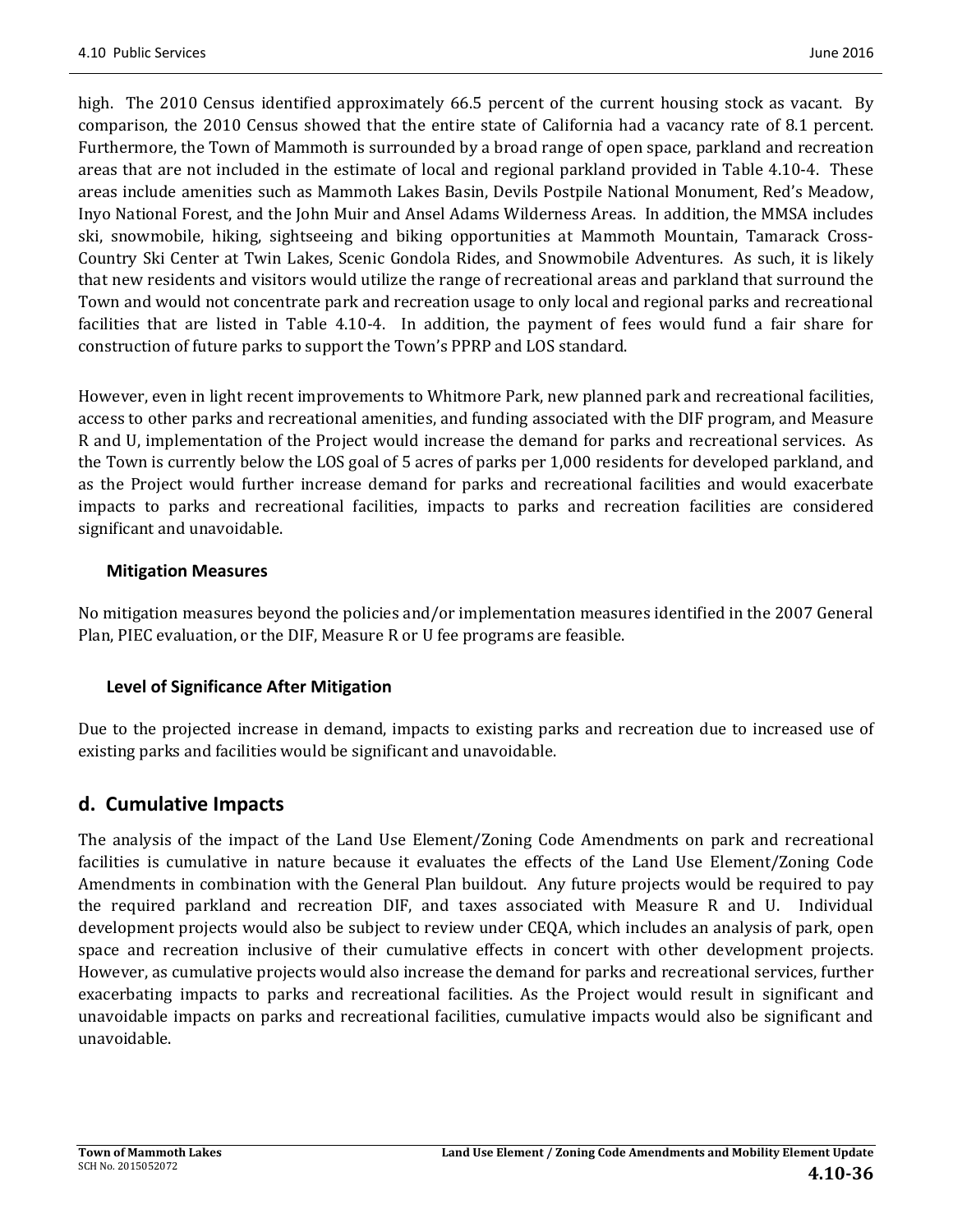## **5. LIBRARY SERVICES**

This subsection addresses potential impacts on library services that could occur as a result of the proposed Land Use Element/Zoning Code Amendments. Library services in the Town are provided by the Mono County Library System. The analysis focuses on the Mono County Library System facilities that currently serve the Town and the ability of the Mono County Library System to provide library services with the implementation of the Land Use Element/Zoning Code Amendments. The analysis is based in part on information provided by Mono County Library System.

## **a. Environmental Setting**

## **(1) Regulatory Framework**

### *Mono County Library System*

The Mono County Library System was established in 1965 as a joint school-community library system and is operated by the Mono County Office of Education under the direction of the Mono County Superintendent of Schools. The Mono County Library System is comprised of seven library branches serving different communities in Mono County (Benton, Bridgeport, Coleville, Crowley Lake, June Lake, Lee Vining, and Mammoth Lakes). The Mammoth Lakes Branch also serves as the Mono County Library System's administrative offices. The Mono County Library System receives the majority of its funding from a 1.68 percent property tax allocation, which is collected by Mono County. The Mono County Library System operates under the following Mission Statement and Policy:

The Mono County Library enhances lives and strengthens our communities by providing free access to information, technology, life-long learning opportunities, social interactions, and cultural enrichment.

- The library advocates that all reading is good reading
- The library enables people to set and meet individual reading goals
- The library connects people with a rich and diverse collection of reading materials in a variety of formats
- The library offers activities that extend the reading experience
- **The library is responsive to the diverse cultures and languages represented in the community**
- $\blacksquare$  All staff contribute to the success of the library
- Staff engage community partners to enrich program offerings and increase the visibility, credibility, and reach of the library's efforts
- The library offers opportunities for people of all ages to get involved in activities that improve the community.
	- **Policy**: The Mono County Library System upholds the principles of intellectual freedom and the public's right to know by providing people of all ages with access to material that reflects a diversity of points of view. The library system affirms its support of the basic library polices defined in the American Library Association's Library Bill of Rights, Freedom to Read Statement, and Libraries: an American Value.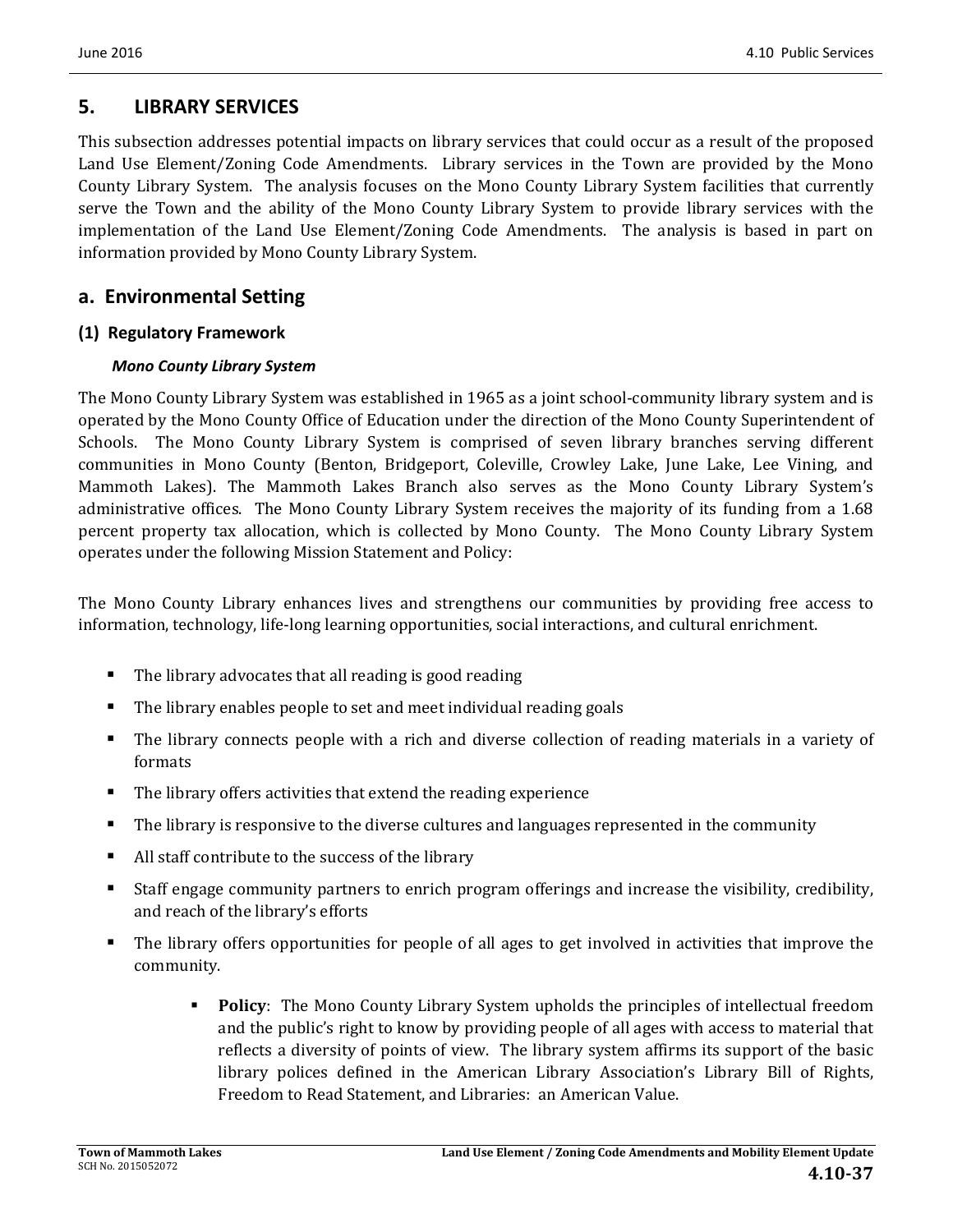### **Town of Mammoth Lakes**

#### *General Plan*

The Public Health and Safety Element of the 2007 General Plan aims to improve the quality of life for those living and working in the Town. The intent of the Public Health and Safety Element is to support, provide and encourage facilities and services that are important to a livable and safe community. Goals and polices related to library services within the Public Health and Safety Element support educational and community programs and facilities.

### *Municipal Code*

Section 15.16.080 Article II, Development Impact Mitigation Fees of the Town of Mammoth Lakes Municipal Code establishes and imposes impact fees for development within the Town to finance the cost of public facilities and improvements required by new development. Section 15.16.081.B establishes a development impact fee (DIF) for the library facilities in the Town. The Town collects the library DIF on behalf of Mono County Office of Education.

The development impact fee for library services is currently  $$2,001$  for single-family homes (non-transient); \$340 for single-family homes (transient); \$1,721 for mobile homes; \$1,721 for multi-family homes (nontransient); and \$340 for multi-family homes (transient).<sup>27</sup> Commercial, office, and industrial uses are not subject to the library DIF. The library DIF is currently used to pay the remainder of the loan for the construction of Mammoth Lakes Branch Library facility that was developed in 2007.<sup>28</sup>

### **(2) Existing Conditions**

Library services in the Town are provided by the Mono County Library System. The Mammoth Lakes Library Branch, which is located at 400 Sierra Park Road, is approximately 17,000 square feet in size. The Mammoth Lakes Library was constructed in 2007 and was a substantial expansion from the previous library facility, which was approximately 7,000 square feet. The old library was located at 960 Forest Trail.

The existing Mammoth Lakes Library Branch features a large and a small conference room, 20 public computers, free Wi-Fi, a children's area, a community arts and craft area, a teen area, law library area, and a shared classroom area with the Cerro Coso Community College. The library collection contains 40,000 volumes which include books, audio books, CDs, and DVDs.<sup>29</sup> The collection also includes Spanish language materials and educational materials and volumes associated with the Cerro Coso Community College, which does not have its own library collection or facilities and is housed entirely at the Mammoth Lakes Library Branch. 

In 2014 the Mammoth Lakes Library Branch served a population of approximately 85,000 persons. This includes residents of the Town, residents of Mono County, as well as visitors to the area. The Mammoth Lakes Library Branch includes five (5) full time equivalency staff, including the custodian. The Mammoth

<sup>&</sup>lt;u> 1989 - Johann Stein, fransk politik (d. 1989)</u> <sup>27</sup> Development Impact Fee Schedule, Town of Mammoth Lakes Building Division, Adopted by Town Council July 1, 2015.

*<sup>28</sup> Telephone interview with Ana Danielson, Mono County Library Director, September 3, 2015.*

*<sup>29</sup> http://www.monocolibraries.org/branches/mammoth‐lakes, Accessed September 16, 2015.*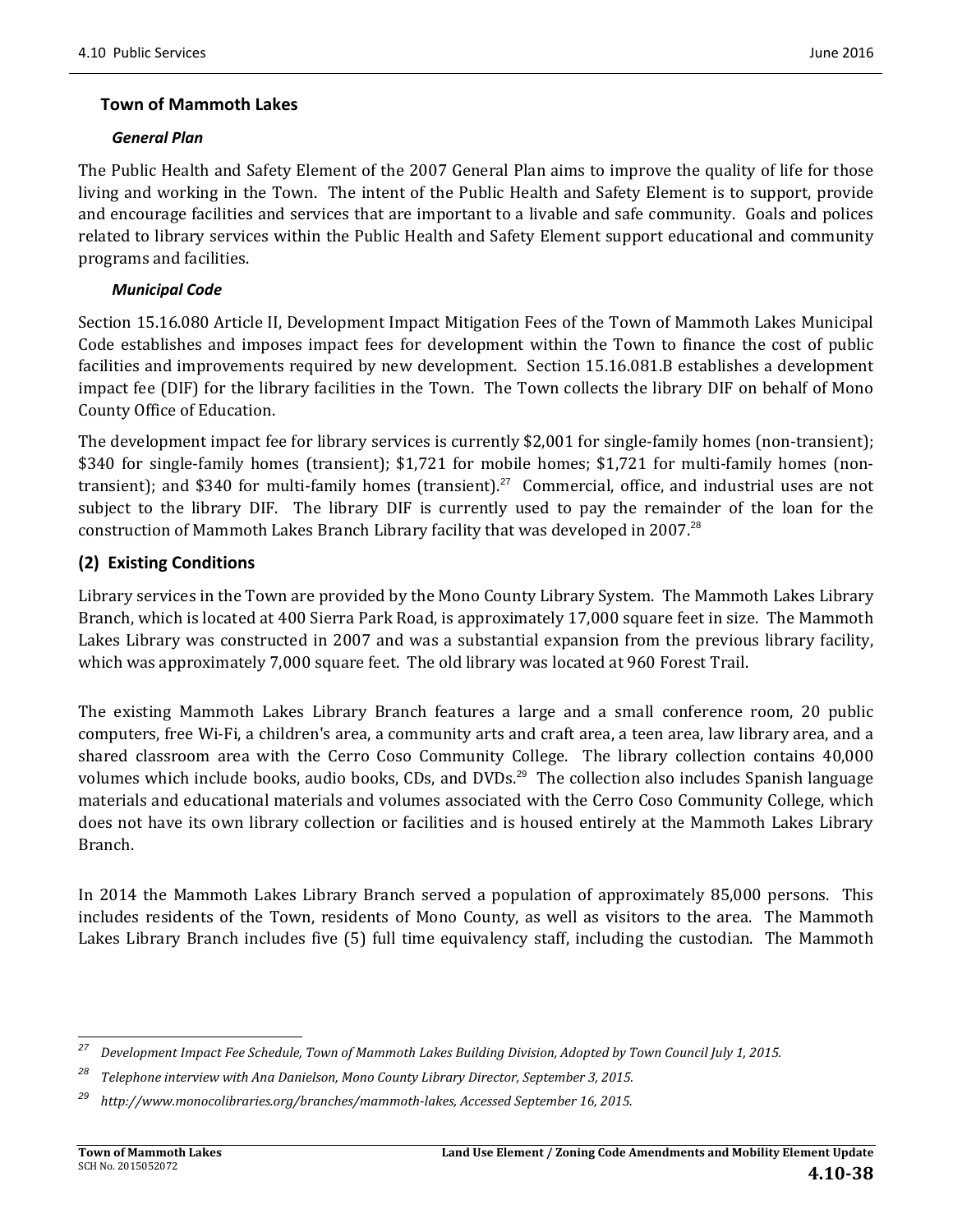Lakes Branch also serves as as the Mono County Library System's administrative offices. The Mono County Library director works primarily out of the Mammoth Library Branch. $30$ 

The Mono County Library system is a collaborative library system whereby library materials are accessible to order at no charge from other branches within the Mono County Library System as well as other libraries throughout California. The Mono County Library System also uses 'Zip Books', a project funded by the California State Library through a grant from Library Services and Technology Act (LSTA). Under this program, a librarian may order a book or audiobook from Amazon for a patron that isn't currently part of the library's collection. The book or audiobook arrives directly to the patron's home at no charge. When the patron is finished with the item, it is returned it to the library branch and is added to the library collection. A 'Zip Book' item value is limited to  $$35.^{31}$ 

## **b. Methodology and Thresholds**

## **(1) Methodology**

The analysis of impacts on library services addresses the potential increase in population in the commercial districts and the Town as a whole resulting from the removal of the density cap as part of the Land Use Element/Zoning Code Amendments and the ability of the Mammoth Lakes Library Branch to adequately serve the existing and future population in the Town. As the Mobility Element Update would result in new circulation and safety improvements in the Town, the enhancements would not affect population growth in the Town. Therefore, no further evaluation of the Mobility Element Update is warranted with regard to libraries. 

The analysis presents information provided by the Mono County Library System. The analysis reviews the goals, policies, and implementation measures to reduce the potential effects of the increase in population resulting from the proposed amendments on the need for library services. Based on consultation with the Mono County Library System, a determination was made as to whether library facilities could accommodate the additional demand for library services resulting from the amendments without the need for a new facility or the alteration of existing facilities.

## **(2) Thresholds**

For purposes of this EIR, the Town utilized the checklist questions in Appendix G of the *CEQA Guidelines* as thresholds of significance to determine whether a project would have a significant environmental impact regarding library services. The project would have a significant impact if the project would:

**LIB1** Result in substantial adverse physical impacts associated with the provision of new or physically altered government facilities, the construction of which would cause significant environmental impacts, in order to maintain acceptable service ratios, response times or other performance objectives for library services.

 *<sup>30</sup> Telephone interview with Ana Danielson, Mono County Library Director, September 3, 2015.*

*<sup>31</sup> Telephone interview with Ana Danielson, Mono County Library Director, September 3, 2015.*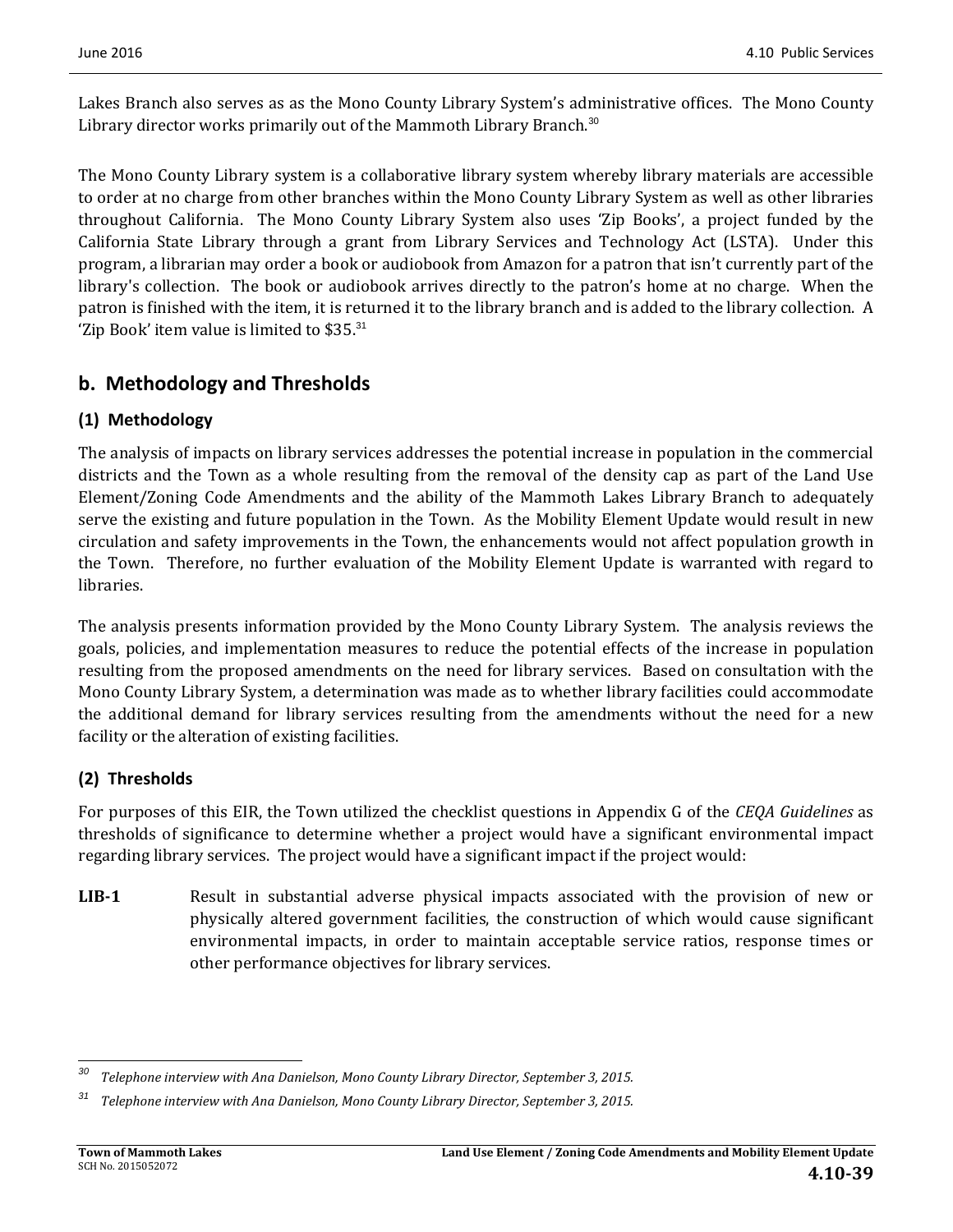### **(3) Applicable General Plan Goals/Policies and Adopted Mitigation Measures**

There are no mitigation measures in the adopted Mitigation Monitoring and Reporting Program associated with the 2007 General Plan or the Trails System Master Plan regarding library services. The 2007 General Plan includes goals and policies to support and improve public facilities and services. The following General Plan Public Health and Safety Element goal and policy relate to library services:

**Goal S.5:** Support high quality educational services and life-long learning resources within the community. 

**Policy S.5.A:** Encourage development and enhancement of school sites and other administrative, educational and recreational facilities.

## **c. Environmental Impacts**

**Threshold LIB-1:** The project would result in a significant impact if the project would result in substantial adverse physical impacts associated with the provision of new or physically altered library facilities, the construction of which would cause significant environmental impacts, in order to maintain acceptable service ratios, response times or other performance objectives for library services.

*Impact Statement LIB‐1: The Project would increase the residential population in the downtown area which could potentially increase the demand for library services. As there is sufficient capacity to accommodate the increase in demand within the existing library, the impact would be less than significant.* 

As described in Chapter 2, Project Description, of this EIR, the proposed Land Use Element/Zoning Code Amendments would result in the removal of the existing unit and room caps in the commercial districts and would allow a maximum of 2.0 FAR. Provisions of the Community Benefits Incentive Zoning (CBIZ) and Transfer Development Rights (TDR) would be amended to remove previous allowances for developers to increase the density and/or to transfer the density of proposed projects.

The proposed removal of the density cap would accommodate greater residential and hotel densities within the Main Street and Old Mammoth Road neighborhoods compared with current projections. Therefore, the removal of the cap could introduce more people to these areas. The proposed amendments would not alter the other development standards prescribed in the Town of Mammoth Municipal Code. Specifically, the proposed Land Use Element/Zoning Code Amendments could increase the amount of the development as compared to the development otherwise occurring in the C-1 and C-2 areas by an additional 336 residential units, up to 467 hotel rooms, and approximately 152,533 square feet of commercial floor area. As discussed in Section 4.9, *Population and Housing*, of this EIR, the potential increase in development could result in an increase of up to 1,978 people including visitors and permanent residents and therefore, could result in increased demand for library services.

However, the Mono County Library System staff indicates that the existing Mammoth Lakes Library Branch adequately serves the Town and surrounding populations. Wait times for conference facilities and work stations are reasonable and there are rarely any scheduling conflicts. The Mammoth Lakes Branch Library collection of 40,000 volumes, plus the ability to order and access library holdings from other libraries throughout California, and access to the 'Zip Books' program, provides patrons with access to a wide